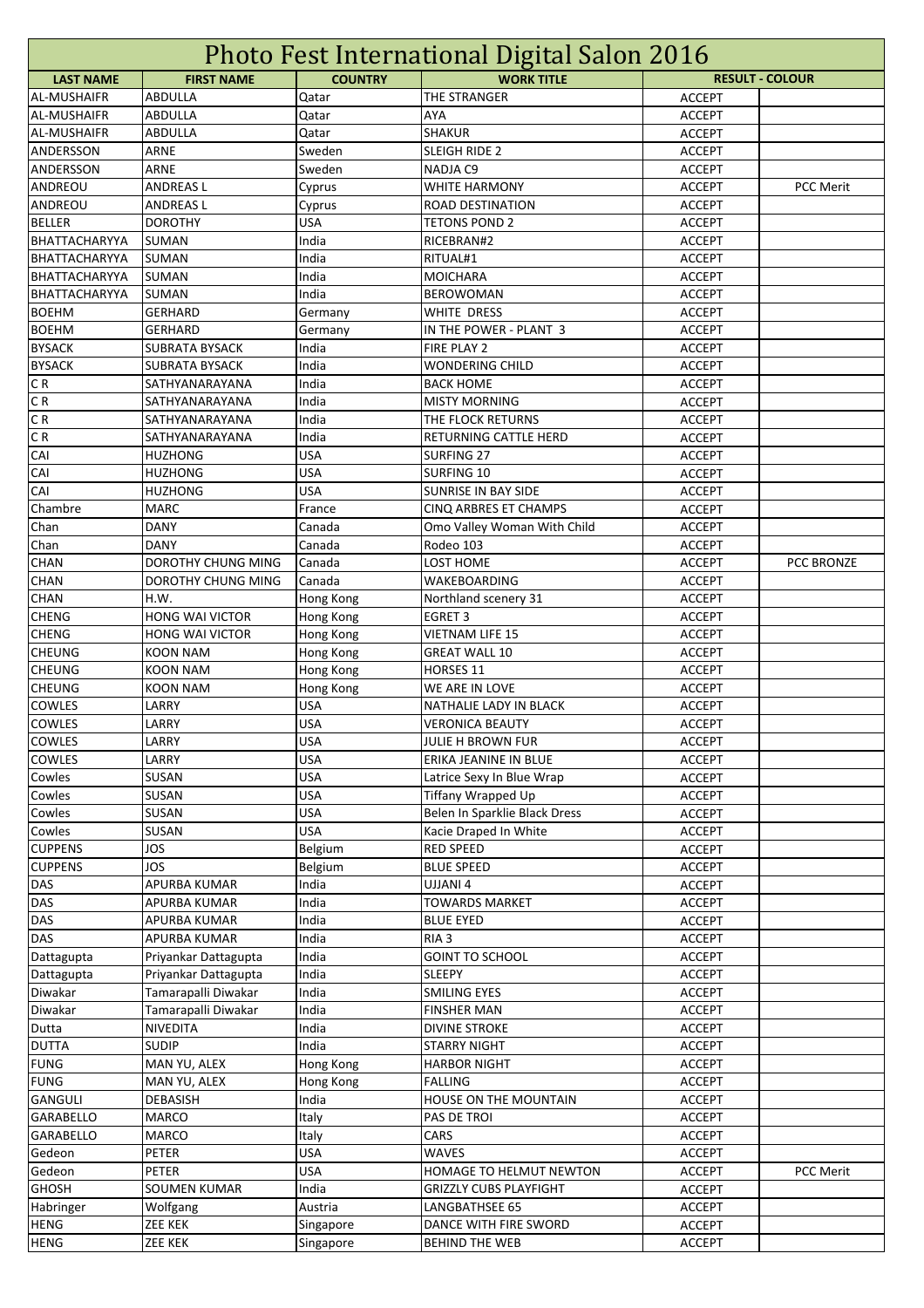| <b>HENG</b>            | <b>ZEE KEK</b>     | Singapore                 | LINA WITH GOLDEN NET                     | <b>ACCEPT</b>                  |                        |
|------------------------|--------------------|---------------------------|------------------------------------------|--------------------------------|------------------------|
| <b>HENG</b>            | <b>ZEE KEK</b>     | Singapore                 | SEQUENCE OF RIBBON DANCE                 | <b>ACCEPT</b>                  |                        |
| HOCHHAUS               | ALEXANDER          | Germany                   | DREAM ROOM                               | <b>ACCEPT</b>                  |                        |
| <b>HOCHHAUS</b>        | ALEXANDER          | Germany                   | RAINDAY                                  | <b>ACCEPT</b>                  |                        |
| <b>HOCHHAUS</b>        | ALEXANDER          | Germany                   | <b>SENSUAL MIRROR</b>                    | <b>ACCEPT</b>                  |                        |
| <b>HOCHHAUS</b>        | ALEXANDER          | Germany                   | <b>SHOETIME</b>                          | <b>ACCEPT</b>                  | PSA GOLD               |
| <b>JENKIN</b>          | <b>BARBARA</b>     | England                   | <b>KARLIE WITH TULIPS</b>                | <b>ACCEPT</b>                  |                        |
| JENKIN                 | MALCOLM            | England                   | WINDOW LIGHT                             | <b>ACCEPT</b>                  |                        |
| <b>JENKIN</b>          | MALCOLM            | England                   | <b>EGYPTIAN LADY</b>                     | <b>ACCEPT</b>                  |                        |
| <b>JERLEMAR</b>        | NILS-ERIK          | Sweden                    | Blue Door No 3                           | <b>ACCEPT</b>                  |                        |
| <b>JHAVERI</b>         | <b>SHIRISH</b>     | India                     | VAGDATTA                                 | <b>ACCEPT</b>                  |                        |
| <b>JHAVERI</b>         | <b>SHIRISH</b>     | India                     | <b>FLUTE PLAYER</b>                      |                                |                        |
|                        |                    | China                     | <b>RED</b>                               | <b>ACCEPT</b>                  |                        |
| <b>JIAN</b>            | <b>JIAN XU</b>     |                           |                                          | <b>ACCEPT</b>                  |                        |
| JIAN                   | <b>JIAN XU</b>     | China                     | WOMAN IN FARMHOUSE                       | <b>ACCEPT</b>                  |                        |
| <b>JOURDAIN</b>        | <b>ROGER</b>       | France                    | MISS IN BLUE                             | <b>ACCEPT</b>                  |                        |
| <b>JOURDAIN</b>        | <b>ROGER</b>       | France                    | GAIA AND SARAH HORSING                   | <b>ACCEPT</b>                  |                        |
| <b>JOURDAIN</b>        | <b>ROGER</b>       | France                    | <b>FOG IN FALL</b>                       | <b>ACCEPT</b>                  |                        |
| <b>JOURDAIN</b>        | <b>ROGER</b>       | France                    | <b>FATY</b>                              | <b>ACCEPT</b>                  |                        |
| <b>KAEDING</b>         | WOLFGANG           | Germany                   | <b>TRABER 9 CATCHES UP</b>               | <b>ACCEPT</b>                  |                        |
| <b>KAEDING</b>         | WOLFGANG           | Germany                   | <b>CATCH THE HARE</b>                    | <b>ACCEPT</b>                  |                        |
| <b>KAEDING</b>         | WOLFGANG           | Germany                   | BIKER NO 78                              | <b>ACCEPT</b>                  |                        |
| Kanunnikov             | <b>VIKTOR</b>      | <b>Russian Federation</b> | <b>AUTUMN IN YELLOWSTONE 2</b>           | <b>ACCEPT</b>                  |                        |
| Kanunnikov             | VIKTOR             | <b>Russian Federation</b> | A MAN WITH A DOG                         | <b>ACCEPT</b>                  |                        |
| <b>KHANNA</b>          | <b>ARUN</b>        | India                     | SUNSET AT HOLY PARASHAR LAKE             | <b>ACCEPT</b>                  |                        |
| <b>KHANNA</b>          | ARUN               | India                     | HOLY PARASHAR LAKE NIGHT VIEW            | <b>ACCEPT</b>                  | <b>CHAIRMAN CHOICE</b> |
| <b>KING</b>            | <b>FRANCIS</b>     | Canada                    | Old Teahouse In China 101                | <b>ACCEPT</b>                  |                        |
| <b>KING</b>            | <b>FRANCIS</b>     | Canada                    | Sacrificial Lamb                         | <b>ACCEPT</b>                  |                        |
| <b>KISMET</b>          | <b>FERIDUN</b>     | Turkey                    | WINDOW IN WINDOW                         | <b>ACCEPT</b>                  |                        |
| <b>KISMET</b>          | <b>FERIDUN</b>     | Turkey                    | WINDOW AND WALL                          | <b>ACCEPT</b>                  |                        |
| <b>KRISHNA MOHAN</b>   | <b>AKUNDY</b>      | India                     | <b>RAAJI(13)</b>                         | <b>ACCEPT</b>                  |                        |
| <b>KRISHNA MOHAN</b>   | AKUNDY             | India                     | REFLEXION                                | <b>ACCEPT</b>                  |                        |
| <b>KWAN</b>            | PHILLIP            | Canada                    | <b>6 HUSKIES RUNNING</b>                 | <b>ACCEPT</b>                  |                        |
| <b>KWAN</b>            | PHILLIP            |                           |                                          |                                |                        |
| LEDGARD                | IAN                | Canada<br>Wales           | <b>BULL RIDER FALL ON DIRT</b>           | <b>ACCEPT</b>                  |                        |
|                        |                    |                           | AUTUMN LANE                              | <b>ACCEPT</b>                  |                        |
| LEE.                   | <b>FENG</b>        | Taiwan                    | CHILDREN SPLASH DAM WATER                | <b>ACCEPT</b>                  |                        |
| <b>LEE</b>             | <b>FENG</b>        | Taiwan                    | <b>FARMER CROSS BRIDGE</b>               | <b>ACCEPT</b>                  |                        |
| LEE                    | <b>FENG</b>        | Taiwan                    | RETURN OF THE FARMER                     | <b>ACCEPT</b>                  | CHAIRMAN CHOICE        |
| <b>LEE</b>             | <b>FENG</b>        | Taiwan                    | SAIL BOATS IN FOG                        | <b>ACCEPT</b>                  |                        |
| LEUNG                  | WING CHUNG KENNETH | Hong Kong                 | <b>CORRIDOR</b>                          | <b>ACCEPT</b>                  |                        |
| LEUNG                  | WING CHUNG KENNETH | Hong Kong                 | <b>CYCLIST</b>                           | <b>ACCEPT</b>                  |                        |
| ling                   | yongxiong          | Australia                 | SAILS <sub>2</sub>                       | <b>ACCEPT</b>                  | PCC SILVER             |
| ling                   | yongxiong          | Australia                 | <b>SURFING OPEN</b>                      | <b>ACCEPT</b>                  |                        |
| ling                   |                    |                           |                                          |                                |                        |
|                        | yongxiong          | Australia                 | <b>STROLL 6</b>                          | <b>ACCEPT</b>                  |                        |
| ling                   | yongxiong          | Australia                 | <b>RODEO THRILING 3</b>                  | <b>ACCEPT</b>                  |                        |
| LYBAERT                | Daniel             | Netherlands               | LANDSCHAP EN FIETSER                     | <b>ACCEPT</b>                  |                        |
| LYBAERT                | Daniel             | Netherlands               | DRIE SCHAPEN IN KLEUR                    | <b>ACCEPT</b>                  |                        |
| LYBAERT                | Daniel             | Netherlands               | PIEPEKE DUIK                             | <b>ACCEPT</b>                  |                        |
| LYBAERT                | Daniel             | Netherlands               | <b>CONTPIEP</b>                          | <b>ACCEPT</b>                  |                        |
| Magdo                  | Istvan             | Romania                   | <b>WHITE BALANCE</b>                     | <b>ACCEPT</b>                  |                        |
| <b>MARATHE</b>         | SUNIEL             | India                     | ROMANTIC SHRADDHA                        | <b>ACCEPT</b>                  |                        |
| <b>MARATHE</b>         | <b>SUNIEL</b>      | India                     | LOVELY SHRADDHA                          | <b>ACCEPT</b>                  |                        |
|                        |                    |                           |                                          |                                |                        |
| <b>MELLAERTS</b>       | <b>STEPHANE</b>    | Belgium                   | HALOWEEN                                 | <b>ACCEPT</b>                  |                        |
| <b>MELLAERTS</b>       | <b>STEPHANE</b>    | Belgium                   | CARLA MONACO                             | <b>ACCEPT</b>                  |                        |
| MOHANRAJ               | ARUN               | United Kingdom            | <b>KILN WORKER</b>                       | <b>ACCEPT</b>                  |                        |
| <b>MOHANRAJ</b>        | <b>ARUN</b>        | United Kingdom            | <b>NEW BRIGHTON LIGHT HOUSE</b>          | <b>ACCEPT</b>                  |                        |
| <b>MOHANRAJ</b>        | ARUN               | United Kingdom            | <b>MAKING TEA</b>                        | <b>ACCEPT</b>                  |                        |
| <b>MOHANRAJ</b>        | ARUN               | United Kingdom            | THE THINKER                              | <b>ACCEPT</b>                  |                        |
| NAGY                   | LAJOS              | Romania                   | HAYRICKS WINTER                          | <b>ACCEPT</b>                  |                        |
| <b>NAGY</b>            | LAJOS              | Romania                   | LIGHTS IN THE FOREST                     | <b>ACCEPT</b>                  |                        |
| <b>NANDA</b>           | BAN                | India                     | THE BONDA                                | <b>ACCEPT</b>                  |                        |
| <b>POTTS</b>           | GARY               | <b>USA</b>                | INNOCENCE REVEALED                       | <b>ACCEPT</b>                  |                        |
| <b>POTTS</b>           | GARY               | <b>USA</b>                | VICTORIAN 4306                           | <b>ACCEPT</b>                  |                        |
| <b>RAJAN</b>           | AVANISH            | India                     | <b>AFFECTION</b>                         | <b>ACCEPT</b>                  |                        |
| <b>RAJAN</b>           | <b>AVANISH</b>     | India                     | PANIC                                    | <b>ACCEPT</b>                  |                        |
| <b>RAJAN</b>           | AVANISH            | India                     | <b>GETTING WET</b>                       | <b>ACCEPT</b>                  |                        |
| SAGAR                  | SATISH R           | India                     | <b>MORNING LIGHT</b>                     | <b>ACCEPT</b>                  |                        |
| SAMOYAULT<br>SAMOYAULT | GUY B.<br>GUY B.   | France                    | <b>SENES 151</b><br>LES CHAUSSONS ROUGES | <b>ACCEPT</b><br><b>ACCEPT</b> |                        |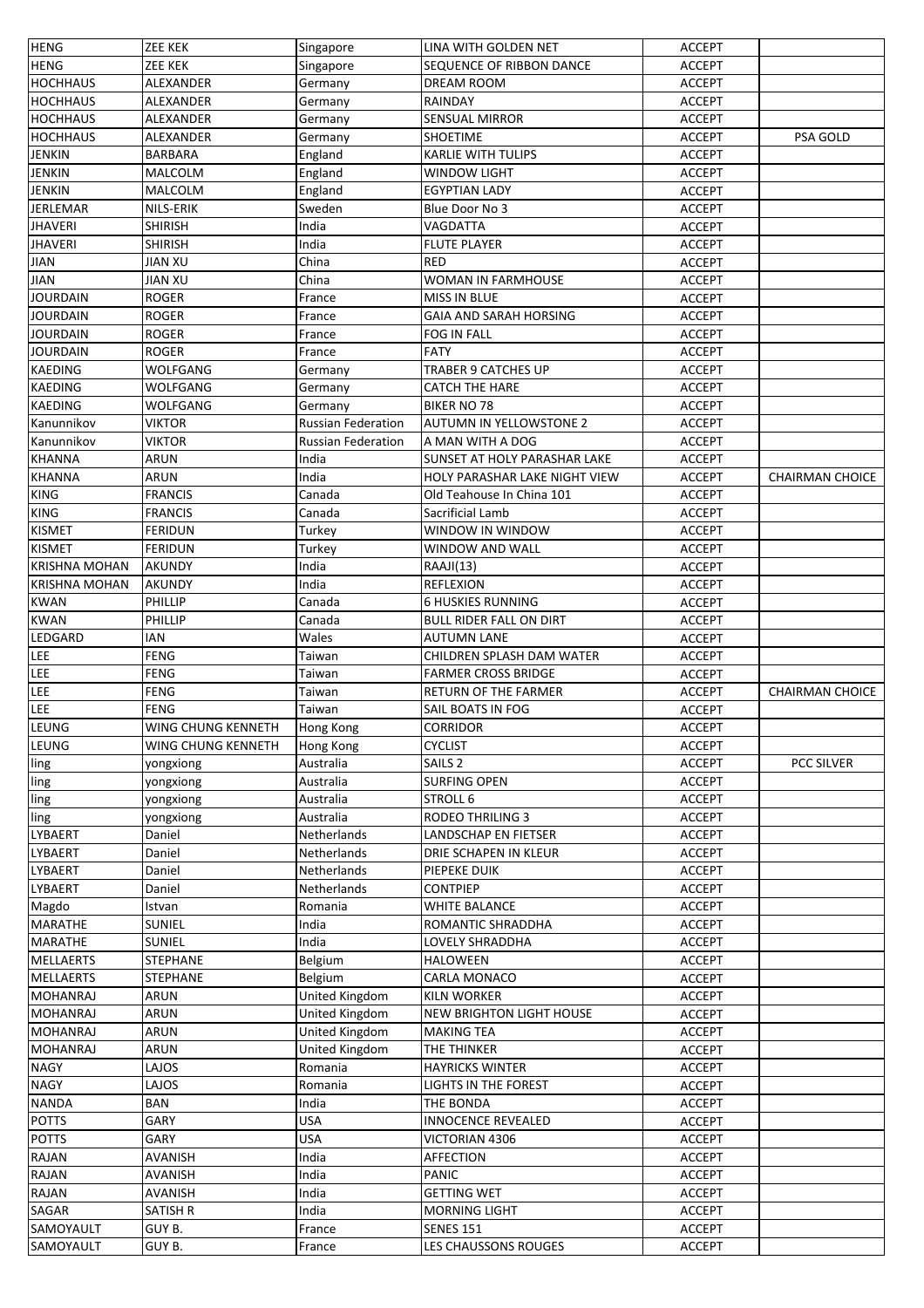| saraswatirao  | korlapati             | India     | OLD AND NEW                   | <b>ACCEPT</b> |                  |
|---------------|-----------------------|-----------|-------------------------------|---------------|------------------|
| saraswatirao  | korlapati             | India     | <b>SUN AND BOATS</b>          | <b>ACCEPT</b> |                  |
| Sengupta      | Sanjoy                | India     | THE PRAYER                    | <b>ACCEPT</b> |                  |
| Sengupta      | Sanjoy                | India     | ADITI <sub>2</sub>            | <b>ACCEPT</b> |                  |
| <b>SERGE</b>  | <b>GEUS</b>           | France    | <b>FENETRE FLEURIE</b>        | <b>ACCEPT</b> |                  |
| <b>SIKDAR</b> | TATHAGATA             | India     | <b>RADHEY</b>                 | <b>ACCEPT</b> |                  |
| SIN           | <b>KOK YEW</b>        | Singapore | <b>HELP ME</b>                | <b>ACCEPT</b> |                  |
| <b>SIN</b>    | <b>KOK YEW</b>        | Singapore | MISS ELLIS 2                  | <b>ACCEPT</b> |                  |
| SIN           | <b>KOK YEW</b>        | Singapore | MISS ELLIS                    | <b>ACCEPT</b> | <b>PCC Merit</b> |
| <b>SIN</b>    | <b>KOK YEW</b>        | Singapore | MISS VANANDA                  | <b>ACCEPT</b> |                  |
| SMALLEGANGE   | ANN                   | Australia | TULIP FIELDS AND FARM         | <b>ACCEPT</b> |                  |
| SMALLEGANGE   | ANN                   | Australia | <b>FIGHTING WALLABIES</b>     | <b>ACCEPT</b> |                  |
| <b>STAKE</b>  | <b>JAN-THOMAS</b>     | Sweden    | BONGELINE IN GOLD NO2         | <b>ACCEPT</b> |                  |
| <b>STAKE</b>  | <b>JAN-THOMAS</b>     | Sweden    | IM SO SORRY                   | <b>ACCEPT</b> |                  |
| <b>STAKE</b>  | <b>JAN-THOMAS</b>     | Sweden    | <b>CAUGHT BY SURPRISE</b>     | <b>ACCEPT</b> |                  |
| <b>STAKE</b>  | <b>JAN-THOMAS</b>     | Sweden    | NINA AND FLOWER               | <b>ACCEPT</b> |                  |
| Stan          | Valentina             | Romania   | LINES                         | <b>ACCEPT</b> | <b>PCC Merit</b> |
|               |                       |           | UP AND DOWN                   |               |                  |
| Stan          | Valentina             | Romania   | PEOPLE IN MOTION              | <b>ACCEPT</b> |                  |
| Stan          | Valentina             | Romania   |                               | <b>ACCEPT</b> |                  |
| Stan          | Valentina             | Romania   | VENICE                        | <b>ACCEPT</b> |                  |
| SUBRAMANIAN   | KRISHNAN              | India     | SMOKE ART 3                   | <b>ACCEPT</b> |                  |
| SUBRAMANIAN   | KRISHNAN              | India     | THE PRINCESS                  | <b>ACCEPT</b> |                  |
| <b>SUNDER</b> | <b>CHANDAN SUNDER</b> | India     | SHATTERED                     | <b>ACCEPT</b> |                  |
| <b>SUNDER</b> | <b>CHANDAN SUNDER</b> | India     | JOURNEY TO PEACE              | <b>ACCEPT</b> |                  |
| Taborda       | Joao                  | Portugal  | AUTUMN IN THE CITY            | <b>ACCEPT</b> |                  |
| Taborda       | Joao                  | Portugal  | FRIENDS WILL BE FRIENDS       | <b>ACCEPT</b> |                  |
| Taborda       | Joao                  | Portugal  | THE BLUE BAR                  | <b>ACCEPT</b> |                  |
| Taborda       | Joao                  | Portugal  | COMING TO ME                  | <b>ACCEPT</b> |                  |
| <b>TAM</b>    | JOSEPH                | Australia | <b>VIOLENT RAPID</b>          | <b>ACCEPT</b> |                  |
| <b>TAM</b>    | <b>JOSEPH</b>         | Australia | <b>UNDER THE SHADOW</b>       | <b>ACCEPT</b> |                  |
| <b>TAM</b>    | <b>JOSEPH</b>         | Australia | CONFRONTATION                 | <b>ACCEPT</b> |                  |
| <b>TAM</b>    | JOSEPH                | Australia | <b>AGILITY</b>                | <b>ACCEPT</b> |                  |
| <b>TAM</b>    | <b>KAM CHIU</b>       | Canada    | <b>CATCHING THE STEER</b>     | <b>ACCEPT</b> |                  |
| <b>TAM</b>    | KAM CHIU              | Canada    | DO NOT OVERTAKE ME            | <b>ACCEPT</b> | PCC GOLD         |
| <b>TAM</b>    | KAM CHIU              | Canada    | HORSE IN AIR                  | <b>ACCEPT</b> |                  |
| <b>TAM</b>    | <b>KAM CHIU</b>       | Canada    | <b>STRUGGLING HORSE</b>       | <b>ACCEPT</b> |                  |
| <b>TANG</b>   | <b>CHAN SENG</b>      | Macau     | <b>BATTLEFIELD OF RUGBY 3</b> | <b>ACCEPT</b> |                  |
| <b>TANG</b>   | <b>CHAN SENG</b>      | Macau     | <b>ESCAPE 8</b>               | <b>ACCEPT</b> |                  |
| <b>TANG</b>   | <b>CHAN SENG</b>      | Macau     | LUCKY ESCAPE                  | <b>ACCEPT</b> |                  |
| <b>TANG</b>   | <b>CHAN SENG</b>      | Macau     | TOUCH DOWN 6                  | <b>ACCEPT</b> |                  |
| <b>TANG</b>   | <b>KAI LON</b>        | Macau     | RAINY MOOD                    | <b>ACCEPT</b> |                  |
| <b>TANG</b>   | <b>KAI LON</b>        | Macau     | <b>RED AND BLUE</b>           | <b>ACCEPT</b> |                  |
| <b>TANG</b>   | <b>KAI LON</b>        | Macau     | <b>DARK MAGIC BALLET</b>      | <b>ACCEPT</b> |                  |
| <b>TANG</b>   | <b>KAI LON</b>        | Macau     | LOVE MY POSE                  | <b>ACCEPT</b> |                  |
| <b>TEO</b>    | <b>GIAP CHIU</b>      | Singapore | Alina Foo Mei In Black        | <b>ACCEPT</b> |                  |
| <b>TEO</b>    | <b>GIAP CHIU</b>      |           |                               | ACCEPT        |                  |
|               |                       | Singapore | Zhang Su Eng                  |               |                  |
| <b>TEO</b>    | <b>GIAP CHIU</b>      | Singapore | Alexander                     | <b>ACCEPT</b> | <b>PCC Merit</b> |
| <b>THAM</b>   | YEOK LING DAVID       | Singapore | <b>MYSTERY</b>                | <b>ACCEPT</b> |                  |
| THAM          | YEOK LING DAVID       | Singapore | NET                           | <b>ACCEPT</b> |                  |
| THAM          | YEOK LING DAVID       | Singapore | DANCER JO JO V                | <b>ACCEPT</b> |                  |
| <b>TRAN</b>   | <b>PHONG</b>          | Vietnam   | <b>ALONE 2</b>                | <b>ACCEPT</b> |                  |
| <b>TRAN</b>   | <b>PHONG</b>          | Vietnam   | <b>MOUNTAIN GIRL</b>          | <b>ACCEPT</b> |                  |
| <b>TRAN</b>   | <b>PHONG</b>          | Vietnam   | OLD MAN AND TWO BUFFALO       | <b>ACCEPT</b> |                  |
| <b>TSIM</b>   | WAI MAN               | Australia | TWO DANCERS IN TIDAL CASCADE  | <b>ACCEPT</b> |                  |
| <b>VILLA</b>  | <b>HERNAN MANUEL</b>  | Argentina | MEDIEVAL 6581                 | <b>ACCEPT</b> |                  |
| <b>VILLA</b>  | HERNAN MANUEL         | Argentina | LA DUDA 8899                  | <b>ACCEPT</b> |                  |
| <b>VILLA</b>  | HERNAN MANUEL         | Argentina | CAMINO A TUPUNGATO            | <b>ACCEPT</b> |                  |
| VILLA         | HERNAN MANUEL         | Argentina | STREET 8650                   | <b>ACCEPT</b> |                  |
| <b>VOCK</b>   | KARL                  | Austria   | CHAOTIC GIRL 1                | <b>ACCEPT</b> |                  |
| <b>VOCK</b>   | KARL                  | Austria   | NATURAL GIRL 1                | <b>ACCEPT</b> |                  |
| <b>VOCK</b>   | <b>KARL</b>           | Austria   | CRAZY GIRL 1                  | <b>ACCEPT</b> |                  |
| <b>VOCK</b>   | <b>KARL</b>           | Austria   | PETTY 1                       | <b>ACCEPT</b> |                  |
| WANG          | LI                    | China     | INVERTED IMAGE-1              | <b>ACCEPT</b> |                  |
| <b>WATSON</b> | <b>GRAEME</b>         | Australia | TEA FOR TWO                   | <b>ACCEPT</b> |                  |
| <b>WATSON</b> | GRAEME                | Australia | LAKE GEORGE DAWN 1            | <b>ACCEPT</b> |                  |
| WEIGL         | WERNER                | Germany   | <b>TEIDE SPAIN</b>            | <b>ACCEPT</b> |                  |
| <b>WEIGL</b>  | WERNER                | Germany   | <b>EISENFLECHTER</b>          | <b>ACCEPT</b> |                  |
| WEIGL         | WERNER                | Germany   | <b>DER KUSS</b>               | <b>ACCEPT</b> |                  |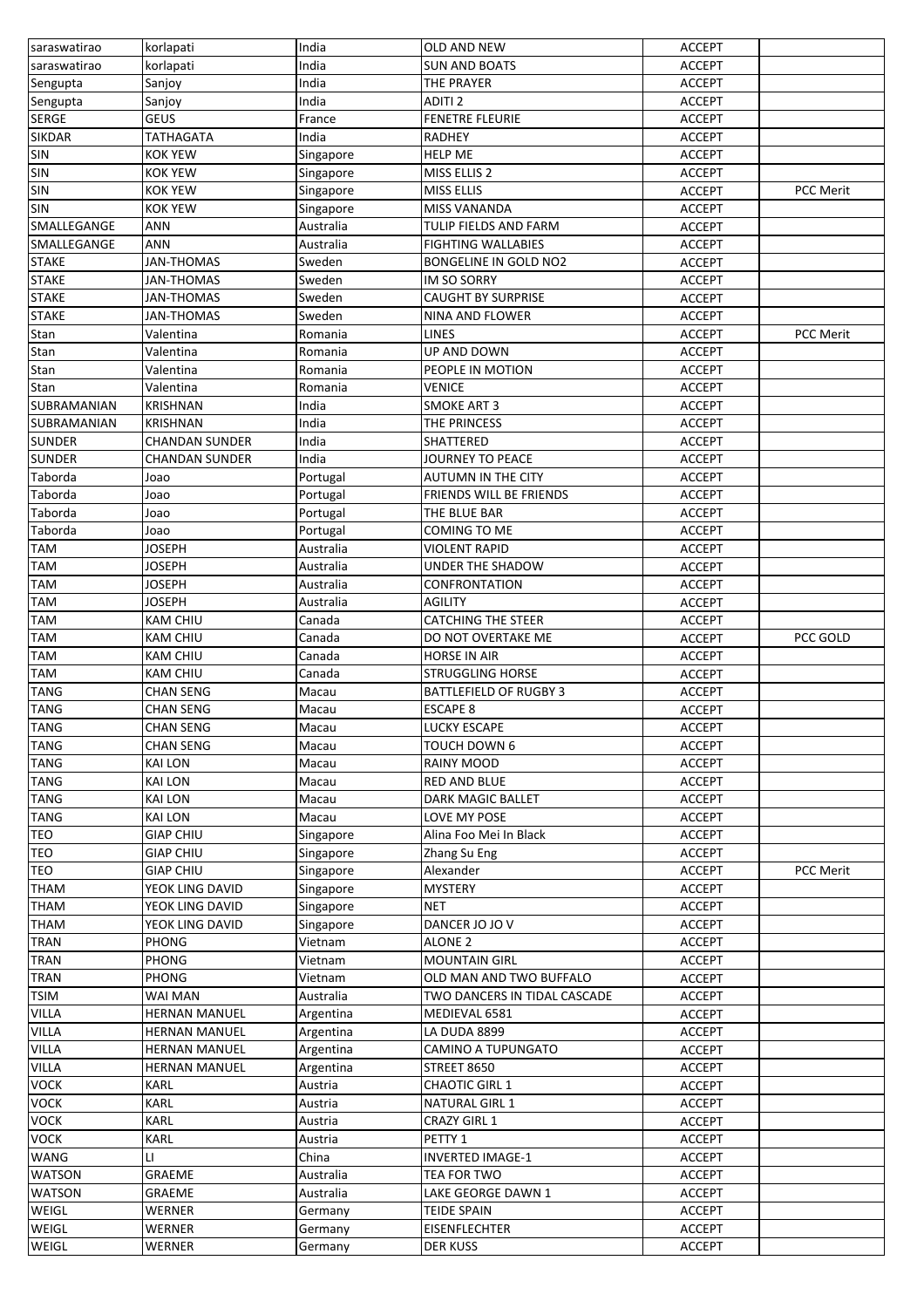| <b>WILLIAMS</b> | Terry                 | United Kingdom        | <b>DUSTY BOOK</b>               | <b>ACCEPT</b> |                 |
|-----------------|-----------------------|-----------------------|---------------------------------|---------------|-----------------|
| <b>WILLIAMS</b> | Terry                 | United Kingdom        | PEDRO                           | <b>ACCEPT</b> |                 |
| Wong            | <b>GODFREY</b>        | <b>USA</b>            | <b>CRAZY BULL 33</b>            | <b>ACCEPT</b> |                 |
| Wong            | <b>GODFREY</b>        | <b>USA</b>            | <b>BLUE ANGELS 8</b>            | <b>ACCEPT</b> |                 |
| Wong            | Victor Ngar Shun Wong | Hong Kong             | <b>COLORFUL FIREWORK MACAU</b>  | <b>ACCEPT</b> |                 |
| Wong            | Victor Ngar Shun Wong | Hong Kong             | <b>SINGAPORE FLYER</b>          | <b>ACCEPT</b> |                 |
| Wong            | Victor Ngar Shun Wong | Hong Kong             | <b>STRUGGLE</b>                 | <b>ACCEPT</b> |                 |
| <b>YE</b>       | <b>HONG OI</b>        | China                 | <b>GRANDMOTHER AND GRANDSON</b> | <b>ACCEPT</b> |                 |
| Young           | Alan                  | <b>United Kingdom</b> | Calling The Spirit (2)          | <b>ACCEPT</b> |                 |
| Young           | Alan                  | <b>United Kingdom</b> | Final Touches (2)               | <b>ACCEPT</b> | <b>ICS GOLD</b> |
| Young           | Alan                  | <b>United Kingdom</b> | Time Lords (2)                  | <b>ACCEPT</b> |                 |
| Young           | Alan                  | <b>United Kingdom</b> | The Tunnel                      | <b>ACCEPT</b> |                 |
|                 |                       |                       |                                 |               |                 |

|                    | Photo Fest International Digital Salon 2016 |                |                                |               |                            |  |  |
|--------------------|---------------------------------------------|----------------|--------------------------------|---------------|----------------------------|--|--|
| <b>LAST NAME</b>   | <b>FIRST NAME</b>                           | <b>COUNTRY</b> | <b>WORK TITLE</b>              |               | <b>RESULT - MONOCHROME</b> |  |  |
| <b>ALKHALIFA</b>   | <b>NAJLA</b>                                | Saudi Arabia   | LINES                          | <b>ACCEPT</b> |                            |  |  |
| <b>AL-MUSHAIFR</b> | <b>ABDULLA</b>                              | Qatar          | SEND ME FREE                   | <b>ACCEPT</b> |                            |  |  |
| <b>AL-MUSHAIFR</b> | <b>ABDULLA</b>                              | Qatar          | <b>FACES FROM OMAN</b>         | <b>ACCEPT</b> |                            |  |  |
| <b>AL-MUSHAIFR</b> | ABDULLA                                     | Qatar          | TAKE ME HOME BW                | <b>ACCEPT</b> |                            |  |  |
| ANDREOU            | <b>ANDREASL</b>                             | Cyprus         | <b>CRYING EYES</b>             | <b>ACCEPT</b> |                            |  |  |
| ANDREOU            | <b>ANDREASL</b>                             | Cyprus         | STOP                           | <b>ACCEPT</b> |                            |  |  |
| ANDREOU            | <b>ANDREASL</b>                             | Cyprus         | <b>WAKING UP</b>               | <b>ACCEPT</b> |                            |  |  |
| ANDREOU            | <b>ANDREASL</b>                             | Cyprus         | <b>WORLD NEWS</b>              | <b>ACCEPT</b> |                            |  |  |
| <b>BELLER</b>      | <b>DOROTHY</b>                              | USA            | WINTER AND THE SNAKE RIVER     | <b>ACCEPT</b> |                            |  |  |
| BHATTACHARYYA      | <b>SUMAN</b>                                | India          | APOCALYPTIC VIEW               | <b>ACCEPT</b> |                            |  |  |
| BHATTACHARYYA      | SUMAN                                       | India          | APOCALYPSE NOW                 | <b>ACCEPT</b> |                            |  |  |
| BHATTACHARYYA      | SUMAN                                       | India          | ÚLTIMA MIGRADOR 2              | <b>ACCEPT</b> |                            |  |  |
| BHATTACHARYYA      | <b>SUMAN</b>                                | India          | THE AFGHAN GIRL                | <b>ACCEPT</b> |                            |  |  |
| <b>BOEHM</b>       | <b>GERHARD</b>                              | Germany        | TABLE TOP - SW2                | <b>ACCEPT</b> |                            |  |  |
| <b>BOEHM</b>       | <b>GERHARD</b>                              | Germany        | <b>PATRICK</b>                 | <b>ACCEPT</b> |                            |  |  |
| <b>BOEHM</b>       | <b>GERHARD</b>                              | Germany        | TABLE TOP - SW                 | <b>ACCEPT</b> |                            |  |  |
| CR                 | SATHYANARAYANA                              | India          | WINNOWING COUPLE               | <b>ACCEPT</b> |                            |  |  |
| C <sub>R</sub>     | SATHYANARAYANA                              | India          | <b>RETURNING HERD</b>          | <b>ACCEPT</b> |                            |  |  |
| Chambre            | <b>MARC</b>                                 | France         | <b>CINQ CHAMPS</b>             | <b>ACCEPT</b> |                            |  |  |
| Chambre            | <b>MARC</b>                                 | France         | <b>RANGEES DE VIGNES</b>       | <b>ACCEPT</b> |                            |  |  |
| Chambre            | <b>MARC</b>                                 | France         | <b>CHAMPS ET ARBRES</b>        | <b>ACCEPT</b> |                            |  |  |
| Chan               | <b>DANY</b>                                 | Canada         | Intensity                      | <b>ACCEPT</b> |                            |  |  |
| Chan               | <b>DANY</b>                                 | Canada         | Power Lifting 99               | <b>ACCEPT</b> |                            |  |  |
| Chan               | DANY                                        | Canada         | Sun Worshiper                  | <b>ACCEPT</b> | <b>CHAIRMAN CHOICE</b>     |  |  |
| Chan               | <b>DANY</b>                                 | Canada         | <b>Determination BW</b>        | <b>ACCEPT</b> |                            |  |  |
| <b>CHAN</b>        | DOROTHY CHUNG MING                          | Canada         | <b>CLOSELY INTERTWINED</b>     | <b>ACCEPT</b> |                            |  |  |
| <b>CHAN</b>        | DOROTHY CHUNG MING                          | Canada         | SHARE LAUGHTER SHARE TEARS     | <b>ACCEPT</b> |                            |  |  |
| <b>CHAN</b>        | DOROTHY CHUNG MING                          | Canada         | MY BEST FRIEND                 | <b>ACCEPT</b> |                            |  |  |
| <b>CHAN</b>        | DOROTHY CHUNG MING                          | Canada         | FIVE YEARS OLD BABYSITTER      | <b>ACCEPT</b> |                            |  |  |
| <b>CHAUHAN</b>     | <b>HEMANT</b>                               | India          | <b>CLICK ME</b>                | <b>ACCEPT</b> |                            |  |  |
| <b>CHENG</b>       | <b>HONG WAI VICTOR</b>                      | Hong Kong      | HK LIGHT TRAIL 24              | <b>ACCEPT</b> |                            |  |  |
| <b>CHENG</b>       | <b>HONG WAI VICTOR</b>                      | Hong Kong      | VIETNAM LIFE 8                 | <b>ACCEPT</b> |                            |  |  |
| <b>CHENG</b>       | <b>HONG WAI VICTOR</b>                      | Hong Kong      | <b>VIETNAM LIFE 2</b>          | <b>ACCEPT</b> |                            |  |  |
| <b>CHEUNG</b>      | KOON NAM                                    | Hong Kong      | <b>HORSES 01 BW</b>            | <b>ACCEPT</b> |                            |  |  |
| <b>COWLES</b>      | LARRY                                       | USA            | <b>BLUE ASHLEY T</b>           | <b>ACCEPT</b> |                            |  |  |
| <b>COWLES</b>      | LARRY                                       | <b>USA</b>     | TAYLOR NOEL PAISLEY SCARF      | <b>ACCEPT</b> |                            |  |  |
| <b>COWLES</b>      | LARRY                                       | USA            | FRIDA RED FLOPPY HAT           | <b>ACCEPT</b> |                            |  |  |
| <b>COWLES</b>      | LARRY                                       | <b>USA</b>     | BRIGITTE W OLD BLACK HAT       | <b>ACCEPT</b> |                            |  |  |
| Cowles             | SUSAN                                       | <b>USA</b>     | Belen In Drop Pearl Earrings B | <b>ACCEPT</b> |                            |  |  |
| Cowles             | SUSAN                                       | <b>USA</b>     | Samantha Looking Exquisite BW  | <b>ACCEPT</b> |                            |  |  |
| Cowles             | SUSAN                                       | <b>USA</b>     | Natalie Elegant In White BW    | <b>ACCEPT</b> |                            |  |  |
| Cowles             | SUSAN                                       | <b>USA</b>     | VaVaVoom Mavis In Fur BW       | <b>ACCEPT</b> |                            |  |  |
| <b>DALEY</b>       | <b>GREGORY</b>                              | <b>USA</b>     | CHEYENNE 01 081M               | <b>ACCEPT</b> |                            |  |  |
| <b>DALEY</b>       | <b>GREGORY</b>                              | <b>USA</b>     | MOZAMBIQUE BASKET FISHING      | <b>ACCEPT</b> |                            |  |  |
| <b>DALEY</b>       | <b>GREGORY</b>                              | <b>USA</b>     | KATIE 01 215 M                 | <b>ACCEPT</b> |                            |  |  |
| <b>DAO</b>         | LE CHAU                                     | Vietnam        | LOÂK AT 20                     | <b>ACCEPT</b> | <b>CHAIRMAN CHOICE</b>     |  |  |
| <b>DAO</b>         | LE CHAU                                     | Vietnam        | SO DUA XUAT KHAU 2             | <b>ACCEPT</b> |                            |  |  |
| DAO                | LE CHAU                                     | Vietnam        | TAY NGUYEN MELODY 1            | <b>ACCEPT</b> |                            |  |  |
| DAS                | APURBA KUMAR                                | India          | AYUSHI 3                       | <b>ACCEPT</b> |                            |  |  |
| DAS                | APURBA KUMAR                                | India          | ARPITA                         | <b>ACCEPT</b> |                            |  |  |
| <b>DAS</b>         | APURBA KUMAR                                | India          | UJJANI 3                       | <b>ACCEPT</b> |                            |  |  |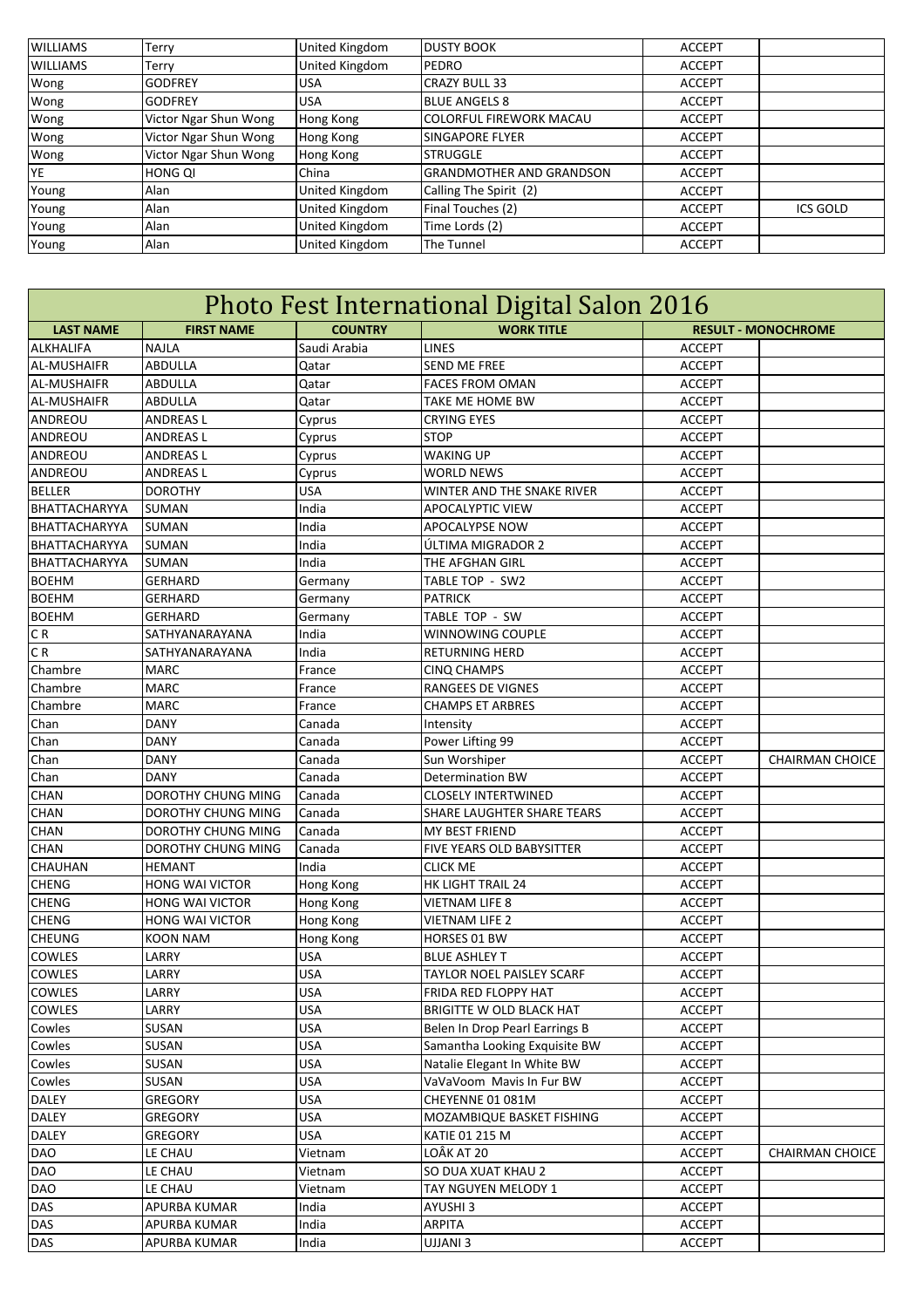| <b>DAS</b>            | APURBA KUMAR          | India                     | <b>AYUSHI 2</b>                  | <b>ACCEPT</b> |                 |
|-----------------------|-----------------------|---------------------------|----------------------------------|---------------|-----------------|
| Diwakar               | Tamarapalli Diwakar   | India                     | <b>TRIBLE BEAUTY</b>             | <b>ACCEPT</b> |                 |
| Diwakar               | Tamarapalli Diwakar   | India                     | <b>DAILY WORK</b>                | <b>ACCEPT</b> |                 |
| Diwakar               | Tamarapalli Diwakar   | India                     | <b>NET LIE</b>                   | <b>ACCEPT</b> |                 |
| <b>FUNG</b>           | MAN YU, ALEX          | Hong Kong                 | <b>CHANNEL EXPLORER</b>          | <b>ACCEPT</b> |                 |
| <b>FUNG</b>           | MAN YU, ALEX          | Hong Kong                 | AFTER MORNING LESSON             | <b>ACCEPT</b> |                 |
| <b>FUNG</b>           | MAN YU, ALEX          | Hong Kong                 | <b>AHEAD</b>                     | <b>ACCEPT</b> |                 |
| <b>FUNG</b>           | MAN YU, ALEX          | Hong Kong                 | <b>CURVE IN SAHARA</b>           | <b>ACCEPT</b> |                 |
| <b>GARABELLO</b>      | MARCO                 | Italy                     | FILUFERRU VITRUVIANO             | <b>ACCEPT</b> |                 |
| <b>GARABELLO</b>      | MARCO                 | Italy                     | <b>SNAKES</b>                    | <b>ACCEPT</b> |                 |
| GARABELLO             | <b>MARCO</b>          | Italy                     | LE PARAPLUIE NUMERO DEUX         | <b>ACCEPT</b> |                 |
| <b>GARABELLO</b>      | MARCO                 | Italy                     | LA BAMBOLA                       | <b>ACCEPT</b> |                 |
| <b>GAUTAM</b>         | PRAMOD KUMAR          | India                     | <b>SERENDIPITY</b>               | <b>ACCEPT</b> |                 |
| Gedeon                | PETER                 | <b>USA</b>                | IN THE MORNING                   | <b>ACCEPT</b> | <b>ICS GOLD</b> |
| Gedeon                | PETER                 | <b>USA</b>                | <b>FOUR MUSES</b>                | <b>ACCEPT</b> |                 |
| Gedeon                | <b>PETER</b>          | <b>USA</b>                | HOMAGE TO MAN RAY                | <b>ACCEPT</b> |                 |
| Habringer             | Wolfgang              | Austria                   | <b>ENNSBERG 66</b>               | <b>ACCEPT</b> |                 |
| Habringer             | Wolfgang              | Austria                   | <b>FIRST MORNING LIGHT</b>       | <b>ACCEPT</b> |                 |
|                       |                       | United Kingdom            | Winter Solitude                  | <b>ACCEPT</b> |                 |
| Harper                | <b>Richard Harper</b> |                           |                                  |               |                 |
| <b>HENG</b>           | <b>ZEE KEK</b>        | Singapore                 | <b>MYSTERIOUS NINE M</b>         | <b>ACCEPT</b> |                 |
| <b>HENG</b>           | <b>ZEE KEK</b>        | Singapore                 | PORTER M                         | <b>ACCEPT</b> |                 |
| <b>HENG</b>           | <b>ZEE KEK</b>        | Singapore                 | FIRE SWORD DANCE M               | <b>ACCEPT</b> |                 |
| <b>HIRNING</b>        | DENNIS                | <b>USA</b>                | <b>CALF ROPER</b>                | <b>ACCEPT</b> |                 |
| <b>HIRNING</b>        | <b>DENNIS</b>         | <b>USA</b>                | ANDREW                           | <b>ACCEPT</b> |                 |
| <b>HOCHHAUS</b>       | ALEXANDER             | Germany                   | <b>DECENT WILD</b>               | <b>ACCEPT</b> |                 |
| <b>HOCHHAUS</b>       | ALEXANDER             | Germany                   | <b>OLD SHOE</b>                  | <b>ACCEPT</b> |                 |
| <b>HOCHHAUS</b>       | ALEXANDER             | Germany                   | <b>INTO THE LIGHT</b>            | <b>ACCEPT</b> |                 |
| HOCHHAUS              | ALEXANDER             | Germany                   | <b>TO EMOTE</b>                  | <b>ACCEPT</b> | PCC GOLD        |
| INSAURRALDE           | MARCELO               | Argentina                 | <b>PECADO</b>                    | <b>ACCEPT</b> |                 |
| <b>JENKIN</b>         | BARBARA               | England                   | <b>MAGICAL MOMENT</b>            | <b>ACCEPT</b> |                 |
| <b>JENKIN</b>         | BARBARA               | England                   | <b>TWILIGHHT DREAMER</b>         | <b>ACCEPT</b> |                 |
| <b>JENKIN</b>         | BARBARA               | England                   | <b>SIRENS DANCE</b>              | <b>ACCEPT</b> |                 |
| <b>JENKIN</b>         | MALCOLM               | England                   | <b>ROCKING CHAIR 2</b>           | <b>ACCEPT</b> |                 |
| <b>JHAVERI</b>        | SHIRISH               | India                     | O RASIYA                         | <b>ACCEPT</b> |                 |
| K.M.                  | NARAYANASWAMY         | India                     | <b>DANCING EGRET</b>             | <b>ACCEPT</b> |                 |
| K.M.                  | NARAYANASWAMY         | India                     | <b>BATHING SPOONBILL</b>         | <b>ACCEPT</b> |                 |
| <b>KAEDING</b>        | WOLFGANG              | Germany                   | RUNNER 249 IN FRONT BW           | <b>ACCEPT</b> |                 |
| <b>KAEDING</b>        | WOLFGANG              | Germany                   | I LIKE YOU                       | <b>ACCEPT</b> |                 |
| <b>KAEDING</b>        | WOLFGANG              | Germany                   | <b>FLYING CAR BW</b>             | <b>ACCEPT</b> |                 |
| Kanunnikov            | <b>VIKTOR</b>         | <b>Russian Federation</b> | <b>WINTER 1</b>                  | <b>ACCEPT</b> |                 |
| Kanunnikov            | VIKTOR                | <b>Russian Federation</b> | TOURISTS IN YELLOWSTONE 3        | <b>ACCEPT</b> |                 |
| <b>KANWAR</b>         | AMIT                  | India                     | A BAND OF BROTHERS               | <b>ACCEPT</b> |                 |
| <b>KANWAR</b>         | AMIT                  | India                     | THE MOUNTAIN MAN                 | <b>ACCEPT</b> |                 |
| <b>KHANNA</b>         | ARUN                  | India                     | <b>SLEEPING MOUNTAIN MONSTER</b> | <b>ACCEPT</b> |                 |
| <b>KHANNA</b>         | ARUN                  | India                     | AN OLD WOMAN                     | <b>ACCEPT</b> |                 |
| <b>KHANNA</b>         | ARUN                  | India                     | CONSIPIRING YOUNG DEVILS         | <b>ACCEPT</b> |                 |
| <b>KING</b>           | FRANCIS               | Canada                    | Got It By The Tail               | <b>ACCEPT</b> |                 |
| <b>KING</b>           | <b>FRANCIS</b>        | Canada                    | At Peace Mono                    | <b>ACCEPT</b> |                 |
| <b>KING</b>           | <b>FRANCIS</b>        | Canada                    | Concentration                    | <b>ACCEPT</b> |                 |
| <b>KISMET</b>         | <b>FERIDUN</b>        | Turkey                    | <b>MAN AND MIRROR</b>            | <b>ACCEPT</b> |                 |
| <b>KRISHNA MOHAN</b>  | AKUNDY                | India                     | BEAUTY IN THE BEACH              | <b>ACCEPT</b> |                 |
| <b>KRISHNA MOHAN</b>  | <b>AKUNDY</b>         | India                     | <b>ARCHES</b>                    | <b>ACCEPT</b> |                 |
| <b>KRISHNA MOHAN</b>  | <b>AKUNDY</b>         | India                     | <b>FLOWERS AND FRUITS</b>        | <b>ACCEPT</b> |                 |
| <b>KWAN</b>           | PHILLIP               | Canada                    | PICKING VEGETABLE BW             | <b>ACCEPT</b> |                 |
| LEDGARD               | IAN                   | Wales                     | <b>OPERA HOUSE ARCH</b>          | <b>ACCEPT</b> |                 |
| LEDGARD               | IAN                   | Wales                     | <b>DOORMAN</b>                   | <b>ACCEPT</b> |                 |
| <b>LEE</b>            | FENG                  | Taiwan                    | SAILING IN FOGGY LAKE            | <b>ACCEPT</b> |                 |
| <b>LEE</b>            | <b>FENG</b>           | Taiwan                    | LISHUI ABSTRACT REFLECTION       | <b>ACCEPT</b> |                 |
| <b>LEE</b>            | FENG                  | Taiwan                    |                                  | <b>ACCEPT</b> |                 |
| LEUNG                 | WING CHUNG KENNETH    | Hong Kong                 | STUDIOUS AT NIGHT<br><b>HILL</b> | <b>ACCEPT</b> |                 |
|                       |                       |                           |                                  |               |                 |
| LEUNG<br><b>LEUNG</b> | WING CHUNG KENNETH    | Hong Kong                 | <b>CENTRAL NIGHT</b>             | <b>ACCEPT</b> |                 |
|                       | WING CHUNG KENNETH    | Hong Kong                 | <b>FISHERMAN</b>                 | <b>ACCEPT</b> |                 |
| ling                  | yongxiong             | Australia                 | HOPE 2 BW                        | <b>ACCEPT</b> |                 |
| ling                  | yongxiong             | Australia                 | MORNING 20 BW                    | <b>ACCEPT</b> |                 |
| ling                  | yongxiong             | Australia                 | RODEO THILING 6 BW               | <b>ACCEPT</b> | PCC Merit       |
| ling                  | yongxiong             | Australia                 | <b>SURFING 1 BW</b>              | <b>ACCEPT</b> |                 |
| <b>LYBAERT</b>        | Daniel                | Netherlands               | <b>ISENDICA EXPERIMENT 2</b>     | <b>ACCEPT</b> |                 |
| <b>LYBAERT</b>        | Daniel                | Netherlands               | STIEKEM                          | <b>ACCEPT</b> |                 |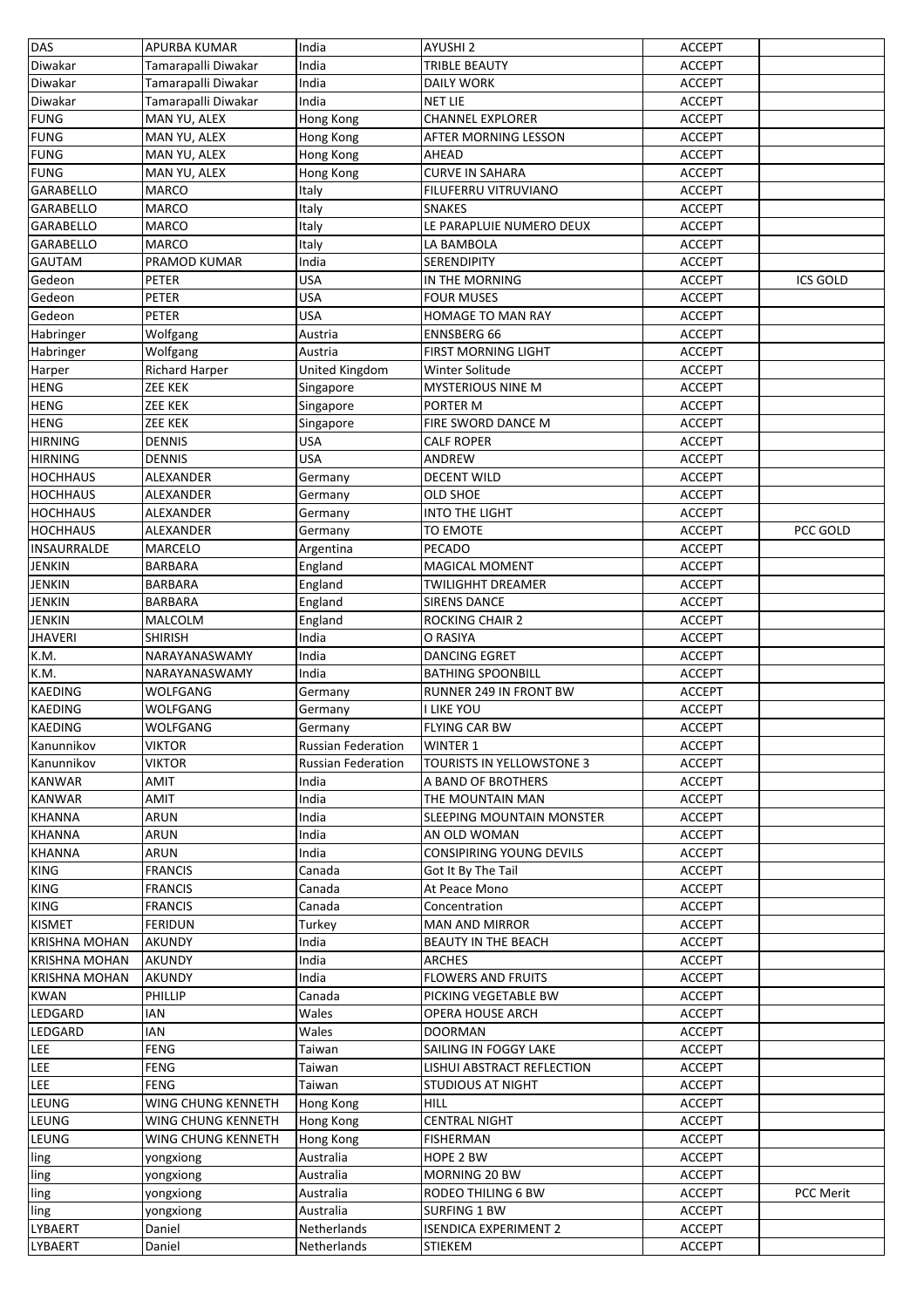| <b>LYBAERT</b>     | Daniel          | Netherlands               | <b>TREINMACHINIST</b>          | <b>ACCEPT</b> |                  |
|--------------------|-----------------|---------------------------|--------------------------------|---------------|------------------|
| <b>LYBAERT</b>     | Daniel          | Netherlands               | VERDRIET IN DOEL IN ZWW        | <b>ACCEPT</b> | <b>PCC Merit</b> |
| Magdo              | Istvan          | Romania                   | <b>FAN</b>                     | <b>ACCEPT</b> |                  |
| Magdo              | Istvan          | Romania                   | <b>GOING HOME</b>              | <b>ACCEPT</b> |                  |
| Magdo              | Istvan          | Romania                   | <b>WATCHDOG</b>                | <b>ACCEPT</b> |                  |
| Magdo              | Istvan          | Romania                   | <b>STILL WATER</b>             | <b>ACCEPT</b> | PCC Merit        |
| <b>MARATHE</b>     | SUNIEL          | India                     | SHRADDHA 2                     | <b>ACCEPT</b> |                  |
| Meinhardt          | Ib              | Denmark                   | <b>THORUP</b>                  | <b>ACCEPT</b> |                  |
| Meinhardt          | Ib              | Denmark                   | <b>STRANGE</b>                 | <b>ACCEPT</b> |                  |
| <b>MELLAERTS</b>   | STEPHANE        | Belgium                   | LA JUSTICE                     | <b>ACCEPT</b> |                  |
| <b>MELLAERTS</b>   | <b>STEPHANE</b> |                           | <b>CLAIRE OBSCURE</b>          | <b>ACCEPT</b> |                  |
| <b>MOHANRAJ</b>    | ARUN            | Belgium<br>United Kingdom | <b>HOW TO KISS A GIRAFFE</b>   | <b>ACCEPT</b> |                  |
|                    |                 |                           |                                |               |                  |
| <b>MOHANRAJ</b>    | ARUN            | United Kingdom            | LAND OF THE FLYING DEAD        | <b>ACCEPT</b> | PSA GOLD         |
| <b>MOHANRAJ</b>    | ARUN            | United Kingdom            | THE CHALLENGE                  | <b>ACCEPT</b> |                  |
| MOHANRAJ           | ARUN            | United Kingdom            | LIFE IN A BOX                  | <b>ACCEPT</b> |                  |
| NAGARAJU           | P.V.S           | India                     | <b>DAILY LIFE</b>              | <b>ACCEPT</b> |                  |
| NAGARAJU           | P.V.S           | India                     | <b>REFLECTION</b>              | <b>ACCEPT</b> |                  |
| <b>NAGY</b>        | LAJOS           | Romania                   | LONG SHADOWS                   | <b>ACCEPT</b> |                  |
| <b>NAGY</b>        | LAJOS           | Romania                   | WINTER ON THE MOUNTAIN         | <b>ACCEPT</b> |                  |
| <b>NAGY</b>        | LAJOS           | Romania                   | <b>FOOTPRINTS IN THE SNOW</b>  | <b>ACCEPT</b> |                  |
| <b>NAGY</b>        | LAJOS           | Romania                   | RUNNING WITH THE WIND          | <b>ACCEPT</b> | <b>PCC Merit</b> |
| Nalwala            | Hussain         | India                     | <b>FAMILY TIME</b>             | <b>ACCEPT</b> |                  |
| Nalwala            | Hussain         | India                     | <b>MATING TIME 5</b>           | <b>ACCEPT</b> |                  |
| Nalwala            | Hussain         | India                     | <b>MOTHERS LOVE</b>            | <b>ACCEPT</b> |                  |
| <b>NANDA</b>       | <b>BAN</b>      | India                     | THE SHEPHARD                   | <b>ACCEPT</b> |                  |
| <b>POTTS</b>       | GARY            | <b>USA</b>                | <b>CHAPEL STAIRS</b>           | <b>ACCEPT</b> |                  |
| <b>POTTS</b>       | GARY            | <b>USA</b>                | <b>BOMBSHEL BLACK</b>          | <b>ACCEPT</b> |                  |
| <b>POTTS</b>       | GARY            | <b>USA</b>                | <b>NICOLE 8013</b>             | <b>ACCEPT</b> |                  |
| <b>POTTS</b>       | GARY            | <b>USA</b>                | <b>DENIM LADY BW</b>           | <b>ACCEPT</b> |                  |
| RAJAN              | AVANISH         | India                     | <b>THELEAP</b>                 | <b>ACCEPT</b> |                  |
|                    |                 |                           | THE FIGHT                      |               |                  |
| RAJAN              | AVANISH         | India                     |                                | <b>ACCEPT</b> |                  |
| RETELSDORF         | EKKEHARD        | Germany                   | ON THE BLACK CLOTH BW          | <b>ACCEPT</b> |                  |
| Sengupta           | Sanjoy          | India                     | <b>HEAD ON</b>                 | <b>ACCEPT</b> |                  |
| Sengupta           | Sanjoy          | India                     | <b>INTO THE ROCKS</b>          | <b>ACCEPT</b> |                  |
| Sengupta           | Sanjoy          | India                     | POOJARINI 2                    | <b>ACCEPT</b> |                  |
| Sengupta           | Sanjoy          | India                     | POULOMI1                       | <b>ACCEPT</b> |                  |
| <b>SERGE</b>       | <b>GEUS</b>     | France                    | <b>GEOFFROY</b>                | <b>ACCEPT</b> |                  |
| <b>SERGE</b>       | GEUS            | France                    | L HOMME A LA PIPE              | <b>ACCEPT</b> |                  |
| <b>SERGE</b>       | <b>GEUS</b>     | France                    | <b>REGARD</b>                  | <b>ACCEPT</b> |                  |
| <b>SERGE</b>       | <b>GEUS</b>     | France                    | AJJA17 N°20                    | <b>ACCEPT</b> |                  |
| <b>SIN</b>         | KOK YEW         | Singapore                 | <b>ELLIS</b>                   | <b>ACCEPT</b> |                  |
| SIN                | <b>KOK YEW</b>  | Singapore                 | IN THE NET                     | <b>ACCEPT</b> |                  |
| SIN                | KOK YEW         | Singapore                 | <b>BLACK HEADDRESS</b>         | <b>ACCEPT</b> |                  |
| <b>SISWANDHONO</b> | ARIEF           | Indonesia                 | <b>SECRET SISTERS</b>          | <b>ACCEPT</b> |                  |
| <b>SISWANDHONO</b> | ARIEF           | Indonesia                 | TIMELESS AFFECTION             | <b>ACCEPT</b> |                  |
| <b>SISWANDHONO</b> | ARIEF           | Indonesia                 | PORTRAIT OF ICHA               | <b>ACCEPT</b> |                  |
| <b>SISWANDHONO</b> | ARIEF           | Indonesia                 | <b>EYES TELLING</b>            | <b>ACCEPT</b> |                  |
| <b>SKOTINIOTIS</b> | IANNIS          | Greece                    | Place of departure             | <b>ACCEPT</b> |                  |
| <b>STAKE</b>       | JAN-THOMAS      | Sweden                    | <b>BONGELINE GOLD SCARF</b>    | <b>ACCEPT</b> |                  |
| <b>STAKE</b>       | JAN-THOMAS      | Sweden                    | MY BOY NO2                     | <b>ACCEPT</b> |                  |
| <b>STAKE</b>       | JAN-THOMAS      | Sweden                    | WOMAN AND CHILD                | <b>ACCEPT</b> |                  |
| <b>STAKE</b>       | JAN-THOMAS      | Sweden                    | <b>BONGELINE ROCKING CHAIR</b> | <b>ACCEPT</b> |                  |
|                    | Valentina       | Romania                   | <b>TWO UMBRELLAS</b>           | <b>ACCEPT</b> |                  |
| Stan               |                 |                           |                                |               |                  |
| Stan               | Valentina       | Romania                   | <b>UFO BRIDGE</b>              | <b>ACCEPT</b> |                  |
| Stan               | Valentina       | Romania                   | <b>BRIDGE</b>                  | <b>ACCEPT</b> |                  |
| SUBRAMANIAN        | KRISHNAN        | India                     | THE DISTANT LOOK               | <b>ACCEPT</b> |                  |
| <b>SUNDER</b>      | CHANDAN SUNDER  | India                     | DREAM                          | <b>ACCEPT</b> |                  |
| <b>SUNDER</b>      | CHANDAN SUNDER  | India                     | SPIRIT OF DESIRE               | <b>ACCEPT</b> |                  |
| <b>SUNDER</b>      | CHANDAN SUNDER  | India                     | <b>HOPE</b>                    | <b>ACCEPT</b> |                  |
| <b>SUNDER</b>      | CHANDAN SUNDER  | India                     | <b>JOURNEY TO LIFE</b>         | <b>ACCEPT</b> |                  |
| Taborda            | Joao            | Portugal                  | <b>CLIMB THE MOUNTAIN</b>      | <b>ACCEPT</b> |                  |
| Taborda            | Joao            | Portugal                  | LEARNING                       | <b>ACCEPT</b> |                  |
| Taborda            | Joao            | Portugal                  | MEDITATION AND READING         | <b>ACCEPT</b> |                  |
| Taborda            | Joao            | Portugal                  | AFTER THE STORM                | <b>ACCEPT</b> |                  |
| TAM                | JOSEPH          | Australia                 | <b>BAREBACK BRONC MONO</b>     | <b>ACCEPT</b> |                  |
| TAM                | JOSEPH          | Australia                 | PANIC STATION MONO             | <b>ACCEPT</b> |                  |
| TAM                | JOSEPH          | Australia                 | FREE FALL MONO                 | <b>ACCEPT</b> |                  |
| TAM                | JOSEPH          | Australia                 | RAMBO MONO                     | <b>ACCEPT</b> |                  |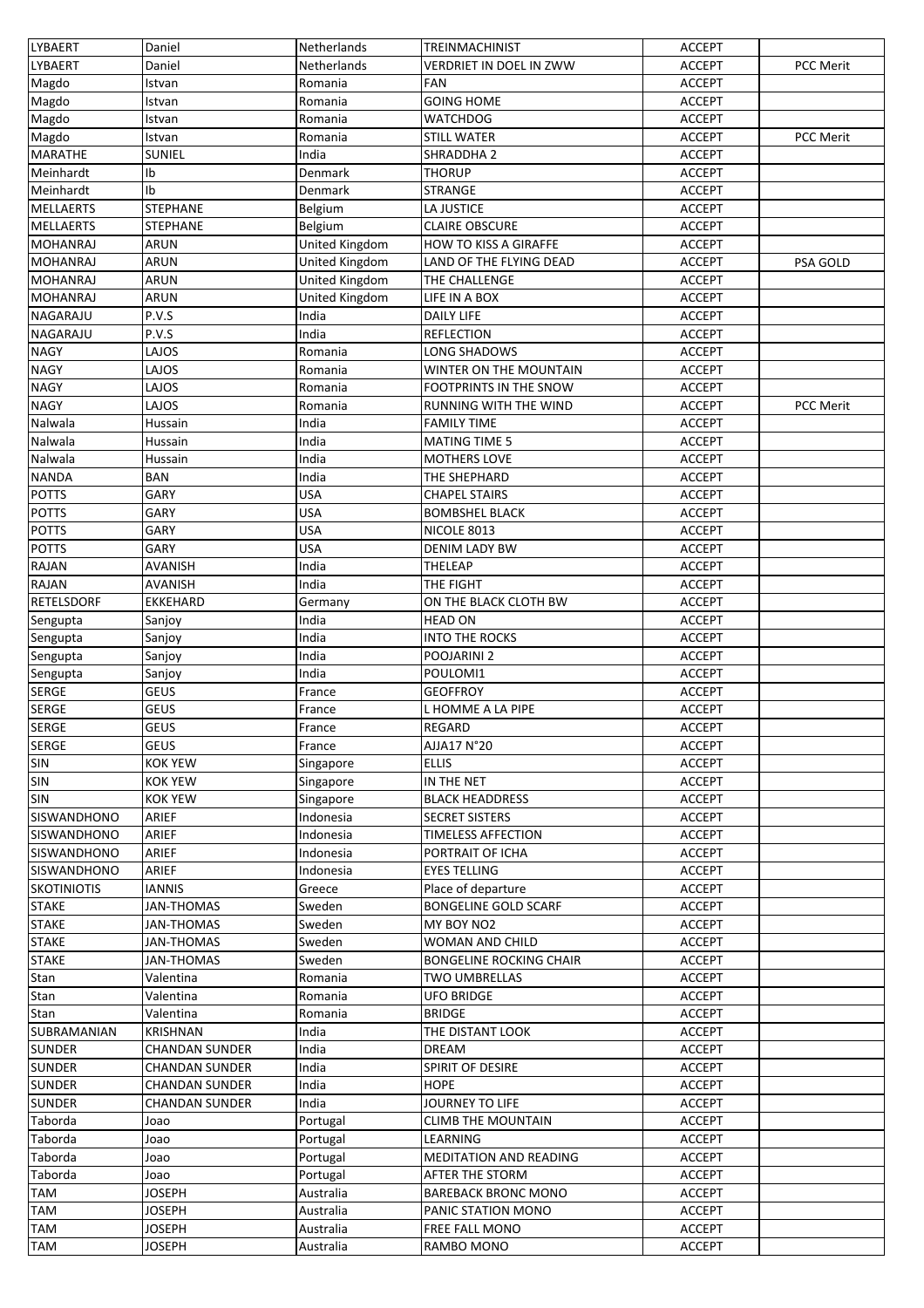| <b>TAM</b><br>RODEO 01<br><b>KAM CHIU</b><br>Canada<br><b>ACCEPT</b><br><b>ACCEPT</b><br><b>KAM CHIU</b><br>Canada<br><b>ANNA</b><br><b>TAM</b><br><b>KAM CHIU</b><br>SPEED<br><b>ACCEPT</b><br>Canada<br><b>TANG</b><br><b>CHAN SENG</b><br>SCRUM <sub>7</sub><br>Macau<br><b>ACCEPT</b><br><b>TANG</b><br><b>CHAN SENG</b><br><b>FINAL PUNCH</b><br>Macau<br><b>ACCEPT</b><br><b>CHAN SENG</b><br><b>STEAL AWAY</b><br><b>ACCEPT</b><br><b>TANG</b><br>Macau<br><b>TANG</b><br><b>CHAN SENG</b><br><b>CONFRONTATION</b><br><b>ACCEPT</b><br>Macau<br><b>TANG</b><br><b>KAI LON</b><br>Macau<br>THE SAME OBJECTIVE<br><b>ACCEPT</b><br><b>KAI LON</b><br>DECISIVE TOUCHDOWN<br><b>ACCEPT</b><br>TANG<br>Macau<br><b>TANG</b><br><b>KAI LON</b><br><b>DECISIVE TOUCHDOWN 2</b><br><b>ACCEPT</b><br>Macau<br><b>TEO</b><br><b>GIAP CHIU</b><br>Lee Lee Under Rian BW<br><b>ACCEPT</b><br>Singapore<br><b>THAM</b><br>YEOK LING DAVID<br>DANCER 16 BW<br><b>ACCEPT</b><br>Singapore<br><b>THAM</b><br><b>ACCEPT</b><br>YEOK LING DAVID<br>Singapore<br>LINDA V BW<br><b>THAM</b><br>YEOK LING DAVID<br>Singapore<br><b>BLACK EAGERS V BW</b><br><b>ACCEPT</b><br><b>PHONG</b><br>Vietnam<br><b>ACCEPT</b><br>CHAMPA GIRL<br><b>PHONG</b><br>ENJOYING OF OLD AGE<br><b>ACCEPT</b><br><b>TRAN</b><br>Vietnam<br><b>USA</b><br>Huntington Beach BC216<br><b>ACCEPT</b><br>Tuan<br>Tran<br><b>USA</b><br>Polytechnic University Florida<br><b>ACCEPT</b><br>Tuan<br>Tran<br><b>USA</b><br>Bringing Food Home 21<br><b>ACCEPT</b><br>Tuan<br>Tran<br><b>CHIN-CHIN TSAI</b><br>Catch fish<br>Taiwan<br><b>ACCEPT</b><br>Tsai<br>Tsai<br><b>CHIN-CHIN TSAI</b><br>Taiwan<br>High key love<br><b>ACCEPT</b><br>Damselfly in the rain<br><b>ACCEPT</b><br><b>CHIN-CHIN TSAI</b><br>Taiwan<br>Tsai<br>Dream dance<br>Tsai<br><b>CHIN-CHIN TSAI</b><br>Taiwan<br><b>ACCEPT</b><br>Vaddadi<br>India<br>Suryaprakasarao<br>TRIBAL SISTERS<br><b>ACCEPT</b><br>Vaddadi<br>India<br><b>ACCEPT</b><br>Suryaprakasarao<br><b>DO NOT ACCEPT</b><br>India<br>VAIDYA<br>DNYANESHWAR<br>DO NOT DISTURB<br><b>ACCEPT</b><br>India<br>VAIDYA<br>DNYANESHWAR<br>NAGASADHU<br><b>ACCEPT</b><br><b>VILLA</b><br><b>HERNAN MANUEL</b><br>SAXO 0039<br><b>ACCEPT</b><br>Argentina<br><b>VILLA</b><br><b>HERNAN MANUEL</b><br>CASA ROSADA PANORAMICA<br><b>ACCEPT</b><br>Argentina<br><b>VILLA</b><br><b>HERNAN MANUEL</b><br>SOL 4351<br><b>ACCEPT</b><br>Argentina<br><b>VOCK</b><br><b>KARL</b><br><b>ACCEPT</b><br>Austria<br>POSING NICKY 1<br><b>VOCK</b><br>KARL<br><b>CRAZY GIRL 2</b><br><b>ACCEPT</b><br>Austria<br><b>KARL</b><br><b>ACCEPT</b><br>VOCK<br>Austria<br>KC 01<br><b>KARL</b><br>VOCK<br><b>MYSTIC FLOWERGIRL 1</b><br><b>ACCEPT</b><br>Austria<br><b>WATSON</b><br>GRAEME<br><b>BEAUTIFUL MUSIC</b><br><b>ACCEPT</b><br><b>PCC Merit</b><br>Australia<br><b>WATSON</b><br>GRAEME<br><b>RUGBY UNION 1</b><br><b>ACCEPT</b><br>Australia<br><b>WATSON</b><br>GRAEME<br>Australia<br>CAR PARK COFFEE<br><b>ACCEPT</b><br>WERNER<br><b>ACCEPT</b><br>NEWSPAPER<br>Germany<br>Wong<br><b>USA</b><br><b>GODFREY</b><br><b>UNCLE MARK</b><br><b>ACCEPT</b><br>Wong<br>USA<br><b>GODFREY</b><br><b>TAIL DANCE</b><br><b>ACCEPT</b><br><b>GODFREY</b><br><b>USA</b><br>Wong<br>WHITE TULIPS<br><b>ACCEPT</b><br>PCC SILVER<br>Wong<br>Victor Ngar Shun Wong<br><b>TAKING A NAP</b><br>Hong Kong<br><b>ACCEPT</b><br>Wong<br>Victor Ngar Shun Wong<br>Hong Kong<br>ENDURANCE<br><b>ACCEPT</b><br>Wong<br>Victor Ngar Shun Wong<br>THE WATER GAME<br><b>ACCEPT</b><br>Hong Kong<br>United Kingdom<br>Bevin Boy<br><b>ACCEPT</b><br>Young<br>Alan<br>Alan<br>United Kingdom<br>The Porter<br><b>ACCEPT</b><br>PCC BRONZE<br>Young<br>Alan<br>United Kingdom<br><b>ACCEPT</b><br>Young<br>The Pipe Smoker | <b>TAM</b> | <b>KAM CHIU</b> | Canada | SEASHORE | <b>ACCEPT</b> |  |
|----------------------------------------------------------------------------------------------------------------------------------------------------------------------------------------------------------------------------------------------------------------------------------------------------------------------------------------------------------------------------------------------------------------------------------------------------------------------------------------------------------------------------------------------------------------------------------------------------------------------------------------------------------------------------------------------------------------------------------------------------------------------------------------------------------------------------------------------------------------------------------------------------------------------------------------------------------------------------------------------------------------------------------------------------------------------------------------------------------------------------------------------------------------------------------------------------------------------------------------------------------------------------------------------------------------------------------------------------------------------------------------------------------------------------------------------------------------------------------------------------------------------------------------------------------------------------------------------------------------------------------------------------------------------------------------------------------------------------------------------------------------------------------------------------------------------------------------------------------------------------------------------------------------------------------------------------------------------------------------------------------------------------------------------------------------------------------------------------------------------------------------------------------------------------------------------------------------------------------------------------------------------------------------------------------------------------------------------------------------------------------------------------------------------------------------------------------------------------------------------------------------------------------------------------------------------------------------------------------------------------------------------------------------------------------------------------------------------------------------------------------------------------------------------------------------------------------------------------------------------------------------------------------------------------------------------------------------------------------------------------------------------------------------------------------------------------------------------------------------------------------------------------------------------------------------------------------------------------------------------------------------------------------------------------------------------------------------------------------------------------------------------------------------------------------------------------------------------------------------------------------------------------------------------------------------------------------------------------------------------------------------------------------------------------------------------------------------------------------------------------------------------------------------|------------|-----------------|--------|----------|---------------|--|
| <b>TAM</b><br><b>TRAN</b><br>WEIGL                                                                                                                                                                                                                                                                                                                                                                                                                                                                                                                                                                                                                                                                                                                                                                                                                                                                                                                                                                                                                                                                                                                                                                                                                                                                                                                                                                                                                                                                                                                                                                                                                                                                                                                                                                                                                                                                                                                                                                                                                                                                                                                                                                                                                                                                                                                                                                                                                                                                                                                                                                                                                                                                                                                                                                                                                                                                                                                                                                                                                                                                                                                                                                                                                                                                                                                                                                                                                                                                                                                                                                                                                                                                                                                                                     |            |                 |        |          |               |  |
|                                                                                                                                                                                                                                                                                                                                                                                                                                                                                                                                                                                                                                                                                                                                                                                                                                                                                                                                                                                                                                                                                                                                                                                                                                                                                                                                                                                                                                                                                                                                                                                                                                                                                                                                                                                                                                                                                                                                                                                                                                                                                                                                                                                                                                                                                                                                                                                                                                                                                                                                                                                                                                                                                                                                                                                                                                                                                                                                                                                                                                                                                                                                                                                                                                                                                                                                                                                                                                                                                                                                                                                                                                                                                                                                                                                        |            |                 |        |          |               |  |
|                                                                                                                                                                                                                                                                                                                                                                                                                                                                                                                                                                                                                                                                                                                                                                                                                                                                                                                                                                                                                                                                                                                                                                                                                                                                                                                                                                                                                                                                                                                                                                                                                                                                                                                                                                                                                                                                                                                                                                                                                                                                                                                                                                                                                                                                                                                                                                                                                                                                                                                                                                                                                                                                                                                                                                                                                                                                                                                                                                                                                                                                                                                                                                                                                                                                                                                                                                                                                                                                                                                                                                                                                                                                                                                                                                                        |            |                 |        |          |               |  |
|                                                                                                                                                                                                                                                                                                                                                                                                                                                                                                                                                                                                                                                                                                                                                                                                                                                                                                                                                                                                                                                                                                                                                                                                                                                                                                                                                                                                                                                                                                                                                                                                                                                                                                                                                                                                                                                                                                                                                                                                                                                                                                                                                                                                                                                                                                                                                                                                                                                                                                                                                                                                                                                                                                                                                                                                                                                                                                                                                                                                                                                                                                                                                                                                                                                                                                                                                                                                                                                                                                                                                                                                                                                                                                                                                                                        |            |                 |        |          |               |  |
|                                                                                                                                                                                                                                                                                                                                                                                                                                                                                                                                                                                                                                                                                                                                                                                                                                                                                                                                                                                                                                                                                                                                                                                                                                                                                                                                                                                                                                                                                                                                                                                                                                                                                                                                                                                                                                                                                                                                                                                                                                                                                                                                                                                                                                                                                                                                                                                                                                                                                                                                                                                                                                                                                                                                                                                                                                                                                                                                                                                                                                                                                                                                                                                                                                                                                                                                                                                                                                                                                                                                                                                                                                                                                                                                                                                        |            |                 |        |          |               |  |
|                                                                                                                                                                                                                                                                                                                                                                                                                                                                                                                                                                                                                                                                                                                                                                                                                                                                                                                                                                                                                                                                                                                                                                                                                                                                                                                                                                                                                                                                                                                                                                                                                                                                                                                                                                                                                                                                                                                                                                                                                                                                                                                                                                                                                                                                                                                                                                                                                                                                                                                                                                                                                                                                                                                                                                                                                                                                                                                                                                                                                                                                                                                                                                                                                                                                                                                                                                                                                                                                                                                                                                                                                                                                                                                                                                                        |            |                 |        |          |               |  |
|                                                                                                                                                                                                                                                                                                                                                                                                                                                                                                                                                                                                                                                                                                                                                                                                                                                                                                                                                                                                                                                                                                                                                                                                                                                                                                                                                                                                                                                                                                                                                                                                                                                                                                                                                                                                                                                                                                                                                                                                                                                                                                                                                                                                                                                                                                                                                                                                                                                                                                                                                                                                                                                                                                                                                                                                                                                                                                                                                                                                                                                                                                                                                                                                                                                                                                                                                                                                                                                                                                                                                                                                                                                                                                                                                                                        |            |                 |        |          |               |  |
|                                                                                                                                                                                                                                                                                                                                                                                                                                                                                                                                                                                                                                                                                                                                                                                                                                                                                                                                                                                                                                                                                                                                                                                                                                                                                                                                                                                                                                                                                                                                                                                                                                                                                                                                                                                                                                                                                                                                                                                                                                                                                                                                                                                                                                                                                                                                                                                                                                                                                                                                                                                                                                                                                                                                                                                                                                                                                                                                                                                                                                                                                                                                                                                                                                                                                                                                                                                                                                                                                                                                                                                                                                                                                                                                                                                        |            |                 |        |          |               |  |
|                                                                                                                                                                                                                                                                                                                                                                                                                                                                                                                                                                                                                                                                                                                                                                                                                                                                                                                                                                                                                                                                                                                                                                                                                                                                                                                                                                                                                                                                                                                                                                                                                                                                                                                                                                                                                                                                                                                                                                                                                                                                                                                                                                                                                                                                                                                                                                                                                                                                                                                                                                                                                                                                                                                                                                                                                                                                                                                                                                                                                                                                                                                                                                                                                                                                                                                                                                                                                                                                                                                                                                                                                                                                                                                                                                                        |            |                 |        |          |               |  |
|                                                                                                                                                                                                                                                                                                                                                                                                                                                                                                                                                                                                                                                                                                                                                                                                                                                                                                                                                                                                                                                                                                                                                                                                                                                                                                                                                                                                                                                                                                                                                                                                                                                                                                                                                                                                                                                                                                                                                                                                                                                                                                                                                                                                                                                                                                                                                                                                                                                                                                                                                                                                                                                                                                                                                                                                                                                                                                                                                                                                                                                                                                                                                                                                                                                                                                                                                                                                                                                                                                                                                                                                                                                                                                                                                                                        |            |                 |        |          |               |  |
|                                                                                                                                                                                                                                                                                                                                                                                                                                                                                                                                                                                                                                                                                                                                                                                                                                                                                                                                                                                                                                                                                                                                                                                                                                                                                                                                                                                                                                                                                                                                                                                                                                                                                                                                                                                                                                                                                                                                                                                                                                                                                                                                                                                                                                                                                                                                                                                                                                                                                                                                                                                                                                                                                                                                                                                                                                                                                                                                                                                                                                                                                                                                                                                                                                                                                                                                                                                                                                                                                                                                                                                                                                                                                                                                                                                        |            |                 |        |          |               |  |
|                                                                                                                                                                                                                                                                                                                                                                                                                                                                                                                                                                                                                                                                                                                                                                                                                                                                                                                                                                                                                                                                                                                                                                                                                                                                                                                                                                                                                                                                                                                                                                                                                                                                                                                                                                                                                                                                                                                                                                                                                                                                                                                                                                                                                                                                                                                                                                                                                                                                                                                                                                                                                                                                                                                                                                                                                                                                                                                                                                                                                                                                                                                                                                                                                                                                                                                                                                                                                                                                                                                                                                                                                                                                                                                                                                                        |            |                 |        |          |               |  |
|                                                                                                                                                                                                                                                                                                                                                                                                                                                                                                                                                                                                                                                                                                                                                                                                                                                                                                                                                                                                                                                                                                                                                                                                                                                                                                                                                                                                                                                                                                                                                                                                                                                                                                                                                                                                                                                                                                                                                                                                                                                                                                                                                                                                                                                                                                                                                                                                                                                                                                                                                                                                                                                                                                                                                                                                                                                                                                                                                                                                                                                                                                                                                                                                                                                                                                                                                                                                                                                                                                                                                                                                                                                                                                                                                                                        |            |                 |        |          |               |  |
|                                                                                                                                                                                                                                                                                                                                                                                                                                                                                                                                                                                                                                                                                                                                                                                                                                                                                                                                                                                                                                                                                                                                                                                                                                                                                                                                                                                                                                                                                                                                                                                                                                                                                                                                                                                                                                                                                                                                                                                                                                                                                                                                                                                                                                                                                                                                                                                                                                                                                                                                                                                                                                                                                                                                                                                                                                                                                                                                                                                                                                                                                                                                                                                                                                                                                                                                                                                                                                                                                                                                                                                                                                                                                                                                                                                        |            |                 |        |          |               |  |
|                                                                                                                                                                                                                                                                                                                                                                                                                                                                                                                                                                                                                                                                                                                                                                                                                                                                                                                                                                                                                                                                                                                                                                                                                                                                                                                                                                                                                                                                                                                                                                                                                                                                                                                                                                                                                                                                                                                                                                                                                                                                                                                                                                                                                                                                                                                                                                                                                                                                                                                                                                                                                                                                                                                                                                                                                                                                                                                                                                                                                                                                                                                                                                                                                                                                                                                                                                                                                                                                                                                                                                                                                                                                                                                                                                                        |            |                 |        |          |               |  |
|                                                                                                                                                                                                                                                                                                                                                                                                                                                                                                                                                                                                                                                                                                                                                                                                                                                                                                                                                                                                                                                                                                                                                                                                                                                                                                                                                                                                                                                                                                                                                                                                                                                                                                                                                                                                                                                                                                                                                                                                                                                                                                                                                                                                                                                                                                                                                                                                                                                                                                                                                                                                                                                                                                                                                                                                                                                                                                                                                                                                                                                                                                                                                                                                                                                                                                                                                                                                                                                                                                                                                                                                                                                                                                                                                                                        |            |                 |        |          |               |  |
|                                                                                                                                                                                                                                                                                                                                                                                                                                                                                                                                                                                                                                                                                                                                                                                                                                                                                                                                                                                                                                                                                                                                                                                                                                                                                                                                                                                                                                                                                                                                                                                                                                                                                                                                                                                                                                                                                                                                                                                                                                                                                                                                                                                                                                                                                                                                                                                                                                                                                                                                                                                                                                                                                                                                                                                                                                                                                                                                                                                                                                                                                                                                                                                                                                                                                                                                                                                                                                                                                                                                                                                                                                                                                                                                                                                        |            |                 |        |          |               |  |
|                                                                                                                                                                                                                                                                                                                                                                                                                                                                                                                                                                                                                                                                                                                                                                                                                                                                                                                                                                                                                                                                                                                                                                                                                                                                                                                                                                                                                                                                                                                                                                                                                                                                                                                                                                                                                                                                                                                                                                                                                                                                                                                                                                                                                                                                                                                                                                                                                                                                                                                                                                                                                                                                                                                                                                                                                                                                                                                                                                                                                                                                                                                                                                                                                                                                                                                                                                                                                                                                                                                                                                                                                                                                                                                                                                                        |            |                 |        |          |               |  |
|                                                                                                                                                                                                                                                                                                                                                                                                                                                                                                                                                                                                                                                                                                                                                                                                                                                                                                                                                                                                                                                                                                                                                                                                                                                                                                                                                                                                                                                                                                                                                                                                                                                                                                                                                                                                                                                                                                                                                                                                                                                                                                                                                                                                                                                                                                                                                                                                                                                                                                                                                                                                                                                                                                                                                                                                                                                                                                                                                                                                                                                                                                                                                                                                                                                                                                                                                                                                                                                                                                                                                                                                                                                                                                                                                                                        |            |                 |        |          |               |  |
|                                                                                                                                                                                                                                                                                                                                                                                                                                                                                                                                                                                                                                                                                                                                                                                                                                                                                                                                                                                                                                                                                                                                                                                                                                                                                                                                                                                                                                                                                                                                                                                                                                                                                                                                                                                                                                                                                                                                                                                                                                                                                                                                                                                                                                                                                                                                                                                                                                                                                                                                                                                                                                                                                                                                                                                                                                                                                                                                                                                                                                                                                                                                                                                                                                                                                                                                                                                                                                                                                                                                                                                                                                                                                                                                                                                        |            |                 |        |          |               |  |
|                                                                                                                                                                                                                                                                                                                                                                                                                                                                                                                                                                                                                                                                                                                                                                                                                                                                                                                                                                                                                                                                                                                                                                                                                                                                                                                                                                                                                                                                                                                                                                                                                                                                                                                                                                                                                                                                                                                                                                                                                                                                                                                                                                                                                                                                                                                                                                                                                                                                                                                                                                                                                                                                                                                                                                                                                                                                                                                                                                                                                                                                                                                                                                                                                                                                                                                                                                                                                                                                                                                                                                                                                                                                                                                                                                                        |            |                 |        |          |               |  |
|                                                                                                                                                                                                                                                                                                                                                                                                                                                                                                                                                                                                                                                                                                                                                                                                                                                                                                                                                                                                                                                                                                                                                                                                                                                                                                                                                                                                                                                                                                                                                                                                                                                                                                                                                                                                                                                                                                                                                                                                                                                                                                                                                                                                                                                                                                                                                                                                                                                                                                                                                                                                                                                                                                                                                                                                                                                                                                                                                                                                                                                                                                                                                                                                                                                                                                                                                                                                                                                                                                                                                                                                                                                                                                                                                                                        |            |                 |        |          |               |  |
|                                                                                                                                                                                                                                                                                                                                                                                                                                                                                                                                                                                                                                                                                                                                                                                                                                                                                                                                                                                                                                                                                                                                                                                                                                                                                                                                                                                                                                                                                                                                                                                                                                                                                                                                                                                                                                                                                                                                                                                                                                                                                                                                                                                                                                                                                                                                                                                                                                                                                                                                                                                                                                                                                                                                                                                                                                                                                                                                                                                                                                                                                                                                                                                                                                                                                                                                                                                                                                                                                                                                                                                                                                                                                                                                                                                        |            |                 |        |          |               |  |
|                                                                                                                                                                                                                                                                                                                                                                                                                                                                                                                                                                                                                                                                                                                                                                                                                                                                                                                                                                                                                                                                                                                                                                                                                                                                                                                                                                                                                                                                                                                                                                                                                                                                                                                                                                                                                                                                                                                                                                                                                                                                                                                                                                                                                                                                                                                                                                                                                                                                                                                                                                                                                                                                                                                                                                                                                                                                                                                                                                                                                                                                                                                                                                                                                                                                                                                                                                                                                                                                                                                                                                                                                                                                                                                                                                                        |            |                 |        |          |               |  |
|                                                                                                                                                                                                                                                                                                                                                                                                                                                                                                                                                                                                                                                                                                                                                                                                                                                                                                                                                                                                                                                                                                                                                                                                                                                                                                                                                                                                                                                                                                                                                                                                                                                                                                                                                                                                                                                                                                                                                                                                                                                                                                                                                                                                                                                                                                                                                                                                                                                                                                                                                                                                                                                                                                                                                                                                                                                                                                                                                                                                                                                                                                                                                                                                                                                                                                                                                                                                                                                                                                                                                                                                                                                                                                                                                                                        |            |                 |        |          |               |  |
|                                                                                                                                                                                                                                                                                                                                                                                                                                                                                                                                                                                                                                                                                                                                                                                                                                                                                                                                                                                                                                                                                                                                                                                                                                                                                                                                                                                                                                                                                                                                                                                                                                                                                                                                                                                                                                                                                                                                                                                                                                                                                                                                                                                                                                                                                                                                                                                                                                                                                                                                                                                                                                                                                                                                                                                                                                                                                                                                                                                                                                                                                                                                                                                                                                                                                                                                                                                                                                                                                                                                                                                                                                                                                                                                                                                        |            |                 |        |          |               |  |
|                                                                                                                                                                                                                                                                                                                                                                                                                                                                                                                                                                                                                                                                                                                                                                                                                                                                                                                                                                                                                                                                                                                                                                                                                                                                                                                                                                                                                                                                                                                                                                                                                                                                                                                                                                                                                                                                                                                                                                                                                                                                                                                                                                                                                                                                                                                                                                                                                                                                                                                                                                                                                                                                                                                                                                                                                                                                                                                                                                                                                                                                                                                                                                                                                                                                                                                                                                                                                                                                                                                                                                                                                                                                                                                                                                                        |            |                 |        |          |               |  |
|                                                                                                                                                                                                                                                                                                                                                                                                                                                                                                                                                                                                                                                                                                                                                                                                                                                                                                                                                                                                                                                                                                                                                                                                                                                                                                                                                                                                                                                                                                                                                                                                                                                                                                                                                                                                                                                                                                                                                                                                                                                                                                                                                                                                                                                                                                                                                                                                                                                                                                                                                                                                                                                                                                                                                                                                                                                                                                                                                                                                                                                                                                                                                                                                                                                                                                                                                                                                                                                                                                                                                                                                                                                                                                                                                                                        |            |                 |        |          |               |  |
|                                                                                                                                                                                                                                                                                                                                                                                                                                                                                                                                                                                                                                                                                                                                                                                                                                                                                                                                                                                                                                                                                                                                                                                                                                                                                                                                                                                                                                                                                                                                                                                                                                                                                                                                                                                                                                                                                                                                                                                                                                                                                                                                                                                                                                                                                                                                                                                                                                                                                                                                                                                                                                                                                                                                                                                                                                                                                                                                                                                                                                                                                                                                                                                                                                                                                                                                                                                                                                                                                                                                                                                                                                                                                                                                                                                        |            |                 |        |          |               |  |
|                                                                                                                                                                                                                                                                                                                                                                                                                                                                                                                                                                                                                                                                                                                                                                                                                                                                                                                                                                                                                                                                                                                                                                                                                                                                                                                                                                                                                                                                                                                                                                                                                                                                                                                                                                                                                                                                                                                                                                                                                                                                                                                                                                                                                                                                                                                                                                                                                                                                                                                                                                                                                                                                                                                                                                                                                                                                                                                                                                                                                                                                                                                                                                                                                                                                                                                                                                                                                                                                                                                                                                                                                                                                                                                                                                                        |            |                 |        |          |               |  |
|                                                                                                                                                                                                                                                                                                                                                                                                                                                                                                                                                                                                                                                                                                                                                                                                                                                                                                                                                                                                                                                                                                                                                                                                                                                                                                                                                                                                                                                                                                                                                                                                                                                                                                                                                                                                                                                                                                                                                                                                                                                                                                                                                                                                                                                                                                                                                                                                                                                                                                                                                                                                                                                                                                                                                                                                                                                                                                                                                                                                                                                                                                                                                                                                                                                                                                                                                                                                                                                                                                                                                                                                                                                                                                                                                                                        |            |                 |        |          |               |  |
|                                                                                                                                                                                                                                                                                                                                                                                                                                                                                                                                                                                                                                                                                                                                                                                                                                                                                                                                                                                                                                                                                                                                                                                                                                                                                                                                                                                                                                                                                                                                                                                                                                                                                                                                                                                                                                                                                                                                                                                                                                                                                                                                                                                                                                                                                                                                                                                                                                                                                                                                                                                                                                                                                                                                                                                                                                                                                                                                                                                                                                                                                                                                                                                                                                                                                                                                                                                                                                                                                                                                                                                                                                                                                                                                                                                        |            |                 |        |          |               |  |
|                                                                                                                                                                                                                                                                                                                                                                                                                                                                                                                                                                                                                                                                                                                                                                                                                                                                                                                                                                                                                                                                                                                                                                                                                                                                                                                                                                                                                                                                                                                                                                                                                                                                                                                                                                                                                                                                                                                                                                                                                                                                                                                                                                                                                                                                                                                                                                                                                                                                                                                                                                                                                                                                                                                                                                                                                                                                                                                                                                                                                                                                                                                                                                                                                                                                                                                                                                                                                                                                                                                                                                                                                                                                                                                                                                                        |            |                 |        |          |               |  |
|                                                                                                                                                                                                                                                                                                                                                                                                                                                                                                                                                                                                                                                                                                                                                                                                                                                                                                                                                                                                                                                                                                                                                                                                                                                                                                                                                                                                                                                                                                                                                                                                                                                                                                                                                                                                                                                                                                                                                                                                                                                                                                                                                                                                                                                                                                                                                                                                                                                                                                                                                                                                                                                                                                                                                                                                                                                                                                                                                                                                                                                                                                                                                                                                                                                                                                                                                                                                                                                                                                                                                                                                                                                                                                                                                                                        |            |                 |        |          |               |  |
|                                                                                                                                                                                                                                                                                                                                                                                                                                                                                                                                                                                                                                                                                                                                                                                                                                                                                                                                                                                                                                                                                                                                                                                                                                                                                                                                                                                                                                                                                                                                                                                                                                                                                                                                                                                                                                                                                                                                                                                                                                                                                                                                                                                                                                                                                                                                                                                                                                                                                                                                                                                                                                                                                                                                                                                                                                                                                                                                                                                                                                                                                                                                                                                                                                                                                                                                                                                                                                                                                                                                                                                                                                                                                                                                                                                        |            |                 |        |          |               |  |
|                                                                                                                                                                                                                                                                                                                                                                                                                                                                                                                                                                                                                                                                                                                                                                                                                                                                                                                                                                                                                                                                                                                                                                                                                                                                                                                                                                                                                                                                                                                                                                                                                                                                                                                                                                                                                                                                                                                                                                                                                                                                                                                                                                                                                                                                                                                                                                                                                                                                                                                                                                                                                                                                                                                                                                                                                                                                                                                                                                                                                                                                                                                                                                                                                                                                                                                                                                                                                                                                                                                                                                                                                                                                                                                                                                                        |            |                 |        |          |               |  |
|                                                                                                                                                                                                                                                                                                                                                                                                                                                                                                                                                                                                                                                                                                                                                                                                                                                                                                                                                                                                                                                                                                                                                                                                                                                                                                                                                                                                                                                                                                                                                                                                                                                                                                                                                                                                                                                                                                                                                                                                                                                                                                                                                                                                                                                                                                                                                                                                                                                                                                                                                                                                                                                                                                                                                                                                                                                                                                                                                                                                                                                                                                                                                                                                                                                                                                                                                                                                                                                                                                                                                                                                                                                                                                                                                                                        |            |                 |        |          |               |  |
|                                                                                                                                                                                                                                                                                                                                                                                                                                                                                                                                                                                                                                                                                                                                                                                                                                                                                                                                                                                                                                                                                                                                                                                                                                                                                                                                                                                                                                                                                                                                                                                                                                                                                                                                                                                                                                                                                                                                                                                                                                                                                                                                                                                                                                                                                                                                                                                                                                                                                                                                                                                                                                                                                                                                                                                                                                                                                                                                                                                                                                                                                                                                                                                                                                                                                                                                                                                                                                                                                                                                                                                                                                                                                                                                                                                        |            |                 |        |          |               |  |
|                                                                                                                                                                                                                                                                                                                                                                                                                                                                                                                                                                                                                                                                                                                                                                                                                                                                                                                                                                                                                                                                                                                                                                                                                                                                                                                                                                                                                                                                                                                                                                                                                                                                                                                                                                                                                                                                                                                                                                                                                                                                                                                                                                                                                                                                                                                                                                                                                                                                                                                                                                                                                                                                                                                                                                                                                                                                                                                                                                                                                                                                                                                                                                                                                                                                                                                                                                                                                                                                                                                                                                                                                                                                                                                                                                                        |            |                 |        |          |               |  |
|                                                                                                                                                                                                                                                                                                                                                                                                                                                                                                                                                                                                                                                                                                                                                                                                                                                                                                                                                                                                                                                                                                                                                                                                                                                                                                                                                                                                                                                                                                                                                                                                                                                                                                                                                                                                                                                                                                                                                                                                                                                                                                                                                                                                                                                                                                                                                                                                                                                                                                                                                                                                                                                                                                                                                                                                                                                                                                                                                                                                                                                                                                                                                                                                                                                                                                                                                                                                                                                                                                                                                                                                                                                                                                                                                                                        |            |                 |        |          |               |  |
|                                                                                                                                                                                                                                                                                                                                                                                                                                                                                                                                                                                                                                                                                                                                                                                                                                                                                                                                                                                                                                                                                                                                                                                                                                                                                                                                                                                                                                                                                                                                                                                                                                                                                                                                                                                                                                                                                                                                                                                                                                                                                                                                                                                                                                                                                                                                                                                                                                                                                                                                                                                                                                                                                                                                                                                                                                                                                                                                                                                                                                                                                                                                                                                                                                                                                                                                                                                                                                                                                                                                                                                                                                                                                                                                                                                        |            |                 |        |          |               |  |
|                                                                                                                                                                                                                                                                                                                                                                                                                                                                                                                                                                                                                                                                                                                                                                                                                                                                                                                                                                                                                                                                                                                                                                                                                                                                                                                                                                                                                                                                                                                                                                                                                                                                                                                                                                                                                                                                                                                                                                                                                                                                                                                                                                                                                                                                                                                                                                                                                                                                                                                                                                                                                                                                                                                                                                                                                                                                                                                                                                                                                                                                                                                                                                                                                                                                                                                                                                                                                                                                                                                                                                                                                                                                                                                                                                                        |            |                 |        |          |               |  |
|                                                                                                                                                                                                                                                                                                                                                                                                                                                                                                                                                                                                                                                                                                                                                                                                                                                                                                                                                                                                                                                                                                                                                                                                                                                                                                                                                                                                                                                                                                                                                                                                                                                                                                                                                                                                                                                                                                                                                                                                                                                                                                                                                                                                                                                                                                                                                                                                                                                                                                                                                                                                                                                                                                                                                                                                                                                                                                                                                                                                                                                                                                                                                                                                                                                                                                                                                                                                                                                                                                                                                                                                                                                                                                                                                                                        |            |                 |        |          |               |  |
|                                                                                                                                                                                                                                                                                                                                                                                                                                                                                                                                                                                                                                                                                                                                                                                                                                                                                                                                                                                                                                                                                                                                                                                                                                                                                                                                                                                                                                                                                                                                                                                                                                                                                                                                                                                                                                                                                                                                                                                                                                                                                                                                                                                                                                                                                                                                                                                                                                                                                                                                                                                                                                                                                                                                                                                                                                                                                                                                                                                                                                                                                                                                                                                                                                                                                                                                                                                                                                                                                                                                                                                                                                                                                                                                                                                        |            |                 |        |          |               |  |
|                                                                                                                                                                                                                                                                                                                                                                                                                                                                                                                                                                                                                                                                                                                                                                                                                                                                                                                                                                                                                                                                                                                                                                                                                                                                                                                                                                                                                                                                                                                                                                                                                                                                                                                                                                                                                                                                                                                                                                                                                                                                                                                                                                                                                                                                                                                                                                                                                                                                                                                                                                                                                                                                                                                                                                                                                                                                                                                                                                                                                                                                                                                                                                                                                                                                                                                                                                                                                                                                                                                                                                                                                                                                                                                                                                                        |            |                 |        |          |               |  |
|                                                                                                                                                                                                                                                                                                                                                                                                                                                                                                                                                                                                                                                                                                                                                                                                                                                                                                                                                                                                                                                                                                                                                                                                                                                                                                                                                                                                                                                                                                                                                                                                                                                                                                                                                                                                                                                                                                                                                                                                                                                                                                                                                                                                                                                                                                                                                                                                                                                                                                                                                                                                                                                                                                                                                                                                                                                                                                                                                                                                                                                                                                                                                                                                                                                                                                                                                                                                                                                                                                                                                                                                                                                                                                                                                                                        |            |                 |        |          |               |  |
|                                                                                                                                                                                                                                                                                                                                                                                                                                                                                                                                                                                                                                                                                                                                                                                                                                                                                                                                                                                                                                                                                                                                                                                                                                                                                                                                                                                                                                                                                                                                                                                                                                                                                                                                                                                                                                                                                                                                                                                                                                                                                                                                                                                                                                                                                                                                                                                                                                                                                                                                                                                                                                                                                                                                                                                                                                                                                                                                                                                                                                                                                                                                                                                                                                                                                                                                                                                                                                                                                                                                                                                                                                                                                                                                                                                        |            |                 |        |          |               |  |

| Photo Fest International Digital Salon 2016 |                       |                |                               |                        |                  |  |  |  |
|---------------------------------------------|-----------------------|----------------|-------------------------------|------------------------|------------------|--|--|--|
| <b>LAST NAME</b>                            | <b>FIRST NAME</b>     | <b>COUNTRY</b> | <b>WORK TITLE</b>             | <b>RESULT - NATURE</b> |                  |  |  |  |
| <b>ANAGNOSTIDIS</b>                         | <b>MARC</b>           | <b>France</b>  | <b>CAPTURE AGRODIAETUS</b>    | <b>ACCEPT</b>          |                  |  |  |  |
| <b>ANAGNOSTIDIS</b>                         | <b>MARC</b>           | France         | <b>AGRION JOUVENCELLE</b>     | <b>ACCEPT</b>          |                  |  |  |  |
| <b>ANAGNOSTIDIS</b>                         | <b>MARC</b>           | France         | <b>ACCOUPLEMENT DE MANTES</b> | <b>ACCEPT</b>          |                  |  |  |  |
| <b>ANAGNOSTIDIS</b>                         | <b>MARC</b>           | France         | <b>ANTHOCHARIS ET FOUGERE</b> | <b>ACCEPT</b>          | <b>PCC Merit</b> |  |  |  |
| ARUMUGAM                                    | CHANDRASEKARAN        | India          | <b>NILGIRI TAHRS</b>          | <b>ACCEPT</b>          |                  |  |  |  |
| ARUMUGAM                                    | <b>CHANDRASEKARAN</b> | India          | <b>SPOTTED OWLET</b>          | <b>ACCEPT</b>          |                  |  |  |  |
| ARUMUGAM                                    | CHANDRASEKARAN        | India          | <b>SNAIL</b>                  | <b>ACCEPT</b>          |                  |  |  |  |
| ARUMUGAM                                    | CHANDRASEKARAN        | India          | <b>RED VENTED BULBUL</b>      | <b>ACCEPT</b>          |                  |  |  |  |
| <b>BACLE</b>                                | <b>JEAN CLAUDE</b>    | France         | TWO IBEX IN THE TORRENT       | <b>ACCEPT</b>          |                  |  |  |  |
| <b>BACLE</b>                                | <b>JEAN CLAUDE</b>    | France         | <b>MANCHOTS VERS L OCEAN</b>  | <b>ACCEPT</b>          |                  |  |  |  |
| <b>BACLE</b>                                | <b>JEAN CLAUDE</b>    | France         | <b>IBEX FEMALE AND YOUNGS</b> | <b>ACCEPT</b>          |                  |  |  |  |
| <b>BARMAN</b>                               | <b>DR RITTWICK</b>    | India          | THE CATCH                     | <b>ACCEPT</b>          |                  |  |  |  |
| <b>BARMAN</b>                               | <b>DR RITTWICK</b>    | India          | <b>CHARGING RHINOS</b>        | <b>ACCEPT</b>          |                  |  |  |  |
| <b>BARMAN</b>                               | <b>DR RITTWICK</b>    | India          | WHISKERED TERN WITH CATCH     | <b>ACCEPT</b>          |                  |  |  |  |
| <b>IBHATTACHARYYA</b>                       | <b>SUMAN</b>          | India          | <b>MATING SNAILS</b>          | <b>ACCEPT</b>          |                  |  |  |  |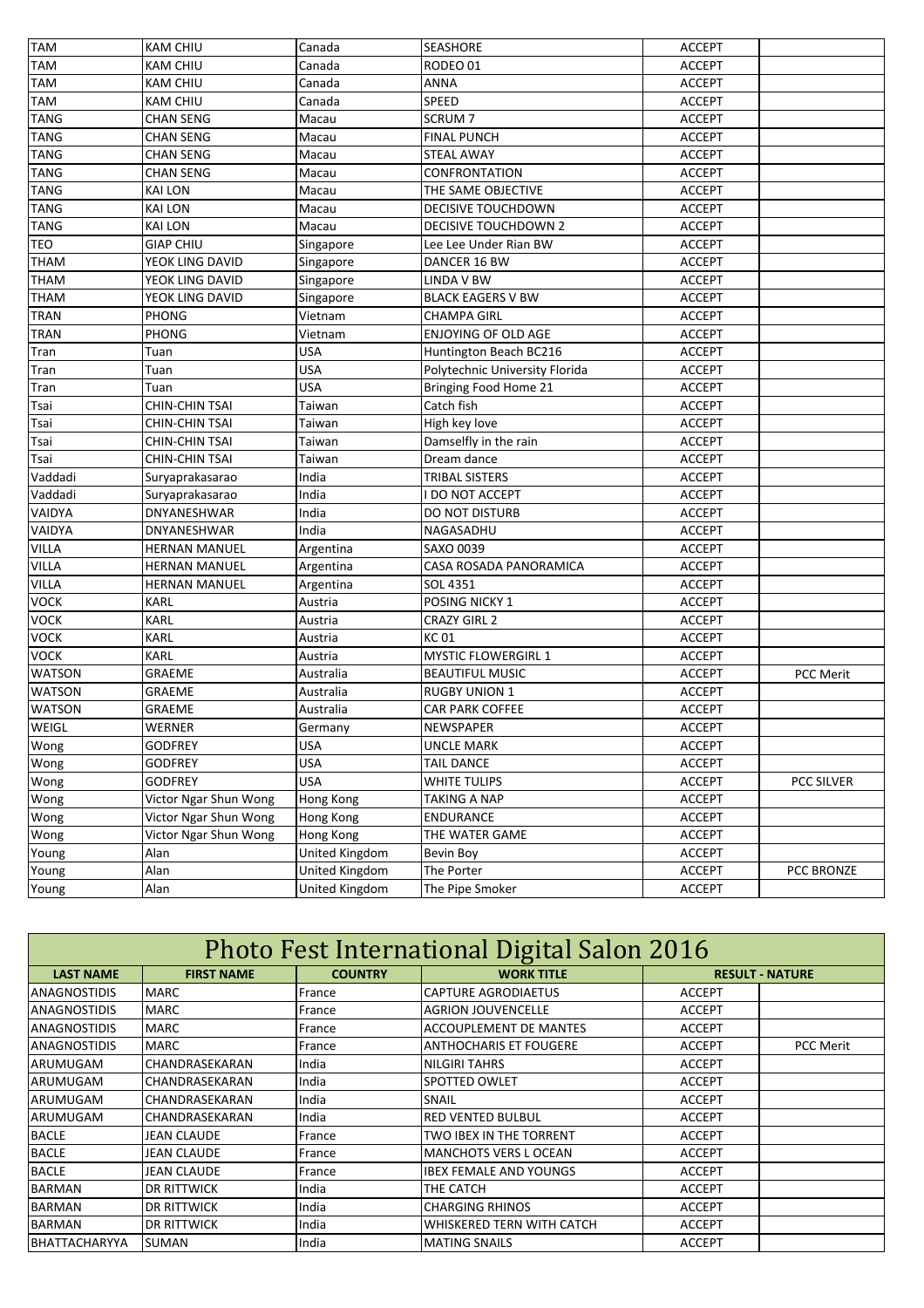| <b>BHATTACHARYYA</b> | <b>SUMAN</b>              | India          | VEGETARIAN                           | <b>ACCEPT</b> |                        |
|----------------------|---------------------------|----------------|--------------------------------------|---------------|------------------------|
| BHATTACHARYYA        | <b>SUMAN</b>              | India          | MATING#66                            | <b>ACCEPT</b> |                        |
| <b>BHATTACHARYYA</b> | <b>SUMAN</b>              | India          | NALSE#1                              | <b>ACCEPT</b> |                        |
| Bouresli             | Hamad                     | Kuwait         | <b>KINGS FIGHT</b>                   | <b>ACCEPT</b> |                        |
| CR                   | SATHYANARAYANA            | India          | AFRICAN ELEPHANTS SPARRING 1         | <b>ACCEPT</b> |                        |
| CR                   | SATHYANARAYANA            | India          | TIGER DRAGGING THE KILL              | <b>ACCEPT</b> |                        |
| CR                   | SATHYANARAYANA            | India          | <b>CHEETAH CHASE</b>                 | <b>ACCEPT</b> | <b>PCC Merit</b>       |
| C R                  | SATHYANARAYANA            | India          | DUAL ATTACK                          | <b>ACCEPT</b> |                        |
| CAI                  |                           | USA            | <b>GIRAFFE FAMILY</b>                | <b>ACCEPT</b> |                        |
|                      | <b>HUZHONG</b>            |                |                                      |               |                        |
| CAI                  | <b>HUZHONG</b>            | <b>USA</b>     | FOUR WILD OSTRICH RUNNING            | <b>ACCEPT</b> |                        |
| Chan                 | <b>DANY</b>               | Canada         | Flamingos Taking Off                 | <b>ACCEPT</b> | <b>PCC Merit</b>       |
| Chan                 | <b>DANY</b>               | Canada         | Big Catch 104                        | <b>ACCEPT</b> |                        |
| Chan                 | <b>DANY</b>               | Canada         | <b>Polar Bears Resting</b>           | <b>ACCEPT</b> |                        |
| Chan                 | <b>DANY</b>               | Canada         | Fox On The Prowl                     | <b>ACCEPT</b> |                        |
| <b>CHAN</b>          | DOROTHY CHUNG MING        | Canada         | OSPREY CATCHING FISH FOR HATCH       | <b>ACCEPT</b> |                        |
| <b>CHAN</b>          | DOROTHY CHUNG MING        | Canada         | <b>BALD EAGLE CATCHING FISH</b>      | <b>ACCEPT</b> |                        |
| <b>CHAN</b>          | DOROTHY CHUNG MING        | Canada         | <b>BALD EAGLE SEARCHING FOR FOOD</b> | <b>ACCEPT</b> |                        |
| <b>CHAN</b>          | <b>DOROTHY CHUNG MING</b> | Canada         | STOP IT IS MINE                      | <b>ACCEPT</b> | PSA GOLD               |
| CHAN                 | H.W.                      | Hong Kong      | <b>VERY COMFORTABLE</b>              | <b>ACCEPT</b> |                        |
| <b>CHAN</b>          | H.W.                      | Hong Kong      | <b>PLAY GESTURE</b>                  | <b>ACCEPT</b> |                        |
| CHAN                 | H.W.                      | Hong Kong      | <b>HOPE THAT GOD BLESSES</b>         | <b>ACCEPT</b> |                        |
|                      | H.W.                      |                |                                      |               |                        |
| <b>CHAN</b>          |                           | Hong Kong      | SNOW WILD APE 1                      | <b>ACCEPT</b> |                        |
| <b>CHAPMAN</b>       | <b>JOHN</b>               | Australia      | PANDANNI VIEW                        | <b>ACCEPT</b> |                        |
| <b>CHEE WAI</b>      | <b>LEONG</b>              | Malaysia       | AFTER RAINING                        | <b>ACCEPT</b> |                        |
| <b>CHEE WAI</b>      | LEONG                     | Malaysia       | DO NOT LET IT GO                     | <b>ACCEPT</b> |                        |
| <b>CHEE WAI</b>      | <b>LEONG</b>              | Malaysia       | STAND IN THE END                     | <b>ACCEPT</b> |                        |
| <b>CHEE WAI</b>      | <b>LEONG</b>              | Malaysia       | MY BIG MEAL                          | <b>ACCEPT</b> |                        |
| <b>CHEUNG</b>        | <b>KOON NAM</b>           | Hong Kong      | <b>EAGLE FIGHT 05</b>                | <b>ACCEPT</b> |                        |
| <b>CHEUNG</b>        | <b>KOON NAM</b>           | Hong Kong      | SINGING IN HARMONY 02                | <b>ACCEPT</b> |                        |
| <b>DAS</b>           | APURBA KUMAR              | India          | <b>BRAHAMANI KITE 2</b>              | <b>ACCEPT</b> |                        |
| <b>DAS</b>           | APURBA KUMAR              | India          | <b>WILD ASS MATING</b>               | <b>ACCEPT</b> | PCC Merit              |
| DAS                  | APURBA KUMAR              | India          | <b>BRAHAMANI KITE 1</b>              | <b>ACCEPT</b> |                        |
| DAS                  | APURBA KUMAR              | India          | <b>JACKLE PREY</b>                   | <b>ACCEPT</b> |                        |
| DAS                  | ASHOK KUMAR               | India          | MATING RHINO                         | <b>ACCEPT</b> |                        |
| <b>DAS</b>           | <b>ASHOK KUMAR</b>        | India          | <b>BUFFALO MATING</b>                |               |                        |
|                      |                           |                |                                      | <b>ACCEPT</b> |                        |
| <b>DEGLIN</b>        | <b>ROBERT</b>             | Belgium        | WILDE EEND GEVECHT                   | <b>ACCEPT</b> |                        |
| <b>DEVINE</b>        | <b>BOB</b>                | United Kingdom | lion male carries kill               | <b>ACCEPT</b> |                        |
| <b>DEVINE</b>        | <b>BOB</b>                | United Kingdom | <b>CHEETAH MOVES KILL</b>            | <b>ACCEPT</b> |                        |
| <b>DEVINE</b>        | <b>BOB</b>                | United Kingdom | elephant dominance                   | <b>ACCEPT</b> | CHAIRMAN CHOICE        |
| <b>DEVINE</b>        | <b>BOB</b>                | United Kingdom | LIONESS WITH CUB 1                   | <b>ACCEPT</b> |                        |
| <b>DUTTA</b>         | <b>SUDIP</b>              | India          | SMOOTH CRIMINAL                      | <b>ACCEPT</b> |                        |
| FABBRI               | <b>GIOVANNI</b>           | Italy          | RIVER KINGFISCHER-2                  | <b>ACCEPT</b> |                        |
| <b>FABBRI</b>        | <b>GIOVANNI</b>           |                |                                      |               |                        |
| <b>FUNG</b>          |                           | Italy          | <b>EVOLUTION-3</b>                   | <b>ACCEPT</b> |                        |
|                      |                           |                |                                      | <b>ACCEPT</b> |                        |
|                      | MAN YU, ALEX              | Hong Kong      | I WANT TO EAT                        |               |                        |
| <b>FUNG</b>          | MAN YU, ALEX              | Hong Kong      | LIONS FIGHTING                       | <b>ACCEPT</b> |                        |
| <b>FUNG</b>          | MAN YU, ALEX              | Hong Kong      | HIGH JUMP                            | <b>ACCEPT</b> |                        |
| G.S.                 | KRISHNAMURTHY             | India          | TIGER CARRYING KILL                  | <b>ACCEPT</b> |                        |
| G.S.                 | KRISHNAMURTHY             | India          | <b>BARN OWL WITH SHREW</b>           | <b>ACCEPT</b> |                        |
| G.S.                 | KRISHNAMURTHY             | India          | <b>MATING SKIMMERS-3</b>             | <b>ACCEPT</b> |                        |
| <b>GARABELLO</b>     | <b>MARCO</b>              | Italy          | MOBY SHOW                            | <b>ACCEPT</b> |                        |
| <b>GARABELLO</b>     | <b>MARCO</b>              | Italy          | HUNTER HUNTED                        | <b>ACCEPT</b> | <b>CHAIRMAN CHOICE</b> |
| <b>GAUTAM</b>        | PRAMOD KUMAR              | India          | LUNCH TIME                           | <b>ACCEPT</b> |                        |
| <b>GHOSH</b>         | <b>SOUMEN KUMAR</b>       | India          | <b>ELANDS DRINKING</b>               | <b>ACCEPT</b> |                        |
| <b>GHOSH</b>         | <b>SOUMEN KUMAR</b>       | India          | <b>FROLICKING TIGER</b>              | <b>ACCEPT</b> |                        |
| <b>GHOSH</b>         | <b>SOUMEN KUMAR</b>       | India          | <b>CHARGING RHINO</b>                | <b>ACCEPT</b> |                        |
|                      | <b>SOUMEN KUMAR</b>       | India          | SPOON BILL FEEDING                   | <b>ACCEPT</b> |                        |
| <b>GHOSH</b>         |                           |                |                                      |               |                        |
| <b>GUERRA</b>        | PAULO                     | Brazil         | TRILHA                               | <b>ACCEPT</b> |                        |
| Guy                  | GRAEME                    | Malaysia       | EAGLE AND A RAT                      | <b>ACCEPT</b> |                        |
| Guy                  | GRAEME                    | Malaysia       | FROG SQUISH                          | <b>ACCEPT</b> |                        |
| Guy                  | GRAEME                    | Malaysia       | COMMON KINGFISHER HUNTING            | <b>ACCEPT</b> |                        |
| Guy                  | GRAEME                    | Malaysia       | <b>CHEETAH FAMILY</b>                | <b>ACCEPT</b> |                        |
| <b>HANSEN</b>        | JORN                      | Canada         | CEDAR WAXWING WITH BERRY 162         | <b>ACCEPT</b> |                        |
| <b>HANSEN</b>        | <b>JORN</b>               | Canada         | COOT TAKING OFF 161                  | <b>ACCEPT</b> |                        |
| <b>HANSEN</b>        | <b>JORN</b>               | Canada         | ROSEATE SPOONBILL BATHING 163        | <b>ACCEPT</b> |                        |
| <b>HANSEN</b>        | <b>JORN</b>               | Canada         | SWAMP SPARROW                        | <b>ACCEPT</b> |                        |
| <b>HIENG ING</b>     | SONG                      | Malaysia       | <b>ANTS FIGHT 2</b>                  | <b>ACCEPT</b> |                        |
| <b>HIENG ING</b>     | SONG                      | Malaysia       | <b>RESCUE 2</b>                      | <b>ACCEPT</b> |                        |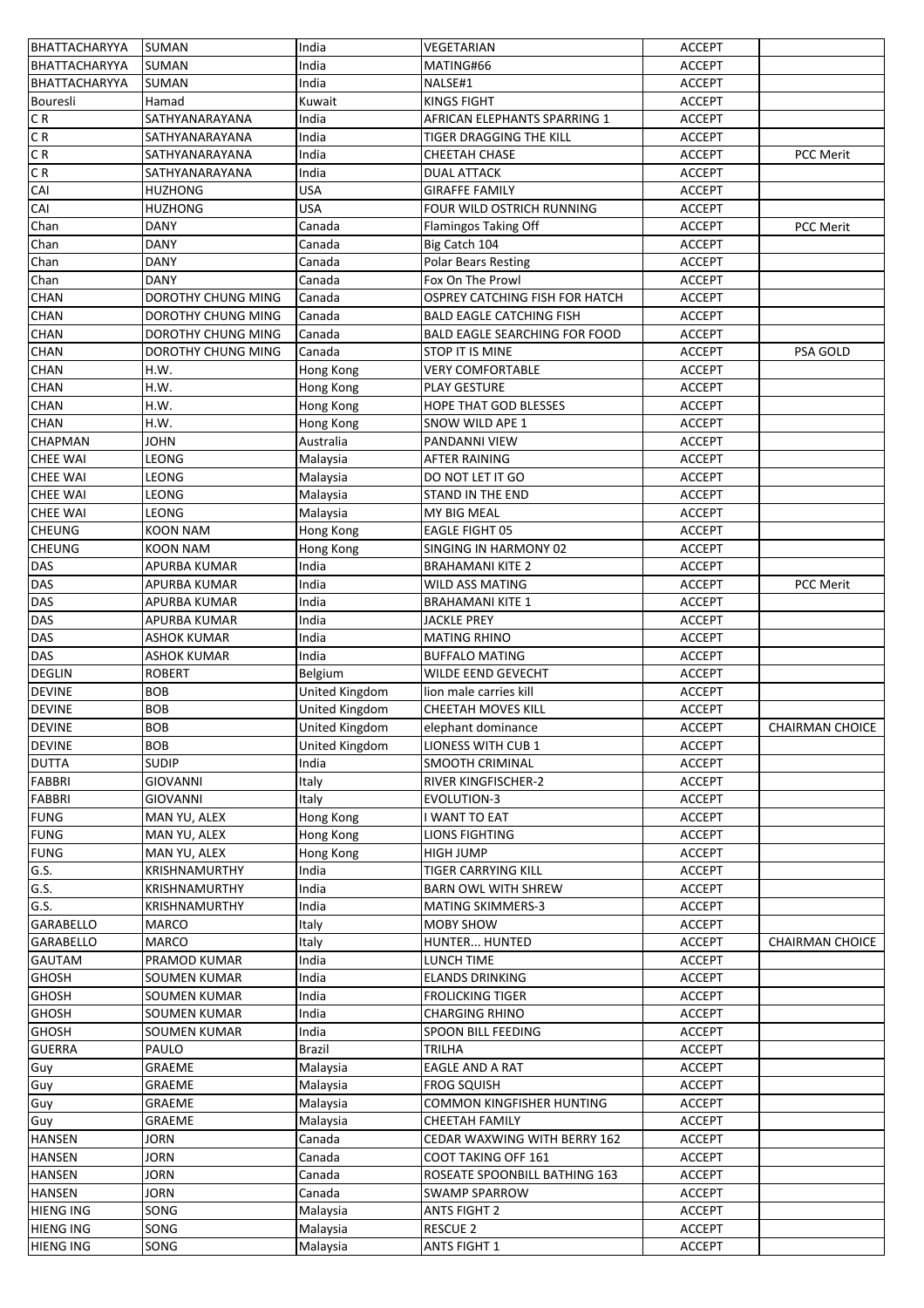| HIREMATH         | <b>SHASHIDHARSWAMY</b> | India                     | RIVER TERN FEEDING               | <b>ACCEPT</b> |                   |
|------------------|------------------------|---------------------------|----------------------------------|---------------|-------------------|
| HIREMATH         | SHASHIDHARSWAMY        | India                     | <b>SLOTH BEAR CARRYING CUBS</b>  | <b>ACCEPT</b> |                   |
| <b>HIREMATH</b>  | SHASHIDHARSWAMY        | India                     | YELLOW BUTTERFLY MATING          | <b>ACCEPT</b> |                   |
| HIREMATH         | SHASHIDHARSWAMY        | India                     | YELLOW BANDED WASP EATING PUPA   | <b>ACCEPT</b> |                   |
| HORSNELL         | JENNI                  | Australia                 | KITE PLUCKING PREY 7             | <b>ACCEPT</b> |                   |
| <b>HORSNELL</b>  | JENNI                  | Australia                 | <b>LORIKEET IN FLIGHT</b>        | <b>ACCEPT</b> |                   |
| <b>HORSNELL</b>  | JENNI                  | Australia                 | <b>TAKEOFF3</b>                  | <b>ACCEPT</b> |                   |
| <b>JHAVERI</b>   | SHIRISH                | India                     | LET ME SLEEP                     | <b>ACCEPT</b> |                   |
| <b>JHAVERI</b>   | SHIRISH                | India                     | <b>MUNNA THE TIGER</b>           | <b>ACCEPT</b> |                   |
| <b>JHAVERI</b>   | <b>SHIRISH</b>         | India                     | LION CUBS                        | <b>ACCEPT</b> |                   |
| <b>JOHNSON</b>   | <b>NORMAN</b>          | <b>USA</b>                | <b>CUBS FOLLOWING MOM</b>        | <b>ACCEPT</b> |                   |
| <b>JOHNSON</b>   | NORMAN                 | USA                       | STAYING CLOSE TO MOM             | <b>ACCEPT</b> |                   |
| <b>JOHNSON</b>   | <b>NORMAN</b>          | USA                       | <b>BIG STRETCH</b>               | <b>ACCEPT</b> |                   |
| <b>JOHNSON</b>   | <b>NORMAN</b>          | USA                       | POLAR BEARS PLAY FIGHTING        | <b>ACCEPT</b> |                   |
| <b>JOURDAIN</b>  | ROGER                  | France                    | CHACALS A CHABRAQUE NO1          | <b>ACCEPT</b> | PCC GOLD          |
| <b>JOURDAIN</b>  | <b>ROGER</b>           | France                    | <b>FIGHTING IN SERENGETI</b>     | <b>ACCEPT</b> |                   |
| JOURDAIN         | <b>ROGER</b>           | France                    | LEOPARD AND DIKDIK NO1           | <b>ACCEPT</b> |                   |
| <b>JOURDAIN</b>  | ROGER                  | France                    | MATING PINK FLAMINGOS 2015       | <b>ACCEPT</b> |                   |
| K.M.             | NARAYANASWAMY          | India                     | SERPENT EAGLE FEEDING SNAKE      | <b>ACCEPT</b> |                   |
| K.M.             | NARAYANASWAMY          | India                     | CHAMELEON                        | <b>ACCEPT</b> |                   |
| K.M.             | NARAYANASWAMY          | India                     | <b>MOTHER WITH CUBS</b>          | <b>ACCEPT</b> |                   |
| <b>KAEDING</b>   | WOLFGANG               | Germany                   | JUMP IN MARA RIVER               | <b>ACCEPT</b> |                   |
| <b>KAEDING</b>   | WOLFGANG               | Germany                   | JOY OVER THE FEED                | <b>ACCEPT</b> |                   |
| <b>KAEDING</b>   | WOLFGANG               | Germany                   | TOO TIRED TO WALK                | <b>ACCEPT</b> |                   |
| Kanunnikov       | <b>VIKTOR</b>          | <b>Russian Federation</b> | <b>TERMAL AREA 3</b>             | <b>ACCEPT</b> |                   |
| <b>KHANNA</b>    | ARUN                   | India                     | SARUS PAIR IN COURTSHIP DANCE    | <b>ACCEPT</b> |                   |
| <b>KHANNA</b>    | ARUN                   | India                     | OH BABES, I LOVE YOU             | <b>ACCEPT</b> |                   |
| <b>KHANNA</b>    | ARUN                   | India                     | <b>FLYING KISS</b>               | <b>ACCEPT</b> |                   |
| <b>KING</b>      | <b>FRANCIS</b>         | Canada                    | <b>Playful Polar Bear Babies</b> | <b>ACCEPT</b> | <b>PCC SILVER</b> |
| <b>KING</b>      | <b>FRANCIS</b>         | Canada                    | First Come First Served          | <b>ACCEPT</b> |                   |
| KING             | FRANCIS                | Canada                    | Fox Searching For Food           | <b>ACCEPT</b> |                   |
| <b>KING</b>      | FRANCIS                | Canada                    | Grizzly Rushing After Salmon     | <b>ACCEPT</b> |                   |
| <b>KISMET</b>    | FERIDUN                | Turkey                    | <b>ELEPENT FAMILY</b>            | <b>ACCEPT</b> |                   |
| <b>KISMET</b>    | FERIDUN                | Turkey                    | GUROYMAK-7                       | <b>ACCEPT</b> |                   |
| <b>KISMET</b>    | FERIDUN                | Turkey                    | RETURN TO HOME                   | <b>ACCEPT</b> |                   |
| <b>KRUGER</b>    | WILLEM                 | South Africa              | LAPWING DIPPING BUTTERFLY        | <b>ACCEPT</b> |                   |
| <b>KRUGER</b>    | WILLEM                 | South Africa              | <b>LIONESS THIRSTY</b>           | <b>ACCEPT</b> |                   |
| <b>KRUGER</b>    | WILLEM                 | South Africa              | <b>WEAVER GRAP</b>               | <b>ACCEPT</b> |                   |
| <b>KRUGER</b>    | WILLEM                 | South Africa              | <b>LEOPARD BITE</b>              | <b>ACCEPT</b> |                   |
| <b>KUMAR</b>     | MANOJ                  | India                     | <b>FISHING TIME</b>              | <b>ACCEPT</b> |                   |
| <b>KUMAR</b>     | <b>LONAM</b>           | India                     | <b>ACTION TIME</b>               | <b>ACCEPT</b> |                   |
| <b>KUMAR</b>     | MANOJ                  | India                     | <b>ATTACK</b>                    | <b>ACCEPT</b> |                   |
| <b>KWAN</b>      | PHILLIP                | Canada                    | SNOWY OWL 35                     | <b>ACCEPT</b> |                   |
| <b>KWAN</b>      | PHILLIP                | Canada                    | POLAR CALLING                    | <b>ACCEPT</b> |                   |
| <b>KWAN</b>      | <b>PHILLIP</b>         | Canada                    | PLAYING ON ICE                   | <b>ACCEPT</b> |                   |
| <b>KWAN</b>      | PHILLIP                | Canada                    | <b>WILDE3BEEST RETURN</b>        | <b>ACCEPT</b> |                   |
| LAM              | CHAU KEI CHECKY        | Hong Kong                 | <b>CIRCLE LOVE</b>               | <b>ACCEPT</b> |                   |
| LAM              | CHAU KEI CHECKY        | Hong Kong                 | Soulmate                         | <b>ACCEPT</b> |                   |
| LAM              | CHAU KEI CHECKY        | Hong Kong                 | MONKEY IN WET                    | <b>ACCEPT</b> |                   |
| ling             | yongxiong              | Australia                 | LITTLE KINGFISHERS 3             | <b>ACCEPT</b> |                   |
| ling             | yongxiong              | Australia                 | LITTLE KINGFISHEN                | <b>ACCEPT</b> |                   |
| ling             | yongxiong              | Australia                 | TWO LITTLE KINGFISHEN            | <b>ACCEPT</b> |                   |
| LOWER            | EDGAR                  | <b>USA</b>                | EAGLE GRABS LITTLE FISH          | <b>ACCEPT</b> |                   |
| <b>LOWER</b>     | EDGAR                  | <b>USA</b>                | TWO FOX KITS AT WATER            | <b>ACCEPT</b> |                   |
| LUO              | <b>JINGRU</b>          | <b>USA</b>                | YAWNING                          | <b>ACCEPT</b> |                   |
| LUO              | JINGRU                 | USA                       | POLAR BEAR AT SUNSET             | <b>ACCEPT</b> |                   |
| <b>LUO</b>       | JINGRU                 | USA                       | <b>BOXING BEARS</b>              | <b>ACCEPT</b> |                   |
| LUO              | JINGRU                 | USA                       | MOTHER WITH BOBY                 | <b>ACCEPT</b> |                   |
| Magdo            | Istvan                 | Romania                   | WOW!!!                           | <b>ACCEPT</b> |                   |
| Magdo            | Istvan                 | Romania                   | <b>BEE POLLINATION</b>           | <b>ACCEPT</b> |                   |
| <b>MARATHE</b>   | SUNIEL                 | India                     | LET ME GO                        | <b>ACCEPT</b> |                   |
| <b>MARATHE</b>   | <b>SUNIEL</b>          | India                     | <b>TAKEOFF3</b>                  | <b>ACCEPT</b> |                   |
| <b>MELLAERTS</b> | <b>STEPHANE</b>        | Belgium                   | MAIA                             | <b>ACCEPT</b> |                   |
| <b>MOHANRAJ</b>  | ARUN                   | United Kingdom            | <b>PANIC</b>                     | <b>ACCEPT</b> |                   |
| MOHANRAJ         | ARUN                   | United Kingdom            | PARADE                           | <b>ACCEPT</b> |                   |
| <b>MOHANRAJ</b>  | ARUN                   | United Kingdom            | CHEETAH WITH CUBS                | <b>ACCEPT</b> |                   |
| <b>MOHANRAJ</b>  | <b>ARUN</b>            | United Kingdom            | CHAMELEON WITH THE CATCH         | <b>ACCEPT</b> |                   |
| <b>NAGY</b>      | LAJOS                  | Romania                   | TAKING OFF WITH PREY             | <b>ACCEPT</b> |                   |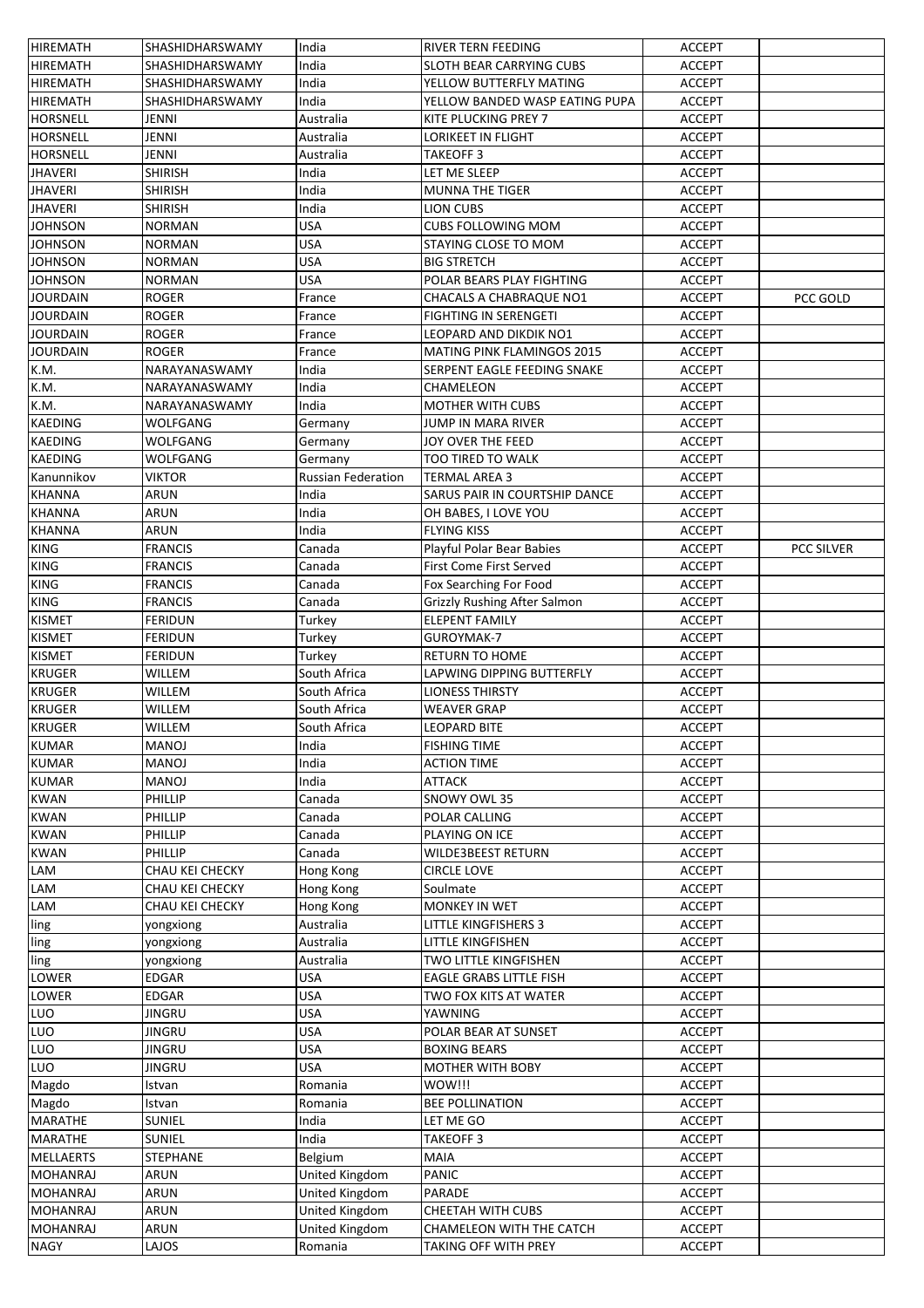| <b>NAGY</b>          | LAJOS                 | Romania    | SEAGULLS EATING FISH                | <b>ACCEPT</b> |                  |
|----------------------|-----------------------|------------|-------------------------------------|---------------|------------------|
| <b>NAGY</b>          | LAJOS                 | Romania    | ATTACKE TO THE GREAT PREY           | <b>ACCEPT</b> |                  |
| <b>NAGY</b>          | LAJOS                 | Romania    | RUN AWAY WITH THE FISH              | <b>ACCEPT</b> |                  |
| Nalwala              | Hussain               | India      | PLAY TIME IN WATER 3                | <b>ACCEPT</b> | PCC BRONZE       |
| Nalwala              | Hussain               | India      | I LIKE YOU 9                        | <b>ACCEPT</b> |                  |
| Nalwala              | Hussain               | India      | LEPOARD CUB WITH MOM 5              | <b>ACCEPT</b> |                  |
| PAI                  | PRAVEEN               | India      | <b>TOO LARGE TO HANDLE</b>          | <b>ACCEPT</b> |                  |
| RAJAN                | AVANISH               | India      | ARGUEMENT                           | <b>ACCEPT</b> |                  |
| RAJAN                | AVANISH               | India      | <b>END</b>                          | <b>ACCEPT</b> | ICS GOLD         |
| RAJAN                | AVANISH               | India      | <b>CHEETAH KILL</b>                 | <b>ACCEPT</b> |                  |
| RAJAN                | AVANISH               | India      | <b>SLIT OPEN</b>                    | <b>ACCEPT</b> |                  |
| <b>RETELSDORF</b>    | <b>EKKEHARD</b>       | Germany    | <b>NOVEMBER RAUHREIF</b>            | <b>ACCEPT</b> |                  |
| SAGAR                | SATISH R              | India      | <b>BULL FROG MATING</b>             | <b>ACCEPT</b> | <b>PCC Merit</b> |
| SAGAR                | SATISH R              | India      | BEE EATER WITH PREY                 | <b>ACCEPT</b> |                  |
| SAGAR                | SATISH R              | India      | WHITE BRESTED KINGFISHER WITH       | <b>ACCEPT</b> |                  |
| saraswatirao         | korlapati             | India      | <b>BEETELSMATING</b>                | <b>ACCEPT</b> |                  |
| saraswatirao         | korlapati             | India      | KINGFISHER WITH FROG                | <b>ACCEPT</b> |                  |
| saraswatirao         | korlapati             | India      | PLAIN PRINIAWITH PREY               | <b>ACCEPT</b> |                  |
| saraswatirao         | korlapati             | India      | <b>BROWNBETELWITH EGGS</b>          | <b>ACCEPT</b> |                  |
| <b>SHANKAR</b>       | <b>GOUTHAM</b>        | India      | PHANTOM OF THE FOREST               | <b>ACCEPT</b> |                  |
| SHANKAR              | <b>GOUTHAM</b>        | India      | <b>PLAYSOME</b>                     | <b>ACCEPT</b> |                  |
| <b>SHANKAR</b>       | GOUTHAM               | India      | <b>CHEETAH WITH FAWN KILL</b>       | <b>ACCEPT</b> |                  |
| SMALLEGANGE          | ANN                   | Australia  | TANDEM WATER PRINCE DRAGONFLIE      | <b>ACCEPT</b> |                  |
| SMALLEGANGE          | ANN                   | Australia  | <b>MOULTING KATYDID</b>             | <b>ACCEPT</b> |                  |
| SMALLEGANGE          | <b>ANN</b>            | Australia  | MAGPIE GOOSE IN FLIGHT              | <b>ACCEPT</b> |                  |
| SUBRAMANIAN          | <b>KRISHNAN</b>       | India      | WILD ASS GALLOPING                  | <b>ACCEPT</b> |                  |
| SUBRAMANIAN          | <b>KRISHNAN</b>       | India      | <b>HEARTY MEAL</b>                  | <b>ACCEPT</b> |                  |
| SUBRAMANIAN          | <b>KRISHNAN</b>       | India      | DARTER QUENCHING THIRST             | <b>ACCEPT</b> |                  |
| SUBRAMANIAN          | <b>KRISHNAN</b>       | India      | <b>BREAKFAST TIME</b>               | <b>ACCEPT</b> |                  |
| <b>TAM</b>           | JOSEPH                | Australia  | LOVE AND CARE                       | <b>ACCEPT</b> |                  |
| <b>TAM</b>           | JOSEPH                | Australia  | <b>SCRATCH MY BACK</b>              | <b>ACCEPT</b> |                  |
| <b>TAM</b>           | <b>JOSEPH</b>         | Australia  | Parenting                           | <b>ACCEPT</b> |                  |
| TAM                  | JOSEPH                | Australia  | <b>SEEKER</b>                       | <b>ACCEPT</b> |                  |
| Tran                 | Tuan                  | USA        | Bald Eagle with Fish J              | <b>ACCEPT</b> |                  |
| Tsai                 | <b>CHIN-CHIN TSAI</b> | Taiwan     | Successful                          | <b>ACCEPT</b> |                  |
| Tsai                 | <b>CHIN-CHIN TSAI</b> | Taiwan     | Black-tailed gull fishing           | <b>ACCEPT</b> |                  |
| <b>VAIDYA</b>        | DNYANESHWAR           | India      | LAYERS OF MYSTERY                   | <b>ACCEPT</b> |                  |
| <b>VAN ECHELPOEL</b> | <b>RENE</b>           | Belgium    | PAPILIO CORYDON MATING              | <b>ACCEPT</b> |                  |
| <b>VAN ECHELPOEL</b> | <b>RENE</b>           | Belgium    | <b>JONGE VUURLIBEL</b>              | <b>ACCEPT</b> |                  |
| <b>VAN ECHELPOEL</b> | <b>RENE</b>           | Belgium    | <b>HUNTING HAWK</b>                 | <b>ACCEPT</b> |                  |
| <b>VAN ECHELPOEL</b> | <b>RENE</b>           | Belgium    | KONINGINNEPAGE                      | <b>ACCEPT</b> |                  |
| Van Mensel           | <b>DRE</b>            | Belgium    | PICKING HAWK                        | <b>ACCEPT</b> |                  |
| Van Mensel           | <b>DRE</b>            | Belgium    | <b>VOS</b>                          | <b>ACCEPT</b> |                  |
| Van Mensel           | <b>DRE</b>            | Belgium    | <b>BOOMKLEVER MET NOOT</b>          | <b>ACCEPT</b> |                  |
| Van Mensel           | DRE                   | Belgium    | RODE EEKHOORN                       | <b>ACCEPT</b> |                  |
| WANG                 | LI.                   | China      | HARP SEAL PUP-1BW                   | <b>ACCEPT</b> |                  |
| <b>WATSON</b>        | GRAEME                | Australia  | <b>CRESTED TERN SHAKING WATER 1</b> | <b>ACCEPT</b> |                  |
| wavale               | PARAG                 | India      | FIGHT FOR FOOD CORRECTED            | <b>ACCEPT</b> |                  |
| wavale               | PARAG                 | India      | <b>ITS MINE BROTHER</b>             | <b>ACCEPT</b> |                  |
| WEIGL                | WERNER                | Germany    | ELEFANTEN IN KENYA                  | <b>ACCEPT</b> |                  |
| Wong                 | Victor Ngar Shun Wong | Hong Kong  | THE MONKEY KISS                     | <b>ACCEPT</b> |                  |
| Zinneman             | THOMAS                | USA        | EGRET WITH NESTING MATERIAL         | <b>ACCEPT</b> |                  |
| Zinneman             | <b>THOMAS</b>         | <b>USA</b> | LITTLE BLUE HERON WITH LUNCH        | <b>ACCEPT</b> |                  |
| Zinneman             | <b>THOMAS</b>         | <b>USA</b> | <b>CRESTED CARACARA PAIR</b>        | <b>ACCEPT</b> |                  |
| Zinneman             | <b>THOMAS</b>         | <b>USA</b> | WHITE IBIS WITH LUNCH               | ACCEPT        |                  |
|                      |                       |            |                                     |               |                  |

| Photo Fest International Digital Salon 2016                                  |                  |          |                               |                        |  |  |  |
|------------------------------------------------------------------------------|------------------|----------|-------------------------------|------------------------|--|--|--|
| <b>FIRST NAME</b><br><b>WORK TITLE</b><br><b>LAST NAME</b><br><b>COUNTRY</b> |                  |          |                               | <b>RESULT - TRAVEL</b> |  |  |  |
| <b>AL-MUSHAIFR</b>                                                           | <b>ABDULLA</b>   | Qatar    | <b>BETWEEN TOW DOORS</b>      | <b>ACCEPT</b>          |  |  |  |
| <b>AL-MUSHAIFR</b>                                                           | <b>ABDULLA</b>   | Qatar    | <b>OPEN SESAMES</b>           | <b>ACCEPT</b>          |  |  |  |
| <b>AL-MUSHAIFR</b>                                                           | <b>ABDULLA</b>   | Qatar    | THE WOLFS VILLAGE             | <b>ACCEPT</b>          |  |  |  |
| <b>AL-MUSHAIFR</b>                                                           | <b>ABDULLA</b>   | Qatar    | VISIT TO SULTAN QABOOS MOSQUE | <b>ACCEPT</b>          |  |  |  |
| Amin                                                                         | Shaikh           | Pakistan | <b>PHOTOGRAPHERS DAY-3</b>    | <b>ACCEPT</b>          |  |  |  |
| Amin                                                                         | Shaikh           | Pakistan | WAITING FOR GOLD FISH-2       | <b>ACCEPT</b>          |  |  |  |
| ANDREOU                                                                      | <b>ANDREAS L</b> | Cyprus   | <b>HIGH ABOVE THE CITY</b>    | <b>ACCEPT</b>          |  |  |  |
| ANDREOU                                                                      | <b>ANDREAS L</b> | Cyprus   | <b>SINGAPORE MEMORIES</b>     | <b>ACCEPT</b>          |  |  |  |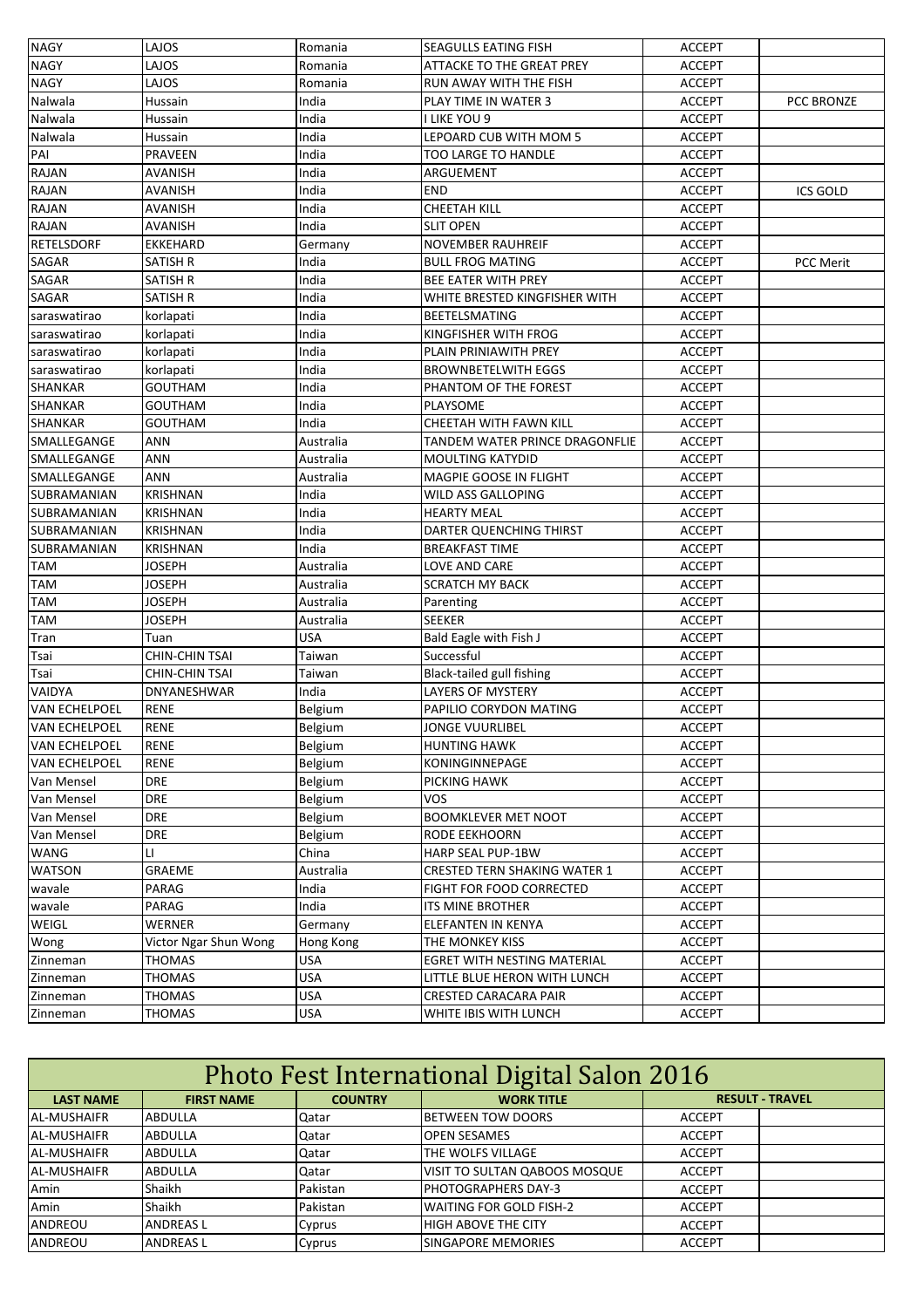| <b>BELLER</b>        | <b>DOROTHY</b>        | <b>USA</b>     | <b>DUBROVNIK BOAT HARBOR</b>          | <b>ACCEPT</b> |                        |
|----------------------|-----------------------|----------------|---------------------------------------|---------------|------------------------|
| <b>BHATTACHARYYA</b> | <b>SUMAN</b>          | India          | <b>BENARAS HARITAGE</b>               | <b>ACCEPT</b> |                        |
| BHATTACHARYYA        | <b>SUMAN</b>          | India          | <b>GANGASAGAR MELA</b>                | <b>ACCEPT</b> |                        |
| BHATTACHARYYA        | <b>SUMAN</b>          | India          | TRAVERSING WOMAN IN BENARAS           | <b>ACCEPT</b> |                        |
| <b>BHATTACHARYYA</b> | <b>SUMAN</b>          | India          | ROADSIDE BARBER                       | <b>ACCEPT</b> |                        |
| <b>BYSACK</b>        | <b>SUBRATA BYSACK</b> | India          | WAY TO KHARDUNGLA                     | <b>ACCEPT</b> |                        |
| <b>BYSACK</b>        | <b>SUBRATA BYSACK</b> | India          | <b>QUEUE FOR LUNCH</b>                | <b>ACCEPT</b> |                        |
| <b>BYSACK</b>        | SUBRATA BYSACK        | India          | RITUAL AT SARNATH                     | <b>ACCEPT</b> |                        |
| CR                   | SATHYANARAYANA        | India          | <b>CHEETAH ON VANTAGE POINT</b>       | <b>ACCEPT</b> |                        |
| CR                   | SATHYANARAYANA        | India          | <b>FLY PAST TOWER</b>                 | <b>ACCEPT</b> |                        |
| CR                   | SATHYANARAYANA        | India          | <b>TRAFFIC JAM</b>                    | <b>ACCEPT</b> |                        |
| CR                   | SATHYANARAYANA        | India          | <b>NO PLASTICS PLEASE</b>             | <b>ACCEPT</b> |                        |
| CAI                  | HUZHONG               | USA            | <b>MORNING IN PORTLAND LIGHT HOUS</b> | <b>ACCEPT</b> |                        |
| CAI                  | HUZHONG               | <b>USA</b>     | <b>SUNSET ON BEACH</b>                | <b>ACCEPT</b> |                        |
| Chambre              | <b>MARC</b>           | France         | ARETE DE NEIGE                        | <b>ACCEPT</b> |                        |
| Chambre              | MARC                  | France         | EN PLEINE COURSE                      | <b>ACCEPT</b> |                        |
| Chambre              | MARC                  | France         | RAPPEL SUR GLACE                      | <b>ACCEPT</b> |                        |
| Chambre              | MARC                  | France         | <b>SUR LE GRAND CANAL</b>             | <b>ACCEPT</b> |                        |
| Chan                 | DANY                  | Canada         | Romeo And Julliet                     | <b>ACCEPT</b> |                        |
| Chan                 | DANY                  | Canada         | Horse Tamer                           | <b>ACCEPT</b> |                        |
| Chan                 | DANY                  | Canada         | Sweeping In The Salt Field 102        | <b>ACCEPT</b> | <b>CHAIRMAN CHOICE</b> |
| <b>CHAN</b>          | DOROTHY CHUNG MING    | Canada         | CARIBBEAN DANCING WOMAN               | <b>ACCEPT</b> |                        |
| <b>CHAPMAN</b>       | JOHN                  | Australia      | APPROACHING ROJAS                     | ACCEPT        |                        |
| <b>CHAPMAN</b>       | JOHN                  | Australia      | DRAGON MASSIF                         | <b>ACCEPT</b> |                        |
| CHAUHAN              | HEMANT                | India          | KINNAURI GIRLS                        | <b>ACCEPT</b> |                        |
| <b>DAO</b>           | LE CHAU               | Vietnam        | THAM LUOI 3                           | <b>ACCEPT</b> |                        |
| <b>DAO</b>           | LE CHAU               | Vietnam        | TUÜNING POINT 20                      | <b>ACCEPT</b> | PSA GOLD               |
| <b>DAO</b>           | LE CHAU               | Vietnam        | AÂOTN TAO 1                           | <b>ACCEPT</b> |                        |
| <b>DAS</b>           | APURBA KUMAR          | India          | <b>MEETING POINT</b>                  | <b>ACCEPT</b> |                        |
| <b>DAS</b>           | APURBA KUMAR          | India          | <b>HORNBILL FESTIVAL 2</b>            | <b>ACCEPT</b> |                        |
| DAS                  | APURBA KUMAR          | India          | YIMCHUNGRU NAGA DANCE                 | <b>ACCEPT</b> |                        |
| DAS                  | APURBA KUMAR          | India          | LIFE OF DAL LAKE                      | <b>ACCEPT</b> |                        |
| Dattagupta           | Priyankar Dattagupta  | India          | BEFORE THE STORM                      | <b>ACCEPT</b> |                        |
| Dattagupta           | Priyankar Dattagupta  | India          | THE CAMEL GROUP                       | <b>ACCEPT</b> |                        |
| <b>DEVINE</b>        | BOB                   | United Kingdom | whos watching who                     | <b>ACCEPT</b> |                        |
| <b>DEVINE</b>        | <b>BOB</b>            | United Kingdom | <b>MASAI MARA</b>                     | ACCEPT        |                        |
| <b>DEVINE</b>        | BOB                   | United Kingdom | MASAI GUIDE AND CHEETAH               | <b>ACCEPT</b> |                        |
| <b>DUTTA</b>         | SUDIP                 | India          | TEA GARDEN                            | <b>ACCEPT</b> |                        |
| <b>DUTTA</b>         | <b>SUDIP</b>          | India          | THE ZIG ZAG ROAD                      | <b>ACCEPT</b> |                        |
| <b>FUNG</b>          | MAN YU, ALEX          | Hong Kong      | NIGHT AT SANTORINI                    | <b>ACCEPT</b> |                        |
| <b>FUNG</b>          | MAN YU, ALEX          | Hong Kong      | <b>MISTY RIDE</b>                     | <b>ACCEPT</b> | PCC GGOLD              |
| <b>FUNG</b>          | MAN YU, ALEX          | Hong Kong      | DRAGON DANCE                          | <b>ACCEPT</b> | ICS GOLD               |
| G.S.                 | KRISHNAMURTHY         | India          | <b>TIGER WATCH-2</b>                  | <b>ACCEPT</b> |                        |
| G.S.                 | KRISHNAMURTHY         | India          | RHINO WATCH                           | <b>ACCEPT</b> |                        |
| G.S.                 | KRISHNAMURTHY         | India          | TAJ MAHAL                             | <b>ACCEPT</b> |                        |
| G.S.                 | KRISHNAMURTHY         | India          | <b>NATURE WATCH</b>                   | <b>ACCEPT</b> |                        |
| <b>GANGULI</b>       | DEBASISH              | India          | <b>CELEBRATION DANCE</b>              | <b>ACCEPT</b> |                        |
| <b>GANGULI</b>       | <b>DEBASISH</b>       | India          | <b>BOUNDED IN BOUNDLESS WATER</b>     | <b>ACCEPT</b> |                        |
| <b>GANGULI</b>       | DEBASISH              | India          | MILES TO GO                           | <b>ACCEPT</b> |                        |
| <b>GARABELLO</b>     | MARCO                 | Italy          | <b>BROOKLYN BRIDGE</b>                | <b>ACCEPT</b> |                        |
| <b>GAUTAM</b>        | PRAMOD KUMAR          | India          | PARAGLIDING                           | <b>ACCEPT</b> |                        |
| <b>GAUTAM</b>        | PRAMOD KUMAR          | India          | PEACEFUL LANDMARK                     | <b>ACCEPT</b> |                        |
| <b>GAUTAM</b>        | PRAMOD KUMAR          | India          | <b>CONFLUECE OF THE RIVERS</b>        | <b>ACCEPT</b> |                        |
| <b>GAUTAM</b>        | PRAMOD KUMAR          | India          | GRAZING AT 16500 FT                   | <b>ACCEPT</b> |                        |
| Habringer            | Wolfgang              | Austria        | PAGODE MANDALAY 207                   | <b>ACCEPT</b> |                        |
| Habringer            | Wolfgang              | Austria        | WALKWAY 85                            | <b>ACCEPT</b> |                        |
| Harper               | <b>Richard Harper</b> | United Kingdom | View from London Eye.                 | <b>ACCEPT</b> |                        |
| Harper               | <b>Richard Harper</b> | United Kingdom | Travellers on London Eye.             | <b>ACCEPT</b> |                        |
| <b>HENG</b>          | <b>ZEE KEK</b>        | Singapore      | <b>FUN DIVING</b>                     | <b>ACCEPT</b> |                        |
| <b>HENG</b>          | <b>ZEE KEK</b>        | Singapore      | <b>HORSES CROSSING RIVER</b>          | <b>ACCEPT</b> |                        |
| <b>HENG</b>          | <b>ZEE KEK</b>        | Singapore      | DOWN THE HILL                         | <b>ACCEPT</b> |                        |
| <b>HIRNING</b>       | <b>DENNIS</b>         | USA            | HOT AIR RISING                        | <b>ACCEPT</b> |                        |
| <b>HIRNING</b>       | <b>DENNIS</b>         | <b>USA</b>     | <b>BLEEP OVER TEA KETTLE</b>          | <b>ACCEPT</b> |                        |
| JENKIN               | BARBARA               | England        | TOKYO INTERNATIONAL FORUM             | <b>ACCEPT</b> |                        |
| JENKIN               | MALCOLM               | England        | <b>CATHEDRAL VIEW</b>                 | <b>ACCEPT</b> |                        |
| <b>JHAVERI</b>       | <b>SHIRISH</b>        | India          | <b>AERIAL NAIGRA</b>                  | <b>ACCEPT</b> |                        |
| <b>JIAN</b>          | <b>JIAN XU</b>        | China          | <b>BOAT WHARF 2</b>                   | <b>ACCEPT</b> |                        |
| <b>JIAN</b>          | <b>JIAN XU</b>        | China          | <b>GIANT NET FISHING</b>              | <b>ACCEPT</b> | PCC Merit              |
|                      |                       |                |                                       |               |                        |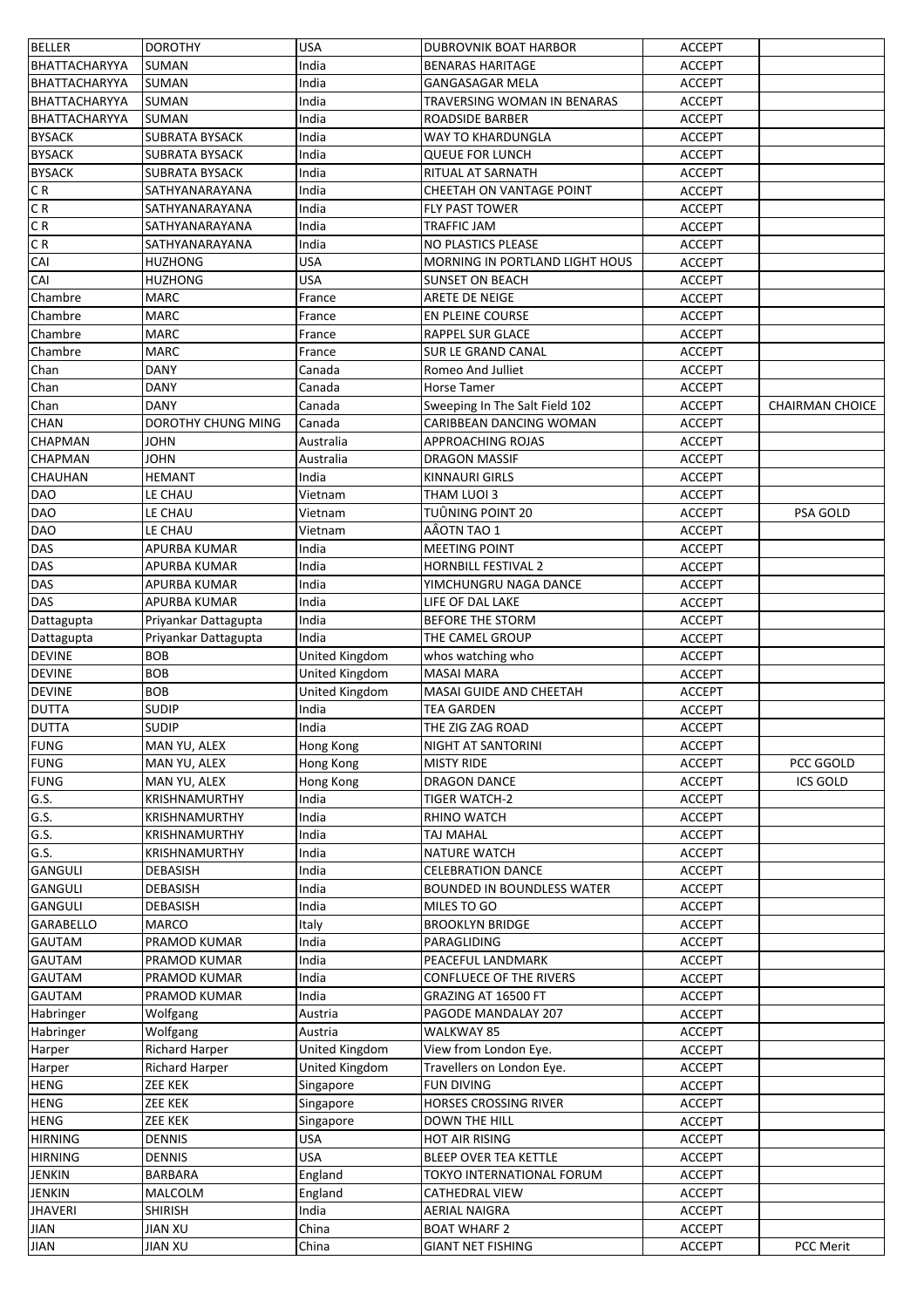| <b>JIAN</b>                            | <b>JIAN XU</b>         | China                     | SPIRAL STAIRCASE                    | <b>ACCEPT</b>                  |                        |
|----------------------------------------|------------------------|---------------------------|-------------------------------------|--------------------------------|------------------------|
| K.M.                                   | NARAYANASWAMY          | India                     | <b>UDAIPUR PALACE</b>               | <b>ACCEPT</b>                  |                        |
| Kanunnikov                             | <b>VIKTOR</b>          | <b>Russian Federation</b> | <b>EMPIRE STATE BUILDING VIEW 1</b> | <b>ACCEPT</b>                  |                        |
| Kanunnikov                             | <b>VIKTOR</b>          | <b>Russian Federation</b> | <b>CRESTED POOL</b>                 | <b>ACCEPT</b>                  | <b>CHAIRMAN CHOICE</b> |
| <b>KANWAR</b>                          | AMIT                   | India                     | PITHORAGARH                         | <b>ACCEPT</b>                  |                        |
| <b>KANWAR</b>                          | <b>AMIT</b>            | India                     | PARAGLIDING PARADISE                | <b>ACCEPT</b>                  |                        |
| Kapadia                                | Abbas                  | India                     | <b>ICELAND CHURCH 4</b>             | <b>ACCEPT</b>                  |                        |
| Kapadia                                | Abbas                  | India                     | AERIAL REYKJAVIK                    | <b>ACCEPT</b>                  |                        |
| Kapadia                                | Abbas                  | India                     | <b>FJORDS 3 NORWAY</b>              | <b>ACCEPT</b>                  |                        |
| Kapadia                                | Abbas                  | India                     | <b>EARLY MORN FJORDS NORWAY</b>     | <b>ACCEPT</b>                  |                        |
| <b>KHANNA</b>                          | <b>ARUN</b>            | India                     | THE CHHOTA IMAMBARA, LUCKNOW        | <b>ACCEPT</b>                  |                        |
| <b>KHANNA</b>                          | <b>ARUN</b>            | India                     |                                     |                                |                        |
|                                        |                        |                           | LUCKNOW EVENING AERIAL VIEW 2       | <b>ACCEPT</b><br><b>ACCEPT</b> |                        |
| <b>KING</b>                            | <b>FRANCIS</b>         | Canada                    | Horseshoe Bend 102                  |                                |                        |
| <b>KING</b>                            | <b>FRANCIS</b>         | Canada                    | Aurora over Stoksnas Iceland        | <b>ACCEPT</b>                  |                        |
| <b>KING</b>                            | <b>FRANCIS</b>         | Canada                    | Canyonland In The Morning           | <b>ACCEPT</b>                  |                        |
| <b>KING</b>                            | <b>FRANCIS</b>         | Canada                    | Waiting For Lunch                   | <b>ACCEPT</b>                  |                        |
| <b>KISMET</b>                          | <b>FERIDUN</b>         | Turkey                    | MIGRATION-2                         | <b>ACCEPT</b>                  |                        |
| <b>KISMET</b>                          | <b>FERIDUN</b>         | Turkey                    | <b>FALL IN TURKEY</b>               | <b>ACCEPT</b>                  |                        |
| <b>KUMAR</b>                           | <b>MANOJ</b>           | India                     | <b>GLORY OF RAJISTHAN</b>           | <b>ACCEPT</b>                  |                        |
| <b>KWAN</b>                            | PHILLIP                | Canada                    | WATER SPLASH                        | <b>ACCEPT</b>                  |                        |
| <b>KWAN</b>                            | PHILLIP                | Canada                    | SLED RACER CATCHING UP              | <b>ACCEPT</b>                  |                        |
| <b>KWAN</b>                            | PHILLIP                | Canada                    | LIGHT OF DAWN                       | <b>ACCEPT</b>                  |                        |
| LAM                                    | CHAU KEI CHECKY        | Hong Kong                 | Cave Buddha                         | <b>ACCEPT</b>                  | PCC BRONZE             |
| LAM                                    | CHAU KEI CHECKY        | Hong Kong                 | Speed Rush                          | <b>ACCEPT</b>                  |                        |
| LAM                                    | <b>CHAU KEI CHECKY</b> | Hong Kong                 | Sale                                | <b>ACCEPT</b>                  |                        |
| LEDGARD                                | <b>IAN</b>             | Wales                     | <b>BOATS OF ALL SIZES</b>           | <b>ACCEPT</b>                  |                        |
| LEDGARD                                | <b>IAN</b>             | Wales                     | ALASKAN PEAKS                       | <b>ACCEPT</b>                  |                        |
| <b>LEE</b>                             | <b>FENG</b>            | Taiwan                    | <b>BURNING LION</b>                 | <b>ACCEPT</b>                  |                        |
| <b>LEE</b>                             | <b>FENG</b>            | Taiwan                    | <b>TIGER GOD FIRE</b>               | <b>ACCEPT</b>                  |                        |
| <b>LEE</b>                             | <b>FENG</b>            | Taiwan                    | WUYUAN COUNTRYSIDE                  | <b>ACCEPT</b>                  |                        |
| <b>LEUNG</b>                           | WING CHUNG KENNETH     | Hong Kong                 | <b>MAGIC CITY</b>                   | <b>ACCEPT</b>                  |                        |
| <b>LEUNG</b>                           |                        |                           | <b>MOUNTAIN SUNRISE</b>             | <b>ACCEPT</b>                  |                        |
|                                        | WING CHUNG KENNETH     | Hong Kong                 |                                     |                                |                        |
| Lin                                    | <b>Hsieh Tung</b>      | Taiwan                    | Sun Buddha 4                        | <b>ACCEPT</b>                  |                        |
| Lin                                    | <b>Hsieh Tung</b>      | Taiwan                    | Seda Buddhist College 4             | <b>ACCEPT</b>                  |                        |
| Lin                                    | <b>Hsieh Tung</b>      | Taiwan                    | Prayer Will                         | <b>ACCEPT</b>                  |                        |
| <b>LINCKE</b>                          | LES                    | <b>USA</b>                | <b>CUBAN ART</b>                    | <b>ACCEPT</b>                  |                        |
| <b>LINCKE</b>                          | LES                    | <b>USA</b>                | <b>CUBAN COURTYARD-3</b>            | <b>ACCEPT</b>                  |                        |
| ling                                   | yongxiong              | Australia                 | <b>GOING HOME 12</b>                | <b>ACCEPT</b>                  | <b>PCC Merit</b>       |
| ling                                   | yongxiong              | Australia                 | <b>OLD STONE BRIDGE AVER</b>        | <b>ACCEPT</b>                  |                        |
| ling                                   | yongxiong              | Australia                 | <b>HAPINESS BW</b>                  | <b>ACCEPT</b>                  |                        |
| ling                                   | yongxiong              | Australia                 | <b>SURFING OPEN 2</b>               | <b>ACCEPT</b>                  |                        |
| <b>LOWER</b>                           | <b>EDGAR</b>           | USA                       | ROGERS ENGINE OPERATING             | <b>ACCEPT</b>                  |                        |
| Magdo                                  | Istvan                 | Romania                   | SNOWPLAY                            | <b>ACCEPT</b>                  |                        |
| Magdo                                  | Istvan                 | Romania                   | SPRING IN TRANSSYLVANIA             | <b>ACCEPT</b>                  |                        |
| Magdo                                  | Istvan                 | Romania                   | SHEEP SHED                          | <b>ACCEPT</b>                  |                        |
| <b>MARATHE</b>                         | <b>SUNIEL</b>          | India                     | PANGONG LAKE 8                      | <b>ACCEPT</b>                  |                        |
| <b>MARATHE</b>                         | <b>SUNIEL</b>          | India                     | PANGONG LAKE 9                      | <b>ACCEPT</b>                  |                        |
| <b>MOHANRAJ</b>                        | ARUN                   | United Kingdom            | <b>STREET MUSICIAN</b>              | <b>ACCEPT</b>                  |                        |
| <b>MOHANRAJ</b>                        | <b>ARUN</b>            | United Kingdom            | <b>CURIOSITY OF SAMBURU TRIBE</b>   | <b>ACCEPT</b>                  |                        |
| <b>NAGY</b>                            | LAJOS                  | Romania                   | TUSCANY LANDSCAPE 07                | <b>ACCEPT</b>                  |                        |
| <b>NAGY</b>                            | LAJOS                  | Romania                   | <b>ASCENT</b>                       | <b>ACCEPT</b>                  | PCC Merit              |
| <b>NAGY</b>                            | LAJOS                  | Romania                   | <b>BRETHORN</b>                     | <b>ACCEPT</b>                  |                        |
| <b>NAGY</b>                            | LAJOS                  | Romania                   | UP AND DOWN                         | <b>ACCEPT</b>                  |                        |
| Nalwala                                | Hussain                | India                     | CHURCH OF SAVIOR OF BLOOD ST.       | <b>ACCEPT</b>                  |                        |
| Nalwala                                | Hussain                | India                     | AROUND BRUJ KHALIFA                 | <b>ACCEPT</b>                  |                        |
| <b>NANDA</b>                           | <b>BAN</b>             | India                     | THE BULLOCK CART RACE               |                                |                        |
|                                        |                        |                           |                                     | <b>ACCEPT</b>                  |                        |
| <b>OKONIEWSKI</b><br><b>OKONIEWSKI</b> | <b>TOMASZ</b>          | Poland                    | wanderer                            | <b>ACCEPT</b>                  |                        |
|                                        | <b>TOMASZ</b>          | Poland                    | on the height                       | <b>ACCEPT</b>                  |                        |
| RAJAN                                  | AVANISH                | India                     | <b>DRAG</b>                         | <b>ACCEPT</b>                  | PCC Merit              |
| RAJAN                                  | AVANISH                | India                     | <b>OUR TAJ</b>                      | <b>ACCEPT</b>                  |                        |
| RAJAN                                  | AVANISH                | India                     | <b>JUMP</b>                         | <b>ACCEPT</b>                  |                        |
| RAJAN                                  | AVANISH                | India                     | CROWD                               | <b>ACCEPT</b>                  |                        |
| <b>RETELSDORF</b>                      | EKKEHARD               | Germany                   | LINIE 5 IN DARMSTADT                | <b>ACCEPT</b>                  |                        |
| SAMOYAULT                              | GUY B.                 | France                    | PLOUMANAC H                         | <b>ACCEPT</b>                  |                        |
| saraswatirao                           | korlapati              | India                     | MAHSHIVARUDRA                       | <b>ACCEPT</b>                  |                        |
| saraswatirao                           | korlapati              | India                     | KAKINADA BEACH FESTIVAL             | <b>ACCEPT</b>                  |                        |
| Sengupta                               | Sanjoy                 | India                     | PETRA BY NIGHT                      | <b>ACCEPT</b>                  |                        |
| Sengupta                               | Sanjoy                 | India                     | <b>DUBAI HEIGHTS 1</b>              | <b>ACCEPT</b>                  |                        |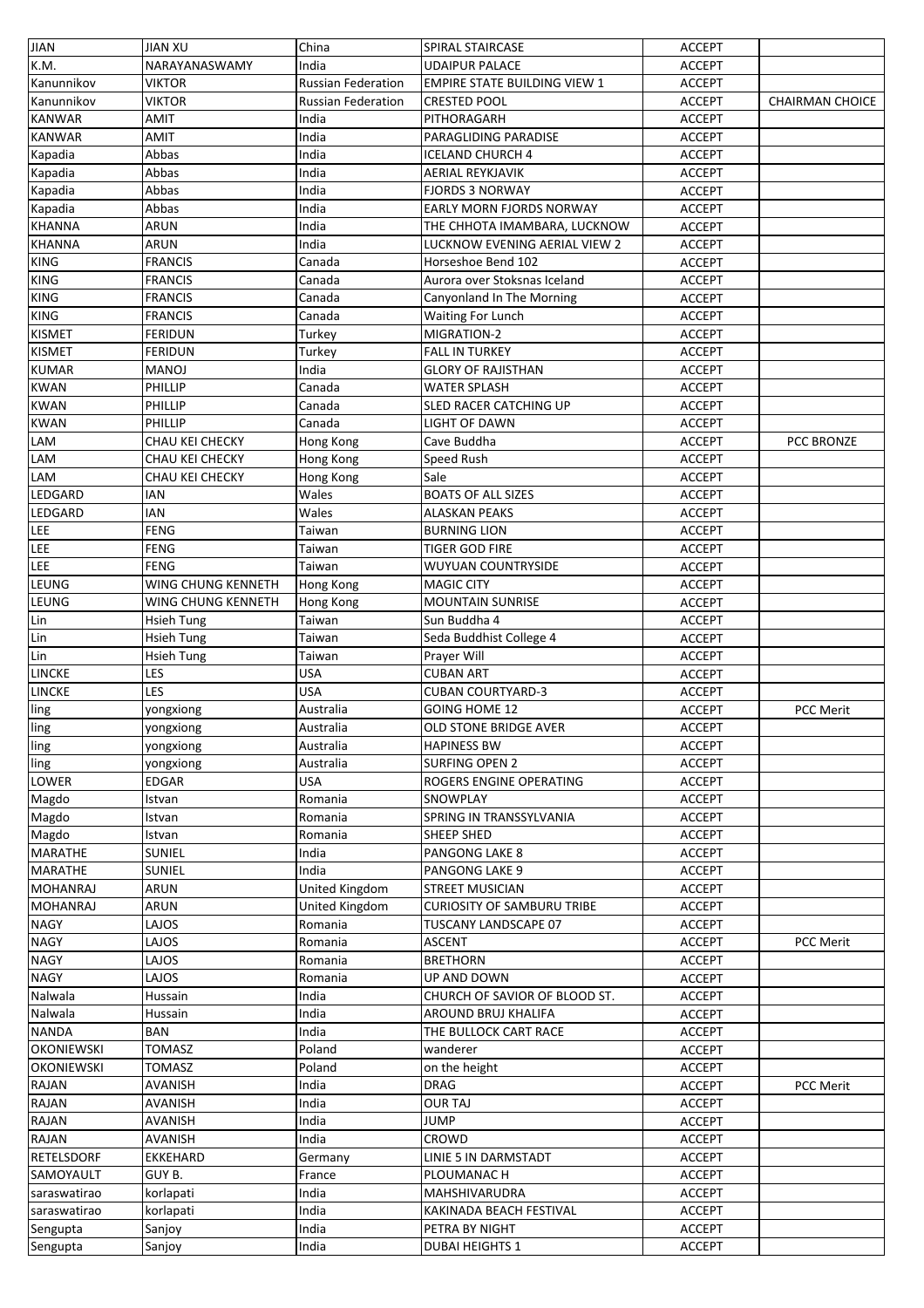| <b>SKOTINIOTIS</b> | <b>IANNIS</b>         | Greece     | The street of the village     | <b>ACCEPT</b> |                   |
|--------------------|-----------------------|------------|-------------------------------|---------------|-------------------|
| <b>SKOTINIOTIS</b> | <b>IANNIS</b>         | Greece     | Meteora V                     | <b>ACCEPT</b> |                   |
| <b>SKOTINIOTIS</b> | <b>IANNIS</b>         | Greece     | Meteora II                    | <b>ACCEPT</b> |                   |
| SMALLEGANGE        | ANN                   | Australia  | PINNACLES TALL AND SHORT      | <b>ACCEPT</b> |                   |
| SMALLEGANGE        | <b>ANN</b>            | Australia  | PINNACLES STANDING STONES     | <b>ACCEPT</b> |                   |
| SMALLEGANGE        | ANN                   | Australia  | TULIP FARM TASMANIA           | <b>ACCEPT</b> |                   |
| SMALLEGANGE        | ANN                   | Australia  | DANGAR FALLS FROM ABOVE       | <b>ACCEPT</b> |                   |
| <b>STAKE</b>       | <b>JAN-THOMAS</b>     | Sweden     | WINDOW LIGHT                  | <b>ACCEPT</b> |                   |
| <b>STAKE</b>       | JAN-THOMAS            | Sweden     | TOUGH TIMES                   | <b>ACCEPT</b> |                   |
| <b>STAKE</b>       | JAN-THOMAS            | Sweden     | <b>COWRACE NO2</b>            | <b>ACCEPT</b> |                   |
| Stan               | Valentina             | Romania    | VIENNA                        | <b>ACCEPT</b> |                   |
| Stan               | Valentina             | Romania    | AROUND THE FOUNTAIN           | <b>ACCEPT</b> |                   |
| Stan               | Valentina             | Romania    | <b>COLORS IN THE RAIN</b>     | <b>ACCEPT</b> |                   |
| Stan               | Valentina             | Romania    | <b>WINTER IN ISTANBUL 2</b>   | <b>ACCEPT</b> |                   |
| Taborda            | Joao                  | Portugal   | <b>BEEHIVE</b>                | <b>ACCEPT</b> |                   |
| Taborda            | Joao                  | Portugal   | MY STRAW HAT                  | <b>ACCEPT</b> |                   |
| Taborda            | Joao                  | Portugal   | YOUNG FESTIVAL                | <b>ACCEPT</b> |                   |
| Taborda            | Joao                  | Portugal   | I'M HERE                      | <b>ACCEPT</b> | <b>PCC SILVER</b> |
| TAM                | JOSEPH                | Australia  | FEED THE BIRD                 | <b>ACCEPT</b> |                   |
| TAM                | JOSEPH                | Australia  | <b>FIERCE RACE</b>            | <b>ACCEPT</b> |                   |
| TAM                | <b>JOSEPH</b>         | Australia  | DARE DEVIL                    | <b>ACCEPT</b> |                   |
| <b>TRAN</b>        | <b>PHONG</b>          | Vietnam    | <b>EXPORTED COCONUT FIBRE</b> | <b>ACCEPT</b> |                   |
| <b>TRAN</b>        | PHONG                 | Vietnam    | SALT HARVESTING               | <b>ACCEPT</b> | <b>PCC Merit</b>  |
| Tran               | Tuan                  | <b>USA</b> | MACHU PICCHU 5A15             | <b>ACCEPT</b> |                   |
| Tran               | Tuan                  | <b>USA</b> | Taj Mahal 103                 | <b>ACCEPT</b> |                   |
| <b>VAIDYA</b>      | DNYANESHWAR           | India      | <b>BEAUTY OF BHUTAN</b>       | <b>ACCEPT</b> |                   |
| <b>WANG</b>        | LI                    | China      | SERVING CHINESE TEA           | ACCEPT        |                   |
| <b>WANG</b>        | LI                    | China      | MORNING MIST BASHANG          | <b>ACCEPT</b> |                   |
| <b>WATSON</b>      | <b>GRAEME</b>         | Australia  | THE APOSTLES 3                | <b>ACCEPT</b> |                   |
| <b>WATSON</b>      | <b>GRAEME</b>         | Australia  | LAKE GEORGE DAWN 2            | <b>ACCEPT</b> |                   |
| <b>WATSON</b>      | <b>GRAEME</b>         | Australia  | <b>EIFFEL DANCERS</b>         | <b>ACCEPT</b> |                   |
| <b>WEIGL</b>       | WERNER                | Germany    | <b>WEDDING IN VENICE</b>      | <b>ACCEPT</b> |                   |
| <b>WEIGL</b>       | WERNER                | Germany    | <b>KOREA DANC</b>             | <b>ACCEPT</b> |                   |
| <b>WEIGL</b>       | WERNER                | Germany    | <b>DANC</b>                   | <b>ACCEPT</b> |                   |
| Wong               | Victor Ngar Shun Wong | Hong Kong  | THE FOOD SELLER               | <b>ACCEPT</b> |                   |
| Wong               | Victor Ngar Shun Wong | Hong Kong  | <b>STREET PERFORMER</b>       | <b>ACCEPT</b> |                   |
| Wong               | Victor Ngar Shun Wong | Hong Kong  | <b>ITALIAN VEHICLES</b>       | <b>ACCEPT</b> |                   |

| Photo Fest International Digital Salon 2016 |                       |                |                              |                            |                  |  |
|---------------------------------------------|-----------------------|----------------|------------------------------|----------------------------|------------------|--|
| <b>LAST NAME</b>                            | <b>FIRST NAME</b>     | <b>COUNTRY</b> | <b>WORK TITLE</b>            | <b>RESULT - JOURNALISM</b> |                  |  |
| AJURIAGUERRA SAIZ PEDRO LUIS                |                       | Spain          | <b>GOLPE GANADOR</b>         | <b>ACCEPT</b>              |                  |  |
| AJURIAGUERRA SAIZ PEDRO LUIS                |                       | Spain          | <b>NICE IMPACT</b>           | <b>ACCEPT</b>              |                  |  |
| AJURIAGUERRA SAIZ PEDRO LUIS                |                       | Spain          | <b>COUP DIRECT</b>           | <b>ACCEPT</b>              |                  |  |
| <b>AL-MUSHAIFR</b>                          | <b>ABDULLA</b>        | Qatar          | <b>WOMEN BAND</b>            | <b>ACCEPT</b>              |                  |  |
| <b>ALVA</b>                                 | <b>APUL ALVA</b>      | India          | <b>CHAIN REACTION</b>        | <b>ACCEPT</b>              |                  |  |
| <b>ALVA</b>                                 | <b>APUL ALVA</b>      | India          | saved from clutches of death | <b>ACCEPT</b>              |                  |  |
| <b>ALVA</b>                                 | <b>APUL ALVA</b>      | India          | smoky death valley           | <b>ACCEPT</b>              | PCC GOLD         |  |
| ARUMUGAM                                    | CHANDRASEKARAN        | India          | <b>DEVOTION</b>              | <b>ACCEPT</b>              |                  |  |
| <b>BELLER</b>                               | <b>DOROTHY</b>        | <b>USA</b>     | PASSING THE BATON 3          | <b>ACCEPT</b>              |                  |  |
| <b>BHATTACHARYYA</b>                        | <b>SUMAN</b>          | India          | <b>GAZAN AT KALIGHAT</b>     | <b>ACCEPT</b>              |                  |  |
| BHATTACHARYYA                               | <b>SUMAN</b>          | India          | <b>AGRICULTURA</b>           | <b>ACCEPT</b>              |                  |  |
| <b>BHATTACHARYYA</b>                        | <b>SUMAN</b>          | India          | RITUAL#2                     | <b>ACCEPT</b>              | <b>PCC Merit</b> |  |
| <b>BHATTACHARYYA</b>                        | <b>SUMAN</b>          | India          | <b>KAZIRANGA VIEW</b>        | <b>ACCEPT</b>              |                  |  |
| Bleyen                                      | <b>LIVINUS</b>        | Belgium        | <b>THREE HURDLERS</b>        | <b>ACCEPT</b>              |                  |  |
| Bleyen                                      | <b>LIVINUS</b>        | Belgium        | <b>ITALIAN GREYHOUNDS</b>    | <b>ACCEPT</b>              |                  |  |
| Bleyen                                      | <b>LIVINUS</b>        | Belgium        | <b>AUSTRIA MUSHER</b>        | <b>ACCEPT</b>              |                  |  |
| <b>BOEHM</b>                                | <b>GERHARD</b>        | Germany        | <b>RAMSTEIN</b>              | <b>ACCEPT</b>              | <b>ICS GOLD</b>  |  |
| <b>BOEHM</b>                                | <b>GERHARD</b>        | Germany        | <b>SPRINT 2015</b>           | <b>ACCEPT</b>              |                  |  |
| <b>BOEHM</b>                                | <b>GERHARD</b>        | Germany        | SPRINT <sub>9</sub>          | <b>ACCEPT</b>              |                  |  |
| <b>BOEHM</b>                                | <b>GERHARD</b>        | Germany        | <b>SHIPWRECK</b>             | <b>ACCEPT</b>              |                  |  |
| <b>BYSACK</b>                               | <b>SUBRATA BYSACK</b> | India          | <b>RITUAL OF GONDI</b>       | <b>ACCEPT</b>              |                  |  |
| <b>BYSACK</b>                               | <b>SUBRATA BYSACK</b> | India          | <b>FIRE PLAY</b>             | <b>ACCEPT</b>              |                  |  |
| <b>BYSACK</b>                               | <b>SUBRATA BYSACK</b> | India          | <b>SALUTATION WITH FIRE</b>  | <b>ACCEPT</b>              |                  |  |
| C <sub>R</sub>                              | SATHYANARAYANA        | India          | <b>TRIANGLE FORMATION</b>    | <b>ACCEPT</b>              |                  |  |
| CR                                          | SATHYANARAYANA        | India          | SPECTACULAR SHOW             | <b>ACCEPT</b>              |                  |  |
| <b>CARR</b>                                 | <b>RANDY</b>          | <b>USA</b>     | LOW BLOW                     | <b>ACCEPT</b>              |                  |  |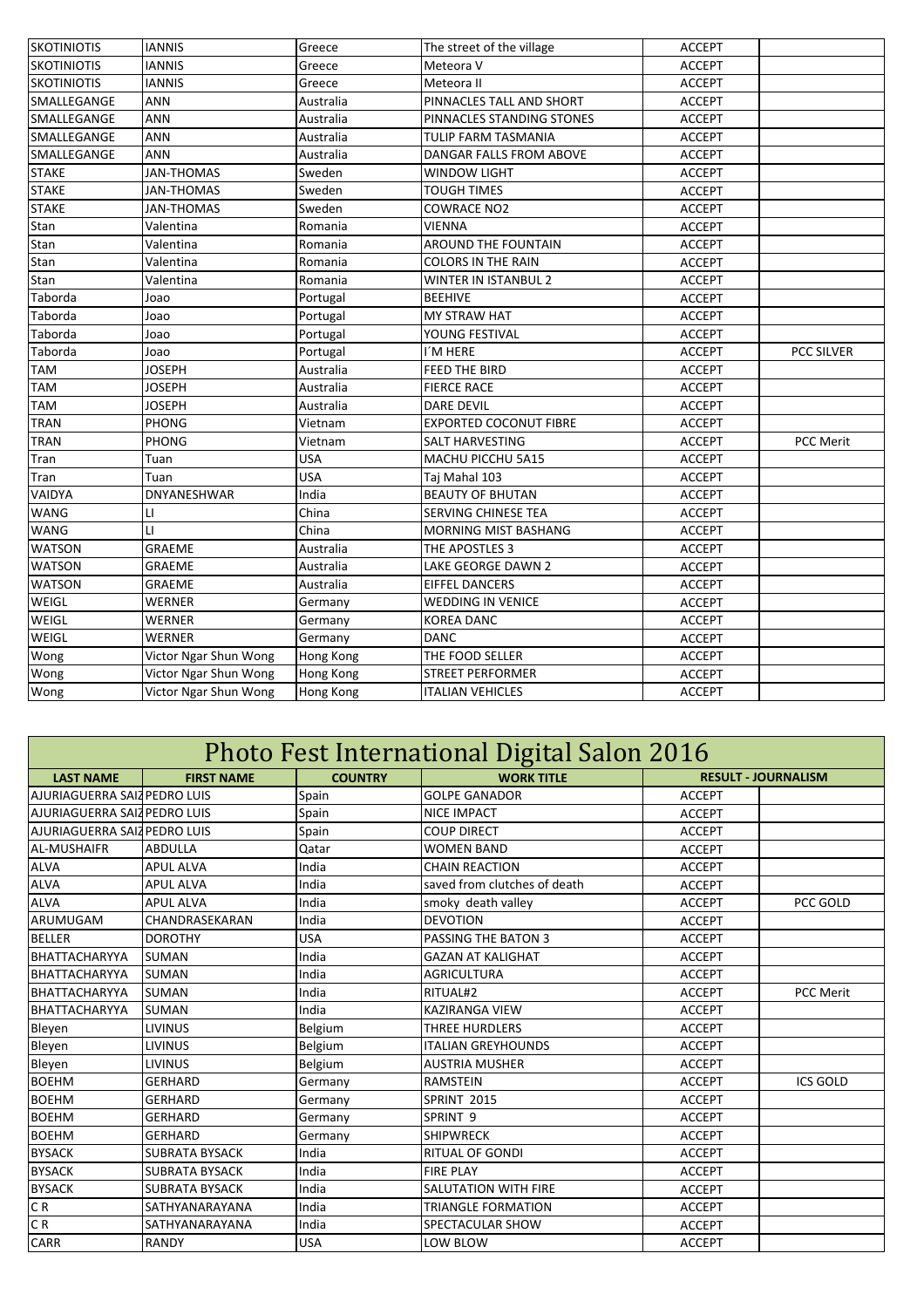| <b>CARR</b>       | <b>RANDY</b>       | USA            | <b>MONSTER PUNCH</b>              | <b>ACCEPT</b> |                        |
|-------------------|--------------------|----------------|-----------------------------------|---------------|------------------------|
| <b>CARR</b>       | <b>RANDY</b>       | <b>USA</b>     | <b>HEAVY WEIGHT BATTLE</b>        | <b>ACCEPT</b> |                        |
| <b>CENTENO</b>    | <b>WALTER</b>      | <b>USA</b>     | <b>REFEREES CALL</b>              | <b>ACCEPT</b> |                        |
| <b>CENTENO</b>    | <b>WALTER</b>      | <b>USA</b>     | <b>GROUP TACKLE</b>               | <b>ACCEPT</b> |                        |
| Chambre           | MARC               | France         | <b>COURSE ET ARBRES</b>           | <b>ACCEPT</b> |                        |
| Chambre           | <b>MARC</b>        | France         | PILOTE ET MOTO                    | <b>ACCEPT</b> |                        |
| Chan              | DANY               | Canada         | Catch of the Day                  | <b>ACCEPT</b> |                        |
| Chan              | DANY               | Canada         | Pre Race Taunting Tradition       | <b>ACCEPT</b> |                        |
| Chan              | DANY               | Canada         | <b>Equestrian Competition 102</b> | <b>ACCEPT</b> |                        |
|                   |                    |                |                                   |               |                        |
| CHAN              | DOROTHY CHUNG MING | Canada         | <b>HELP</b>                       | <b>ACCEPT</b> |                        |
| <b>CHAN</b>       | DOROTHY CHUNG MING | Canada         | <b>MOTOCROSS</b>                  | <b>ACCEPT</b> |                        |
| <b>CHAN</b>       | DOROTHY CHUNG MING | Canada         | <b>FIGHTING IN THE RIVER</b>      | <b>ACCEPT</b> |                        |
| <b>CHAN</b>       | DOROTHY CHUNG MING | Canada         | COWBOY WRESTLING WITH CALF        | <b>ACCEPT</b> |                        |
| <b>DALEY</b>      | <b>GREGORY</b>     | <b>USA</b>     | FREE FALLING RESCUE SWIMMER 3     | <b>ACCEPT</b> |                        |
| DAS               | APURBA KUMAR       | India          | PHOM GUN DANCE                    | <b>ACCEPT</b> |                        |
| DAS               | APURBA KUMAR       | India          | <b>FLOATING MARKET</b>            | <b>ACCEPT</b> |                        |
| Das               | Avishek            | India          | The Voice of Youth                | <b>ACCEPT</b> |                        |
| Das               | Avishek            | India          | KOLKATA FLYOVER COLLAPSE 2        | <b>ACCEPT</b> | PCC BRONZE             |
| Das               | Avishek            | India          | Kolkata Flyover Collapse          | <b>ACCEPT</b> |                        |
| Das               | Avishek            | India          | Shiva Gajan Festival              | <b>ACCEPT</b> |                        |
| Fitch             | Clinton            | <b>USA</b>     | <b>EVENING SMOKE</b>              | <b>ACCEPT</b> |                        |
|                   |                    | <b>USA</b>     |                                   |               |                        |
| Fitch             | Clinton            |                | <b>HOUSE FIRE AT NIGHT</b>        | <b>ACCEPT</b> |                        |
| Fitch             | Clinton            | <b>USA</b>     | <b>AERIAL ATTACH</b>              | <b>ACCEPT</b> |                        |
| Fitch             | Clinton            | <b>USA</b>     | <b>NIGHT FIRE</b>                 | <b>ACCEPT</b> |                        |
| <b>FUNG</b>       | MAN YU, ALEX       | Hong Kong      | <b>TWO PARTNERS</b>               | <b>ACCEPT</b> |                        |
| <b>FUNG</b>       | MAN YU, ALEX       | Hong Kong      | <b>RUNNER</b>                     | <b>ACCEPT</b> |                        |
| <b>GARABELLO</b>  | MARCO              | Italy          | <b>JUMP</b>                       | <b>ACCEPT</b> | PCC Merit              |
| Gedeon            | PETER              | <b>USA</b>     | <b>HORTOBAGY SHOW</b>             | <b>ACCEPT</b> |                        |
| Gedeon            | PETER              | <b>USA</b>     | <b>FIRE DANCE</b>                 | <b>ACCEPT</b> |                        |
| <b>GILLETT</b>    | KEITH              | <b>USA</b>     | <b>STEERWRESTLER</b>              | <b>ACCEPT</b> |                        |
| <b>GILLETT</b>    | <b>KEITH</b>       | <b>USA</b>     | <b>BUSY DAY FOR FIREMEN</b>       | <b>ACCEPT</b> | <b>PCC SILVER</b>      |
| Habringer         | Wolfgang           | Austria        | SIDECAR 21                        | <b>ACCEPT</b> |                        |
| <b>HAZRA</b>      | BIPLAB             | India          | <b>DONT DISTURB</b>               | <b>ACCEPT</b> | PSA GOLD               |
| <b>HAZRA</b>      | <b>BIPLAB</b>      | India          | <b>RESQUE</b>                     | <b>ACCEPT</b> |                        |
|                   |                    |                |                                   |               |                        |
|                   |                    |                |                                   |               |                        |
| <b>HENG</b>       | ZEE KEK            | Singapore      | <b>FLYING KICK</b>                | <b>ACCEPT</b> | <b>CHAIRMAN CHOICE</b> |
| <b>HENG</b>       | <b>ZEE KEK</b>     | Singapore      | <b>HEAD LOCK</b>                  | <b>ACCEPT</b> |                        |
| <b>HIRNING</b>    | <b>DENNIS</b>      | <b>USA</b>     | <b>HOLD STILL</b>                 | <b>ACCEPT</b> |                        |
| <b>KAEDING</b>    | WOLFGANG           | Germany        | NO 6 IN MUD                       | <b>ACCEPT</b> |                        |
| <b>KAEDING</b>    | WOLFGANG           | Germany        | <b>VIEW WITH SULKY NO 3</b>       | <b>ACCEPT</b> |                        |
| <b>KAEDING</b>    | WOLFGANG           | Germany        | YELLOW WILL WIN                   | <b>ACCEPT</b> |                        |
| Kapadia           | Abbas              | India          | UAE AIRSHOW 1                     | <b>ACCEPT</b> |                        |
| Kapadia           | Abbas              | India          | <b>UAE AIRSHOW 7</b>              | <b>ACCEPT</b> |                        |
| <b>KING</b>       | <b>FRANCIS</b>     | Canada         | Touch & Go                        | <b>ACCEPT</b> |                        |
| <b>KING</b>       | <b>FRANCIS</b>     | Canada         | Synchronized Diving 102           | <b>ACCEPT</b> | PCC Merit              |
|                   | FERIDUN            | Turkey         | <b>END OF LIFE</b>                | <b>ACCEPT</b> |                        |
| <b>KISMET</b>     |                    |                |                                   |               |                        |
| <b>KISMET</b>     | FERIDUN            | Turkey         | <b>MAN AND MIRROR-2</b>           | <b>ACCEPT</b> |                        |
| <b>KWAN</b>       | PHILLIP            | Canada         | LONG JUMPER LANDING               | <b>ACCEPT</b> |                        |
| <b>KWAN</b>       | PHILLIP            | Canada         | FIRE FESTIVAL 20                  | <b>ACCEPT</b> |                        |
| LEE               | HON-KWONG          | Hong Kong      | Shout for win                     | <b>ACCEPT</b> |                        |
| LETELIER          | ALEX               | Australia      | <b>FALLING</b>                    | <b>ACCEPT</b> |                        |
| LEUNG             | WING CHUNG KENNETH | Hong Kong      | RUGBY 4                           | <b>ACCEPT</b> |                        |
| LEUNG             | WING CHUNG KENNETH | Hong Kong      | <b>CYCLING RACE 4</b>             | <b>ACCEPT</b> |                        |
| LEUNG             | WING CHUNG KENNETH | Hong Kong      | <b>RUGBY 5</b>                    | <b>ACCEPT</b> |                        |
| ling              | yongxiong          | Australia      | DISABLED CAR RACE BW              | <b>ACCEPT</b> | <b>PCC Merit</b>       |
| ling              | yongxiong          | Australia      | <b>SURFING OPEN 3</b>             | <b>ACCEPT</b> |                        |
| ling              | yongxiong          | Australia      | RODEO OPEN 2                      | <b>ACCEPT</b> |                        |
|                   | Istvan             | Romania        | <b>ROBINSON</b>                   | <b>ACCEPT</b> |                        |
| Magdo             | Istvan             | Romania        | <b>TUMBSTONE</b>                  | <b>ACCEPT</b> |                        |
| Magdo             |                    |                |                                   |               |                        |
| <b>MOHANRAJ</b>   | ARUN               | United Kingdom | <b>ROUGH PLAY</b>                 | <b>ACCEPT</b> |                        |
| <b>MOHANRAJ</b>   | ARUN               | United Kingdom | <b>EYES ON THE BALL</b>           | <b>ACCEPT</b> |                        |
| <b>NAGY</b>       | LAJOS              | Romania        | <b>ESCAPE</b>                     | <b>ACCEPT</b> |                        |
| <b>NAGY</b>       | LAJOS              | Romania        | <b>HORSE CARRIAGE 01</b>          | <b>ACCEPT</b> |                        |
| <b>NAGY</b>       | LAJOS              | Romania        | <b>ACCUPUNCTURE</b>               | <b>ACCEPT</b> |                        |
| Nalwala           | Hussain            | India          | MASAI DANCE 10                    | <b>ACCEPT</b> |                        |
| <b>OKONIEWSKI</b> | <b>TOMASZ</b>      | Poland         | memory of the fallen              | <b>ACCEPT</b> |                        |
| Reggio            | Almando Reggio     | Italy          | <b>BALL 7</b>                     | <b>ACCEPT</b> |                        |
| Reggio            | Almando Reggio     | Italy          | RIBBON 6                          | <b>ACCEPT</b> |                        |